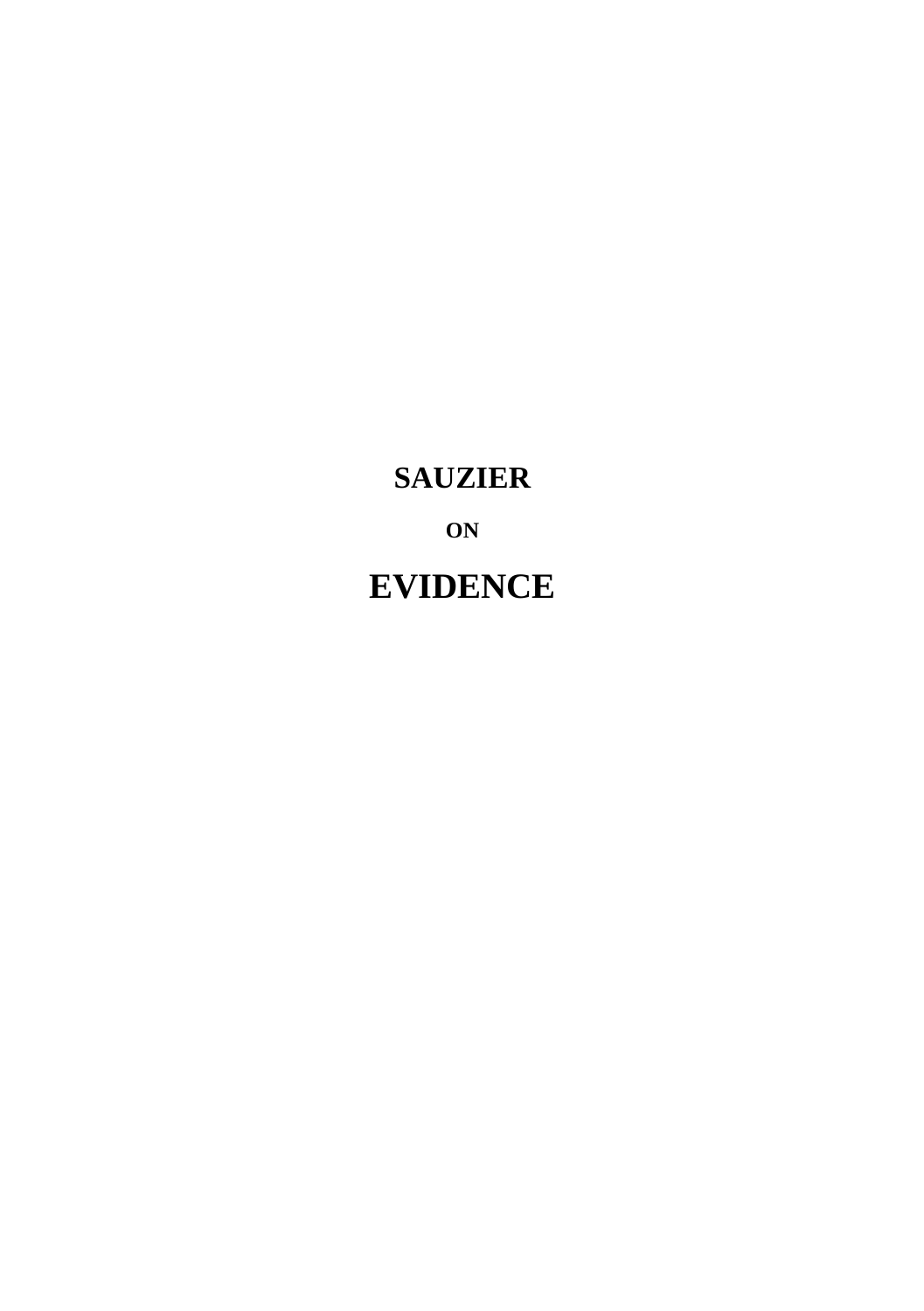### **Introduction**

**to the**

### **Law of Evidence**

**in**

# **Seychelles**

**(Second Edition)**

**by**

**André Sauzier**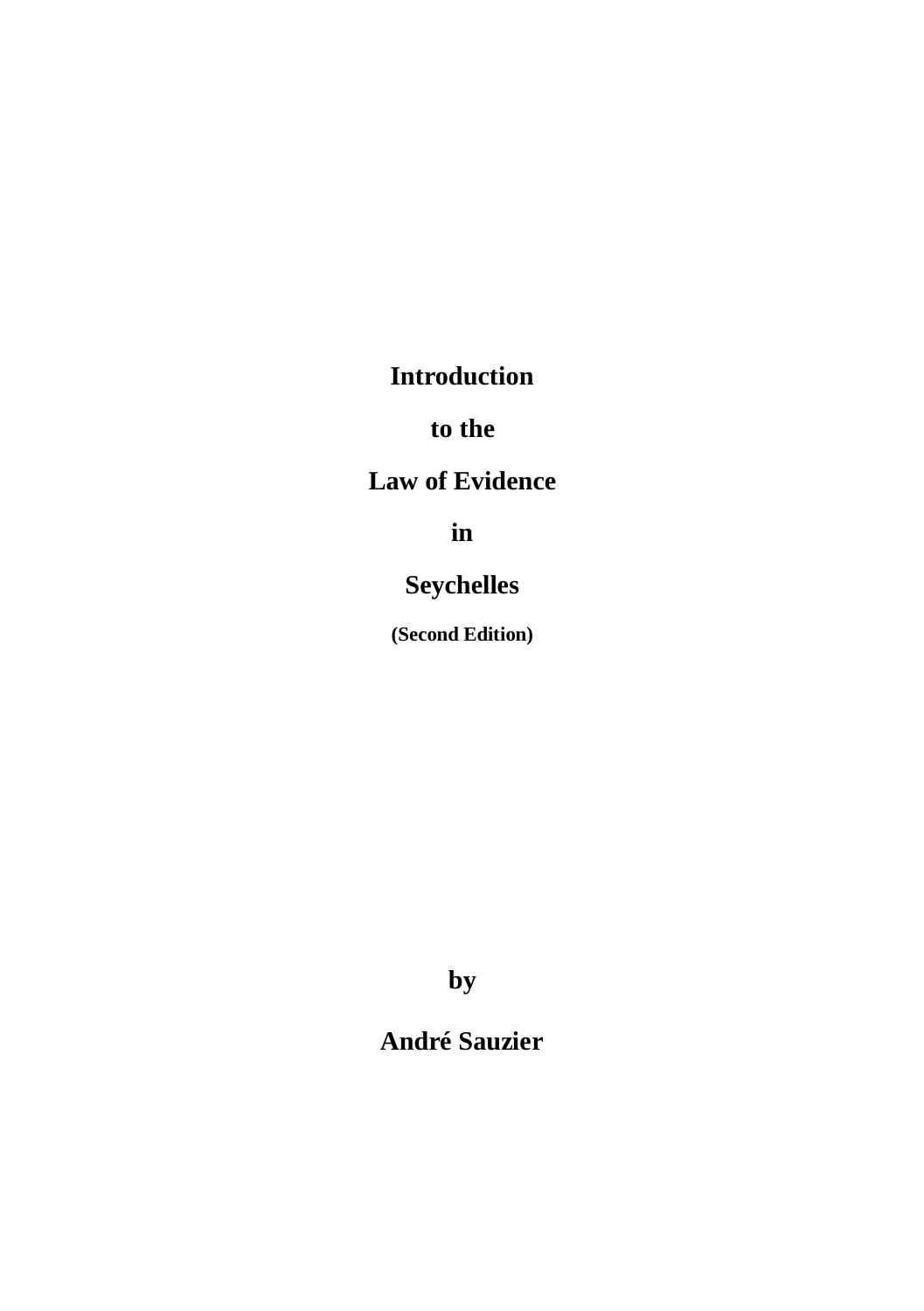### **© André Sauzier**

Prior approval of the author is required for any commercial reproduction of this work.

In the case of reproduction consistent with fair use as permitted under the Copyright Act (Cap 51) acknowledgement of this publication is requested.

First Edition March 1983

Second Edition **October 2011** (updated by AH Angelo with Veronika Klauser)

Printed by City Print, Wellington, New Zealand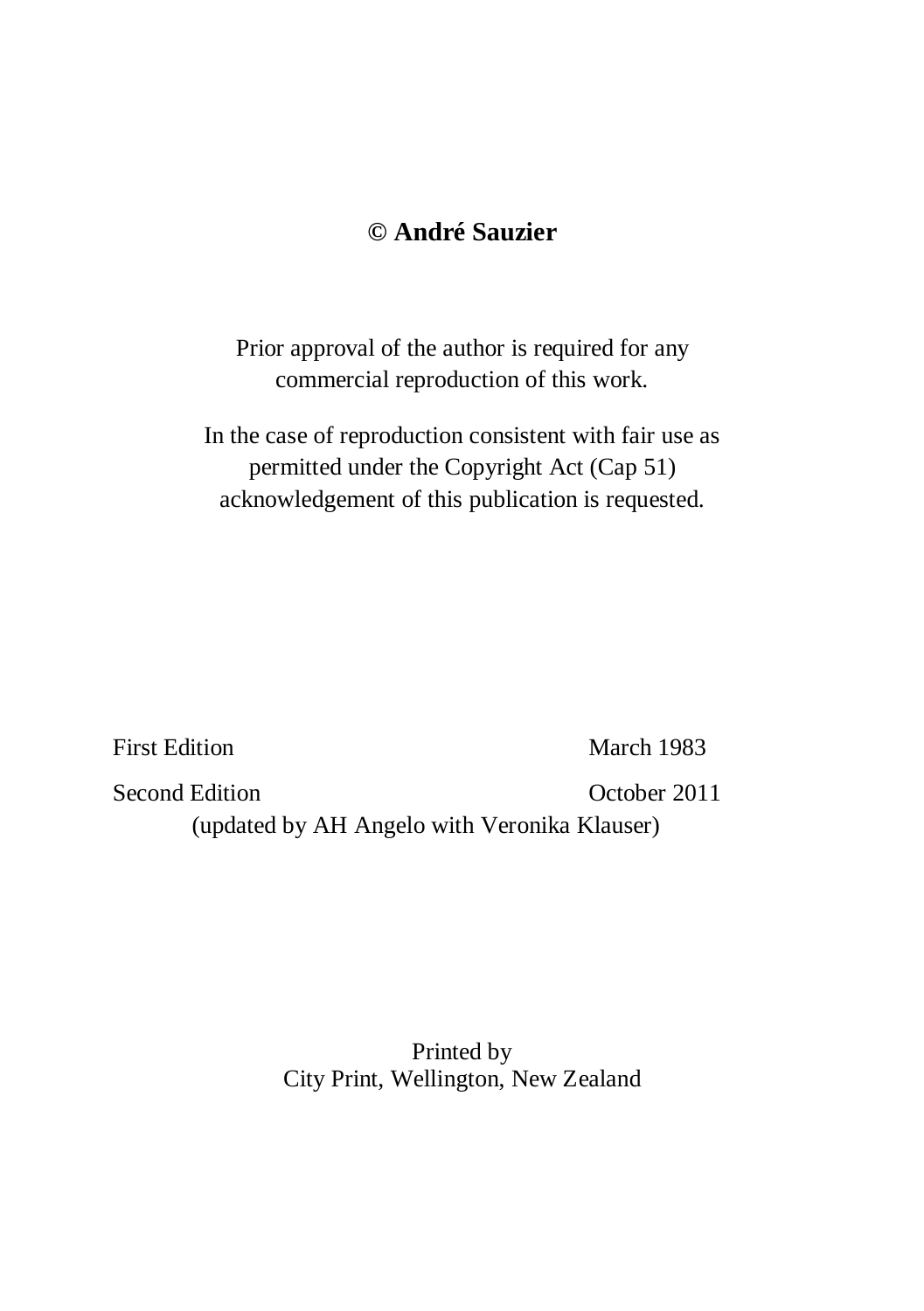# **CONTENTS**

| 2 - Oral Evidence under the Civil Code Article 13417 |  |
|------------------------------------------------------|--|
| 3 - Exceptions to Article 1341 of the Civil Code15   |  |
|                                                      |  |
|                                                      |  |
| B - Documents under Private Signature22              |  |
|                                                      |  |
|                                                      |  |
|                                                      |  |
|                                                      |  |
|                                                      |  |
|                                                      |  |
|                                                      |  |
|                                                      |  |
| Selected Cases on Evidence 1983 - 201041             |  |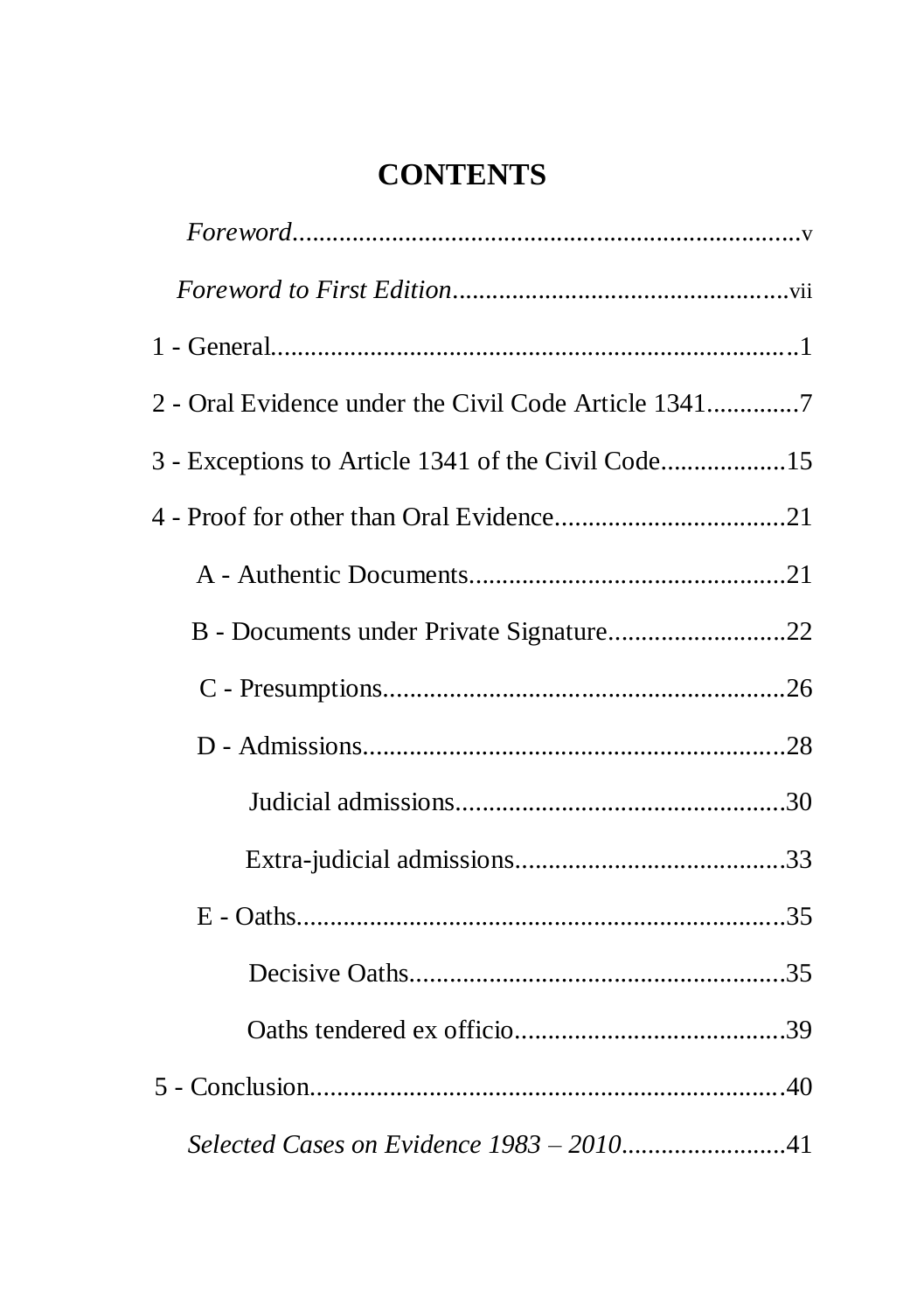### **Dedication**

To all my friends of the legal profession of Seychelles who gave me encouragement and support to prepare and deliver these lectures.

ANDRÉ SAUZIER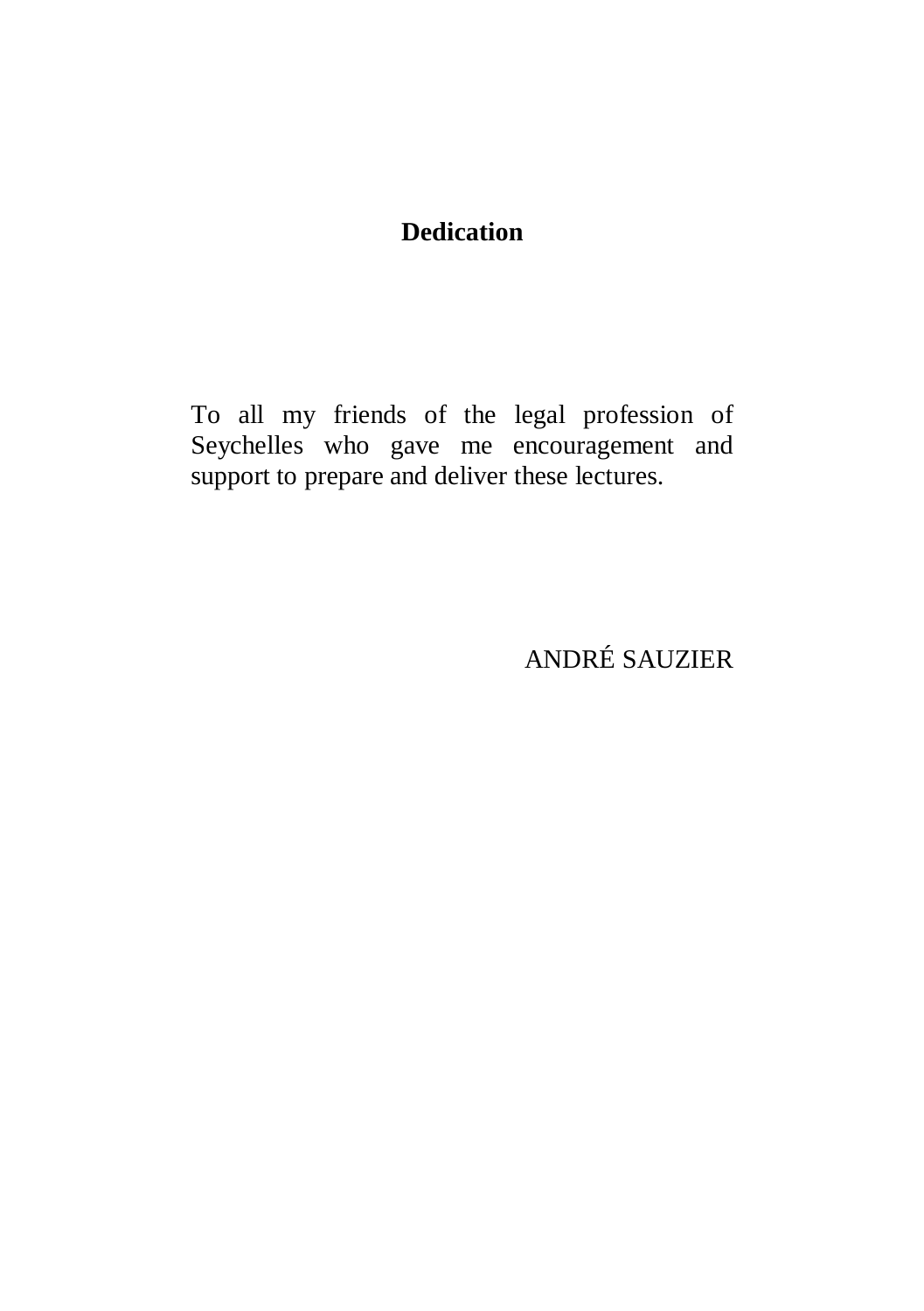#### **Foreword**

I am honoured and humbled to dedicate this Foreword to such a distinguished jurist as Judge André Sauzier, whose experience spans from over half a century back in the early 1950s as Registrar of Deeds, Attorney-General from the mid-1950s to 1970, then a Judge of the Supreme Court 1970-1983, during that time as the Chief Justice de facto, and later as Justice of Appeal of the Court of Appeal of Seychelles 1983-1987.

What distinguishes him today is that experience, that longevity, and his love of jurisprudence.

I first appeared before him in my early start as a young lawyer in 1974. He was a welcome combination of a judge, teacher and guide.

From his first edition in 1983 to the second in 2011 is quite a span of 28 years to catch up and update on the *Introduction to the Law of Evidence in Seychelles*. That itself is an achievement almost immeasurable. He should be commended for that, particularly at a time when the Law Reports of Seychelles are not up to date.

I note Sir Michael Hogan then President of the Court of Appeal of Seychelles (former Chief Justice of Hong Kong) wrote the Foreword to first edition. What a coincidence that has destined me to write the Foreword in 2011, being a successor to him so many years later.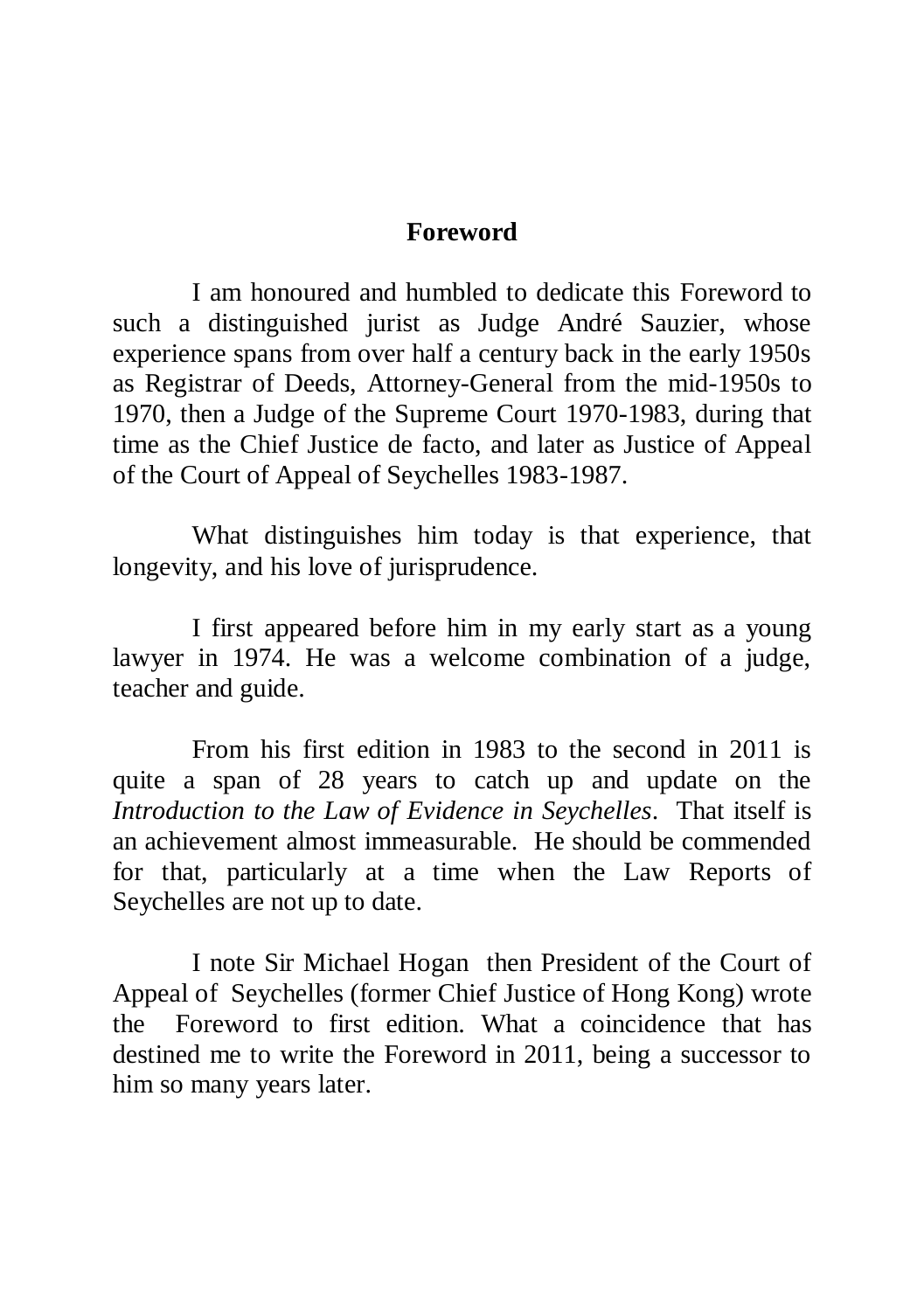The place and value of evidence in the practice of law and determinations of cases is evident, pivotal and crucial. It is a must in the tools and skills of lawyers and judges.

When then you combine the richness of the experience of the author to this work, and the value of this publication, history can only recognise in him a most distinguished jurist of Seychelles.

Justice F MacGregor 10 November 2011

President of the Court of Appeal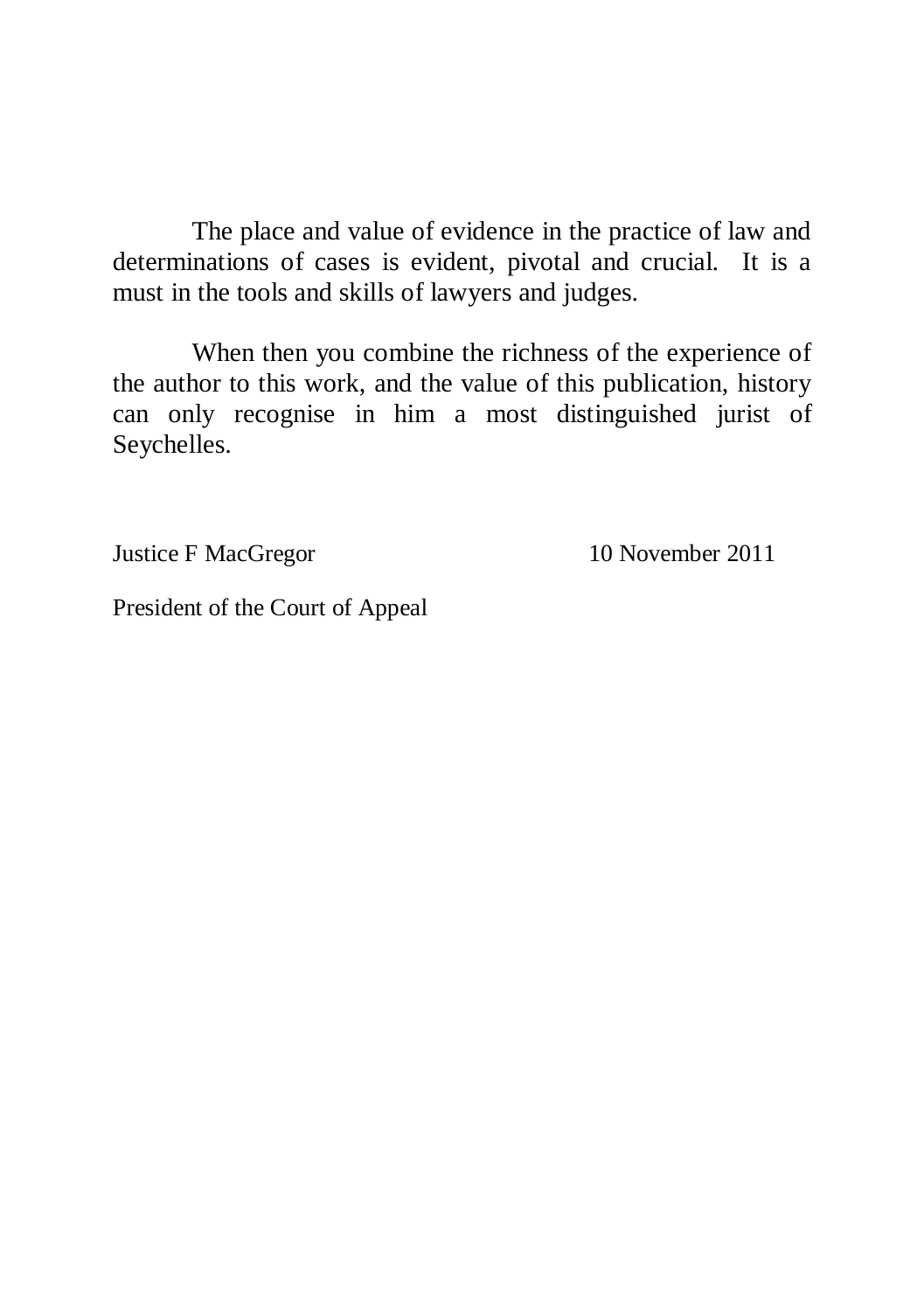#### **Foreword to First Edition**

The law of evidence in Seychelles, derived in part from English and in part from French sources and applied to the administration of substantive law which has its origins in both systems, must present a number of distinctive problems in addition to those common to both systems.

Knowledge of the law and these problems has not been made easier by the absence, at least until recently, of any regular system of Law Reports.

Seychelles has, however, been fortunate in having a judge with wide experience in the application of Seychelles law and the advantage of familiarity with both English and French law, who was ready to devote a substantial part of his time and leisure to the preparation of a series of lectures on the Seychelles law of Evidence.

Mr Justice Sauzier has now had these lectures collected and printed in a booklet which should be of great assistance to all who are concerned in any way with the law and its application in Seychelles.

In welcoming and commending this publication my only regret is that it was not available many years earlier.

### MICHAEL HOGAN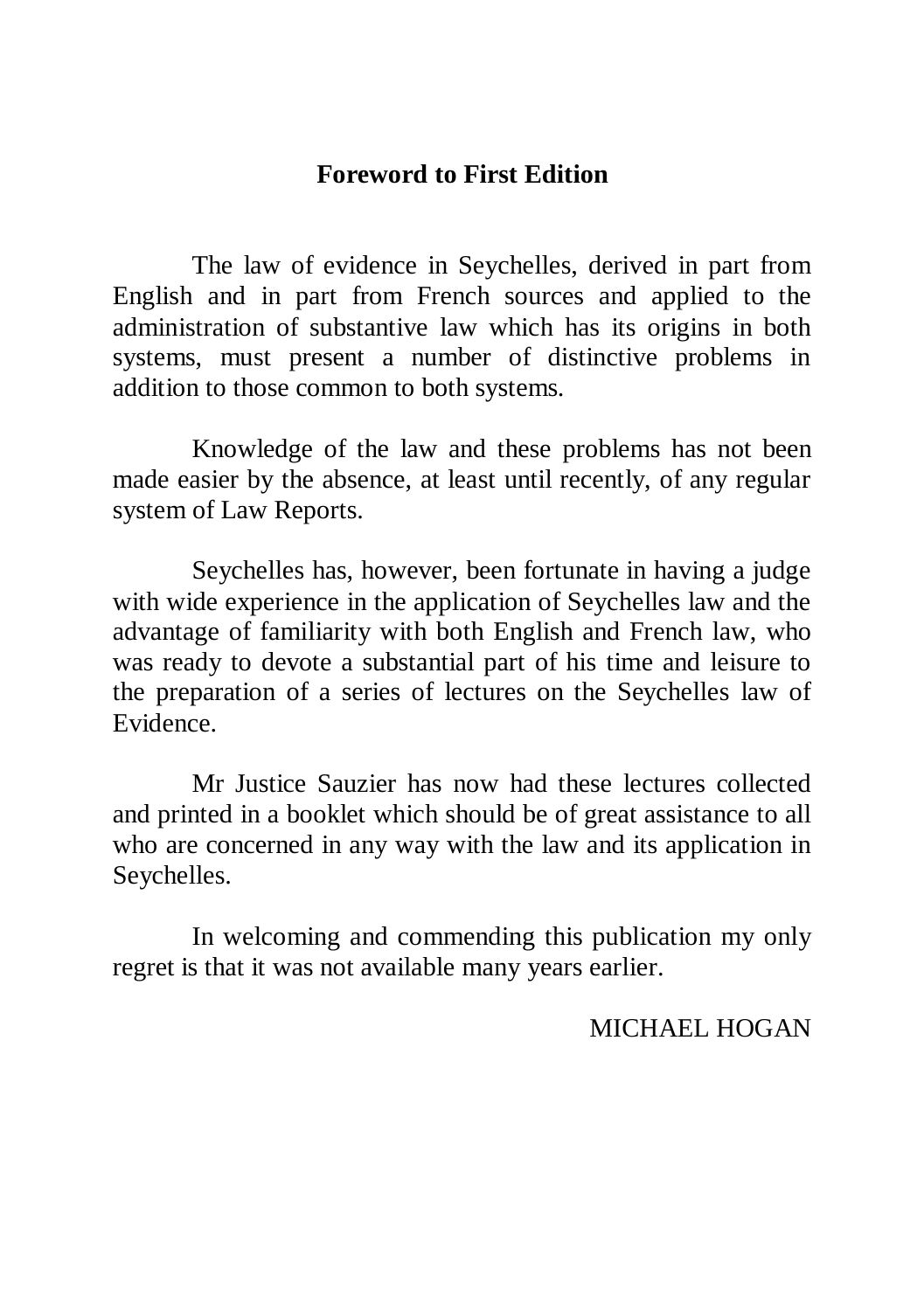# **Chapter 1**

# **General**

1 It can be said, as a general statement, that in Seychelles the law of evidence is the English law of evidence. This stems from s 12 of the Evidence Act which provides as follows –

**English law of evidence to prevail except in certain cases** 

12 Except where it is otherwise provided by this Act or by special laws now in force in Seychelles or hereafter enacted, the English law of evidence for the time being shall prevail.

2 The first point which arises relates to the meaning of the expression "for the time being". Does it mean the English law of evidence as in force from time to time or as in force on the date of enactment of s 12. It is that latter meaning which must be adopted for the following reasons —

- (a) Section 12 is clearly legislation by reference. That being so the legislature must be taken to have applied the English law of evidence as it knew it, namely, as in force on 15 October 1962, the date of enactment of Ordinance 12 of 1962 (the date on which section 12 was enacted);
- (b) Section 12 cannot be construed as delegating to the United Kingdom Parliament the power of legislating for Seychelles in matters of evidence. Delegation must be effected in express terms. Moreover, when a power has been delegated, the authority which legislates must do so by virtue of such power. It is doubtful whether the British Parliament would ever be inclined to invoke such delegated power when legislating on evidence;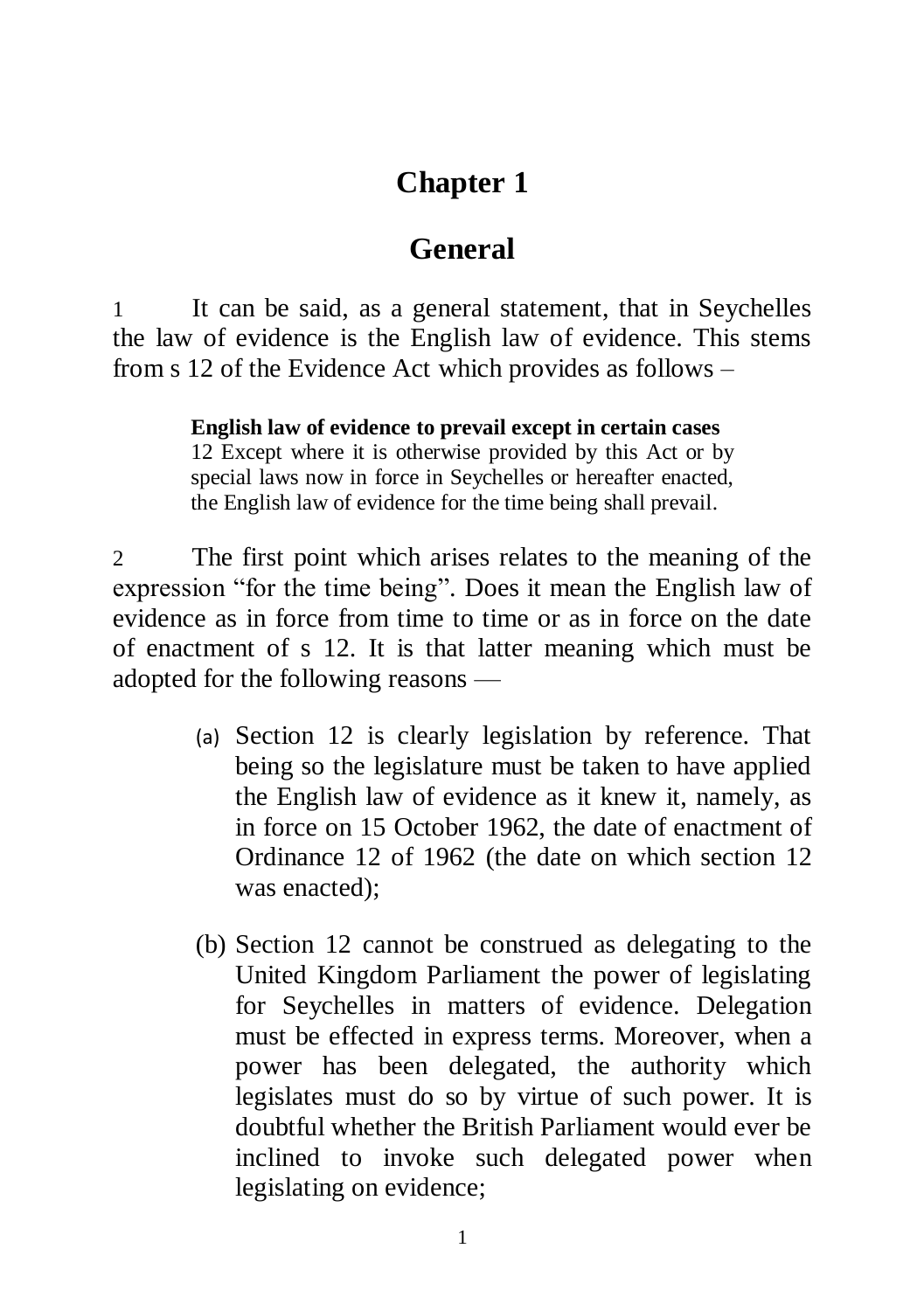(c) If s 12 were construed to mean the English law of evidence as in force from time to time this would in effect amount to an abdication, without delegation, of the power of the legislature to legislate in matters of evidence. This would be unconstitutional and as such void and of no effect. This is what the Court of Appeal for Seychelles meant in the following passage of *Kim Koon & Co Ltd v R.* 1

We have no doubt that it is not competent for the Seychelles Legislature to delegate the power to legislate, and that so far as s 12 of the Evidence Ordinance as amended may purport to apply to Seychelles future amendments of the English law of evidence, it is inoperative. In our judgment the effect of the section is to apply to Seychelles the English law of evidence as it stood on the 15th October, 1962, the date of enactment of the Seychelles Judicature Ordinance, 1962. Accordingly, the Criminal Evidence Act 1965 [Eng], does not apply in Seychelles.

<sup>1</sup> *Kim Koon & Co Ltd v R* (1969) SCAR 60 at 64.

3 It is suggested that this limitation of the application of the English law of evidence as at 15 October 1962 applies only to statute law and not to Common Law. Any decision of the English courts interpreting the Common Law, or interpreting a statute anterior to 15 October 1962 would be authoritative in Seychelles. It is a moot point whether the extension of the Common Law by the introduction of an entirely new concept (as opposed to the reversal of an existing concept) would not also be excluded by the limitation.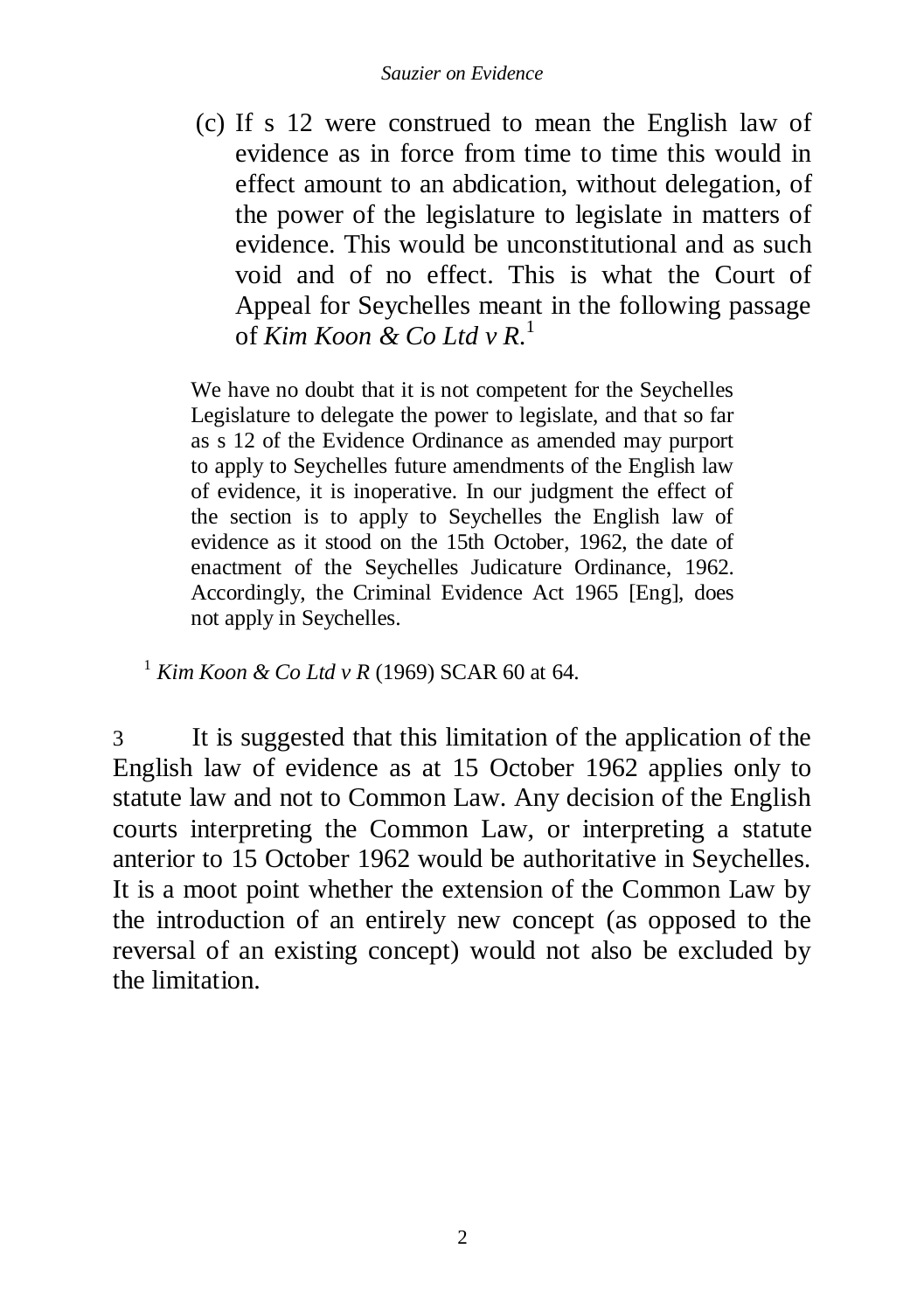4 The next point which arises is whether English law, which in terms applies specifically to England or to the United Kingdom, applies in Seychelles. This point has never been the subject of a judicial decision. It would appear that s 12 does not allow the necessary modifications and adaptations to be made to a law of specific application to England or the United Kingdom. However, this point is arguable. That explains why the Evidence (Bankers' Books) Act (Cap 75) was enacted.

5 The following is a list of special laws relating to evidence which apply in criminal cases –

- (a) The Criminal Procedure Code (Cap 54), as amended by Act No 19 of 1975, ss 126 to 135;
- (b) The Evidence Act (Cap 74) ss 5 to 10, 11A, 11B, 15- 23, 27, 28 and 31;
- (c) The Evidence (Bankers' Books) Act (Cap 75);
- (d) The Penal Code (Cap 158) ss 41, 57 and 105;
- (e) The Road Transport Act (Cap 206) ss 24 (e) and 30. Section 24 (5) should be noted specially. It is different from English law.

6 The Civil Code of Seychelles contains several provisions relating to the exclusion of oral evidence in certain cases. These provisions are contained in arts 1341 to 1348 and art 1715. Do these provisions apply in criminal cases? The answer is no and it was given in the case of *Gardette*  $v R<sup>1</sup>$  by the Court of Appeal for Eastern Africa in an appeal from Seychelles. The following passage from page 191 is worth quoting —

 $^{1}$  *Gardette v R* (1960) 2 SLR 179 at 191.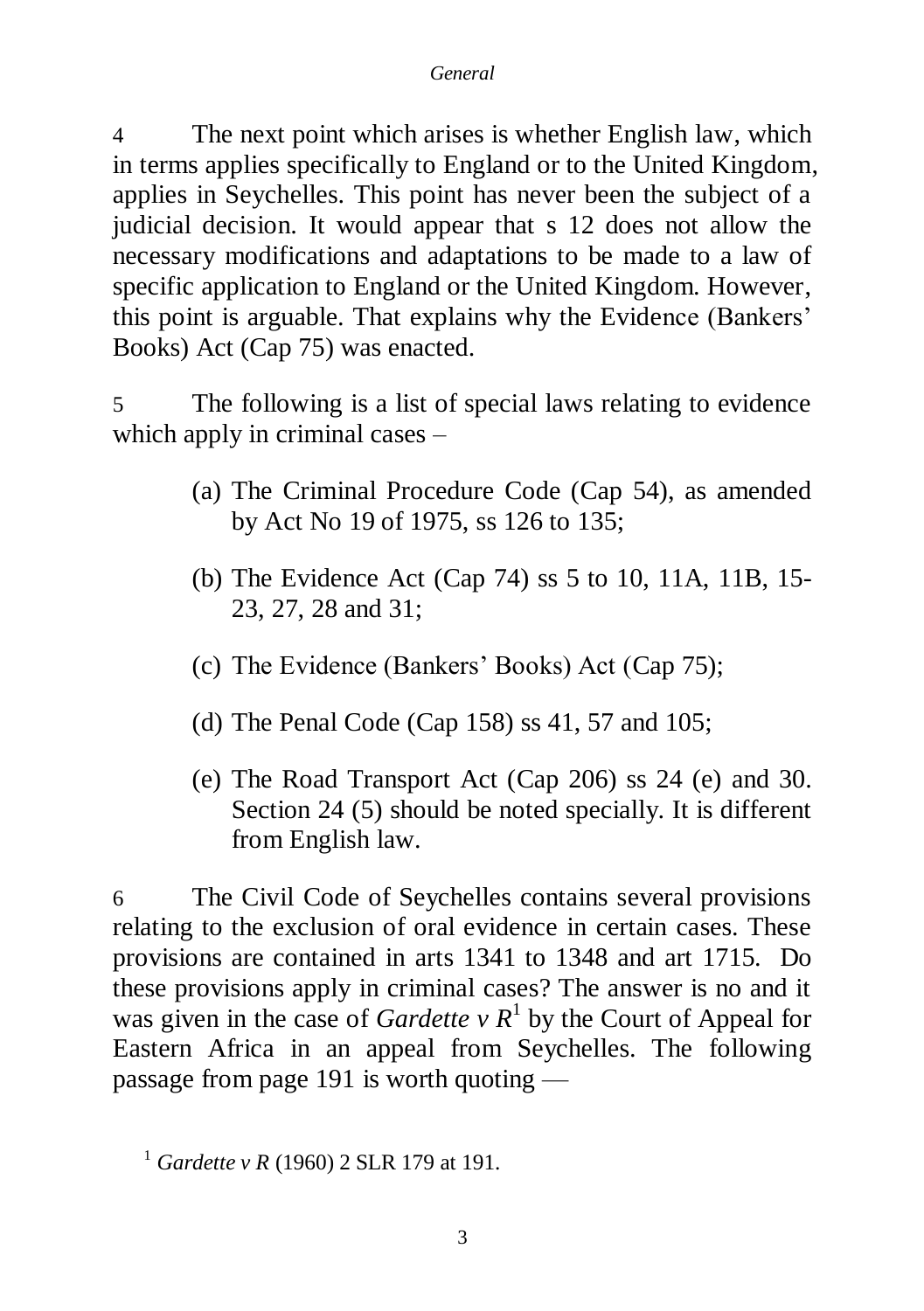#### *Sauzier on Evidence*

It is our opinion, therefore, on this part of the case, that by s 21 of the 1903 Order in Council [now section 12 of the Evidence Act (Cap 74)] the English law of evidence was to prevail in the Colony [now the Republic of Seychelles], except where special laws existed; that in criminal matters the provisions as to evidence contained in the Code Napoleon were general and not special provisions, and were superseded by English law except where, and to the extent that, a contrary indication could be gathered from legislation and, possibly, where the offence in question was one peculiar to the French Penal Code; that the repeal of the 1904 Penal Code and its replacement by the present penal and criminal procedure codes the legislature eliminated the only such contrary indication and enacted codes which were English in substance and approach. There is therefore (so far as criminal evidence is concerned) no reason or necessity to regard the law of evidence as laid down by the Code Napoleon as a special law, or as anything but a general code which has now given way before s 21 of the 1903 Order in Council [now s 12 of Cap 74]. We emphasise that we are dealing only with the law of evidence in criminal matters and not in civil; that is not within our province.

For these reasons we are of opinion that it is the English Law of evidence that applies in criminal trials in Seychelles.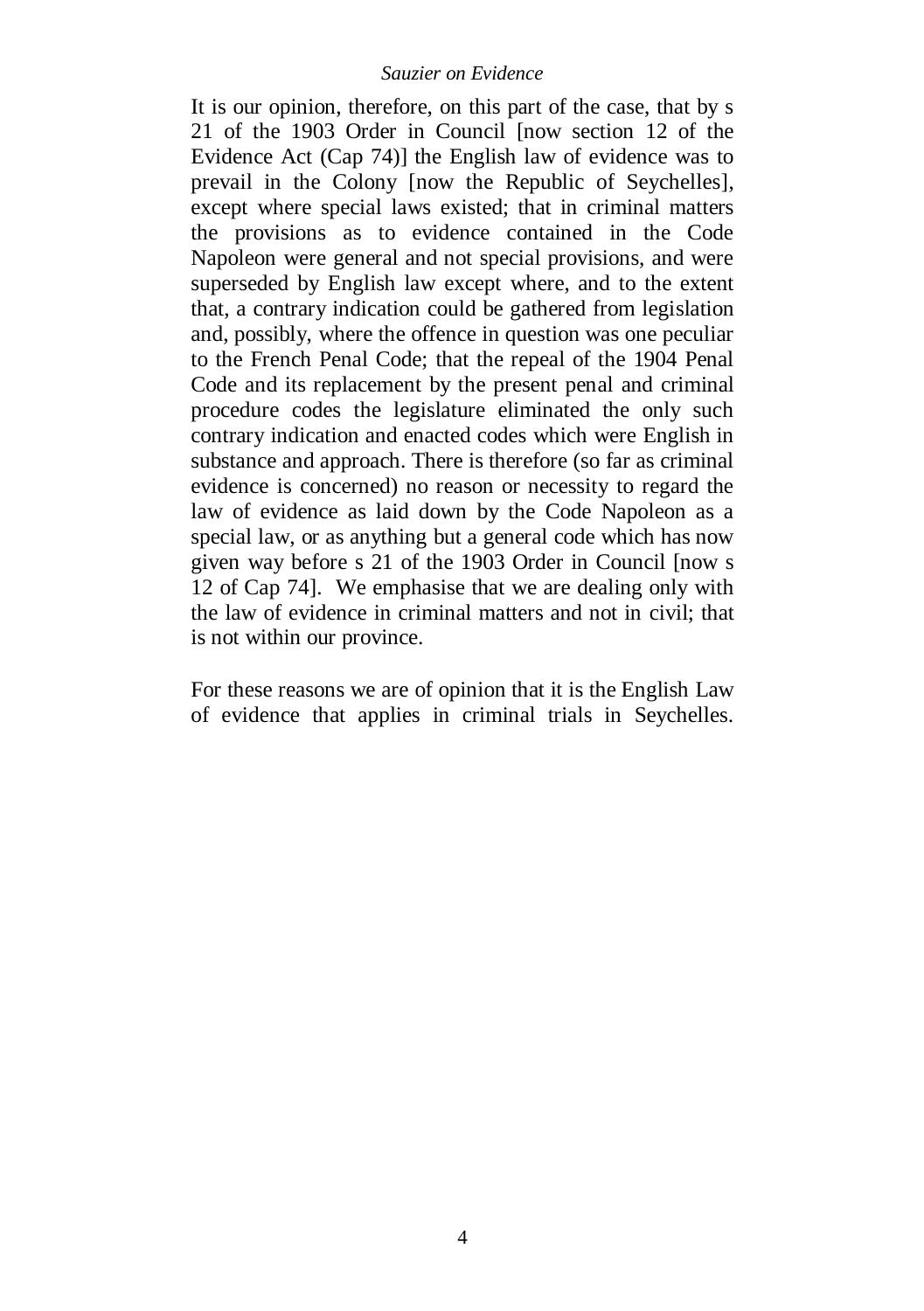#### *General*

7 It is to be noted that the *Gardette* case only raised the issue of the admissibility of oral evidence under the provisions of the Code Napoleon. These were held not to apply in criminal trials. Can it be said that other provisions of the Civil Code, as for example art 194 which deals with the proof of marriages, are of general application and gave way to s 21 of the 1903 Order-in-Council<sup>1</sup>. Are they not special laws? The statement that it is the English law of evidence that applies in criminal trials in Seychelles is generally correct. It may be that in certain cases such as those falling within art 194 of the Civil Code of Seychelles, it is that Code which applies.<sup>2</sup>

 $<sup>1</sup>$  Now s 12 of Cap 74.</sup>

<sup>2</sup> Article 194 para 2 is a reproduction of s 24 of the Civil Status Act (Cap 34) which has been repealed in the Third Schedule of Act No 13 of 1975.

8 In civil cases the English law of evidence prevails except where special laws exist. The following articles of the Civil Code of Seychelles should be noted as special laws in civil cases: arts 194 to 200, 312, 319 to 325, 334, 340, 341, 931, 969 to 1001, 1315 to 69, 1715, 1716, 1834, 1950, 2074, 2091-1, 2127. Sometimes the form in which transaction must be drawn up goes not only to the proof but to its validity: Gifts, art 931; Wills, art 1001; Leases, art 1715; Mortgages, art 2127.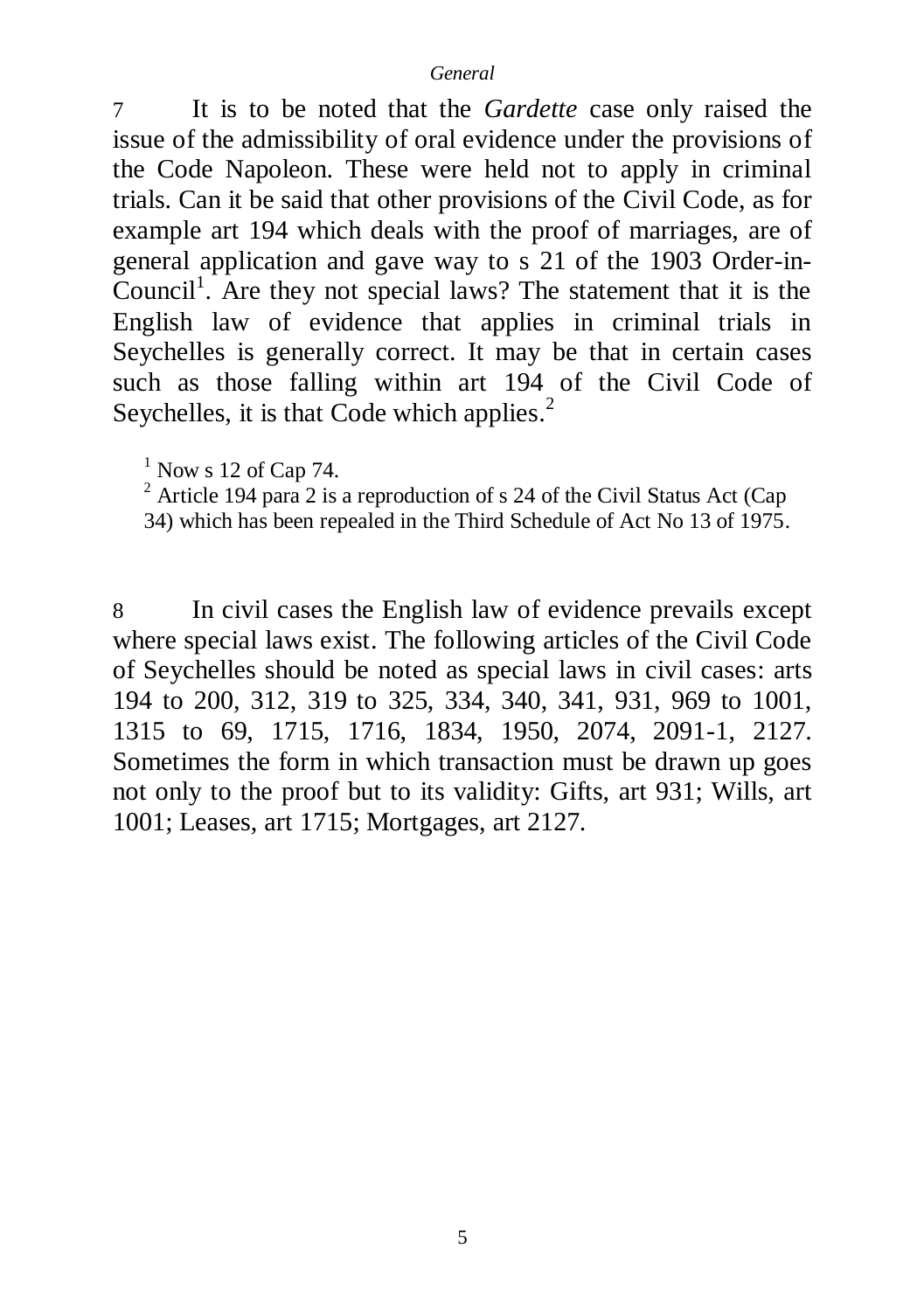*Sauzier on Evidence*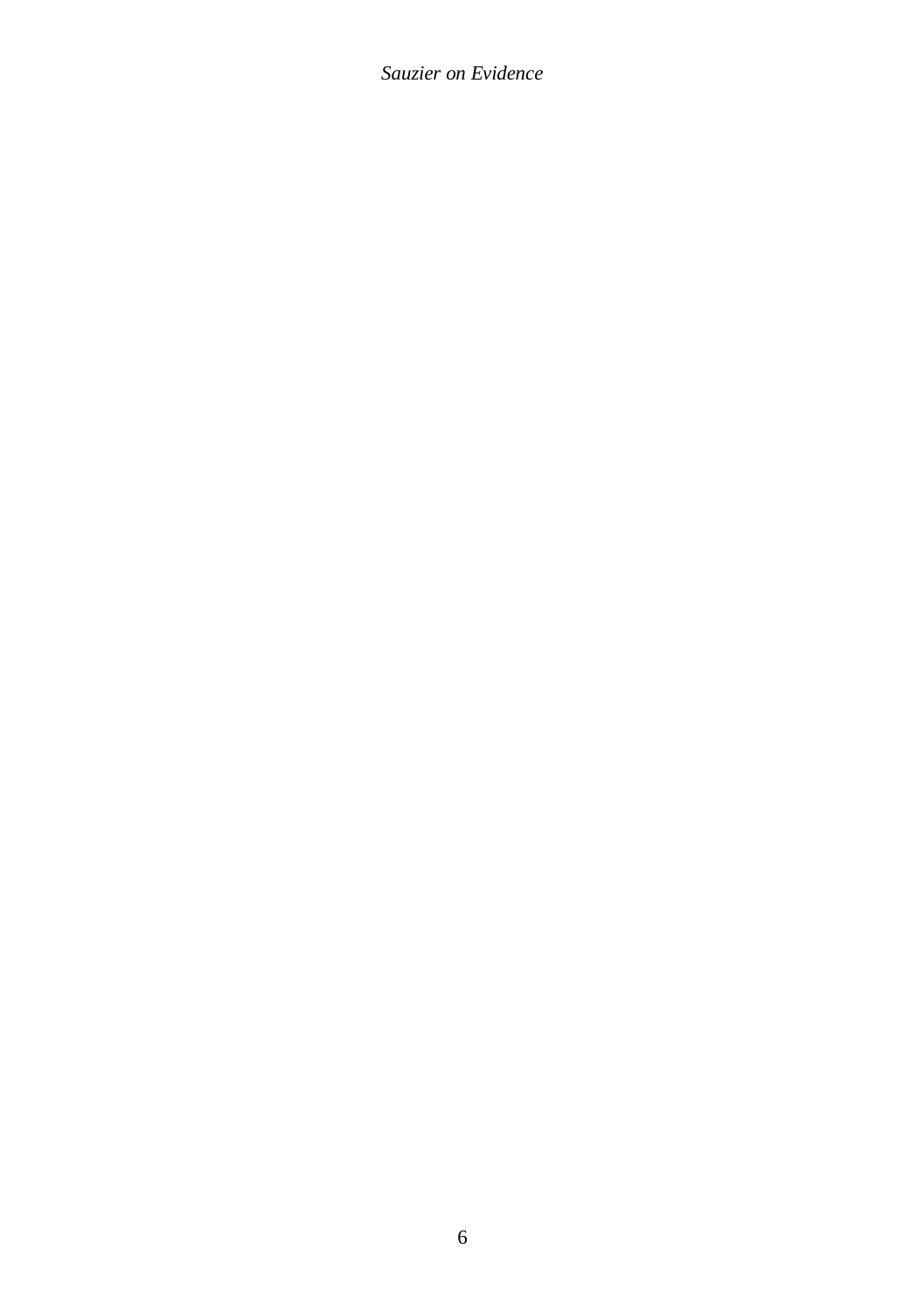# **Chapter 2**

# **Admissibility of Oral Evidence under the Civil Code of Seychelles Article 1341**

#### 1 Article 1341

Any matter the value of which exceeds 5000 Rupees shall require a document drawn up by a notary or under private signature, even for a voluntary deposit, and no oral evidence shall be admissible against and beyond such document nor in respect of what is alleged to have been said prior to or at or since the time when such document was drawn up, even if the matter relates to a sum of less than 5000 Rupees.

The above is without prejudice to the rules prescribed in the laws relating to commerce.

- 2 Article 1341 contains two rules
	- (a) There must be documentary proof of any matter exceeding R 5000;
	- (b) Oral evidence is not admissible against or beyond a document nor in respect of what is alleged to have been said prior to or at or since the time when the document was drawn up even if the matter relates to a sum of less than R 5000.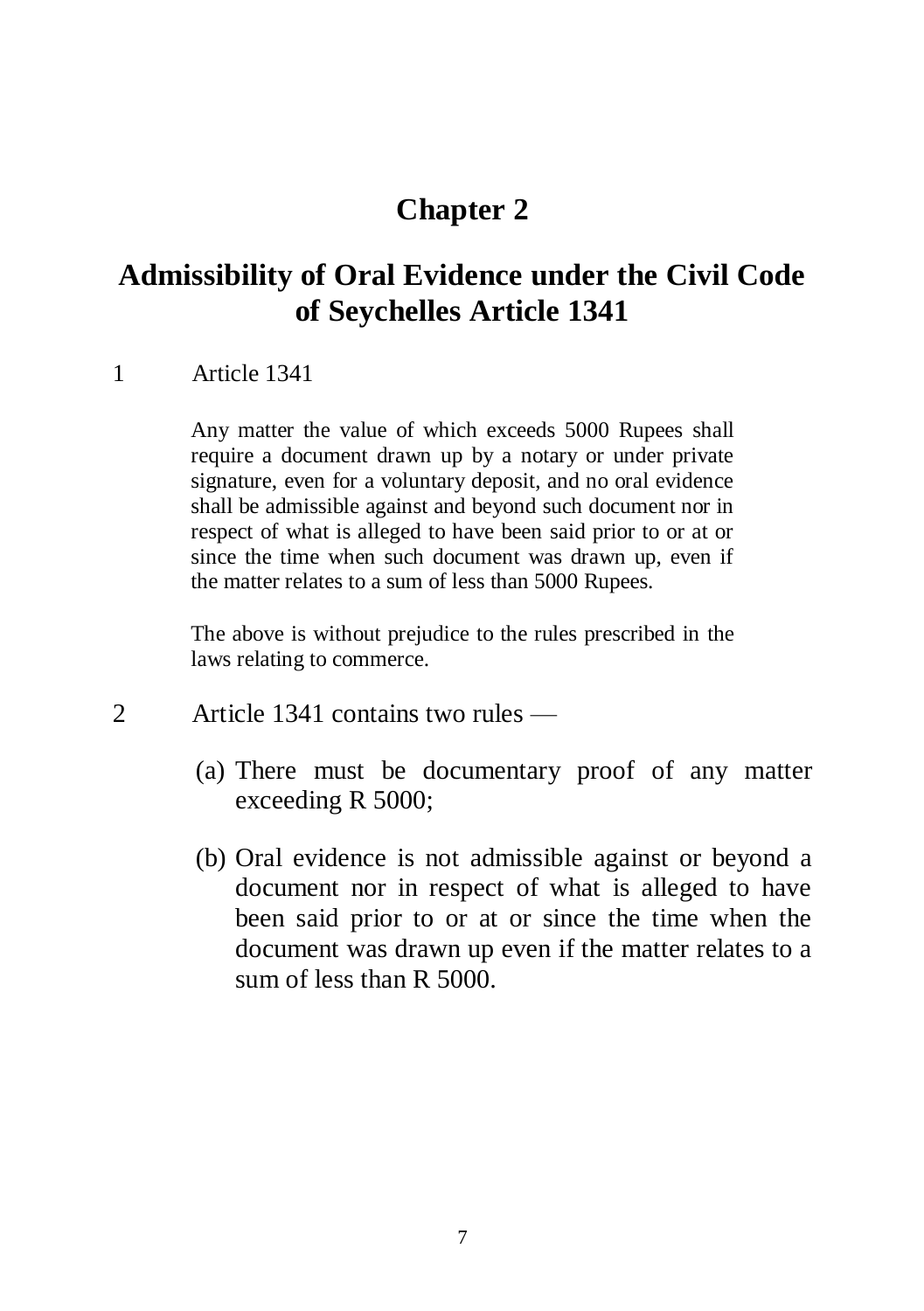#### *Sauzier on Evidence*

3 The first rule, although not stated expressly, only concerns proof and does not lay down a rule as to form. It excludes proof by oral evidence<sup>1</sup> of any matter exceeding R 5000 in value. It does not exclude proof by judicial admission under art 1356 or by decisive oath under art 1358.<sup>2</sup>

 $<sup>1</sup>$  Or by presumptions "preuve incidiaire", vide art 1353.</sup>

<sup>2</sup> Vide *Encyclopédie Dalloz. Droit Civil*. Verbo "Preuve" (2 règles de preuve) paras 177 to 178 [*Dalloz Civil 2*].

4 Both rules bind only the parties or those claiming through them such as creditors or heirs and personal representatives. They do not bind third parties. 1

<sup>1</sup> *Dalloz Civil 2*, op cit, paras 178-181.

5 Neither rule is a rule of public order. As a result, the parties must themselves invoke them. The judge will not invoke them ex officio. The parties may expressly or tacitly waive their right to invoke them. The rules cannot be invoked for the first time on appeal. It is at first instance that they must be invoked.<sup>1</sup>

<sup>1</sup> *Dalloz Civil 2*, op cit, paras 182-193.

6 To revert to the first rule, and the meaning which must be ascribed to "Any matter" in art 1341.

A distinction must be made between "actes ou faits" juridiques" (juridical acts) and "faits matériels ou faits purs et simples" (mere acts). The first rule only applies to the proof of "actes ou faits juridiques".

Juridical acts are those which consist in the manifestation of the will, having as the immediate and direct aim either to create or transfer, or to confirm or acknowledge or to modify or extinguish obligations or rights.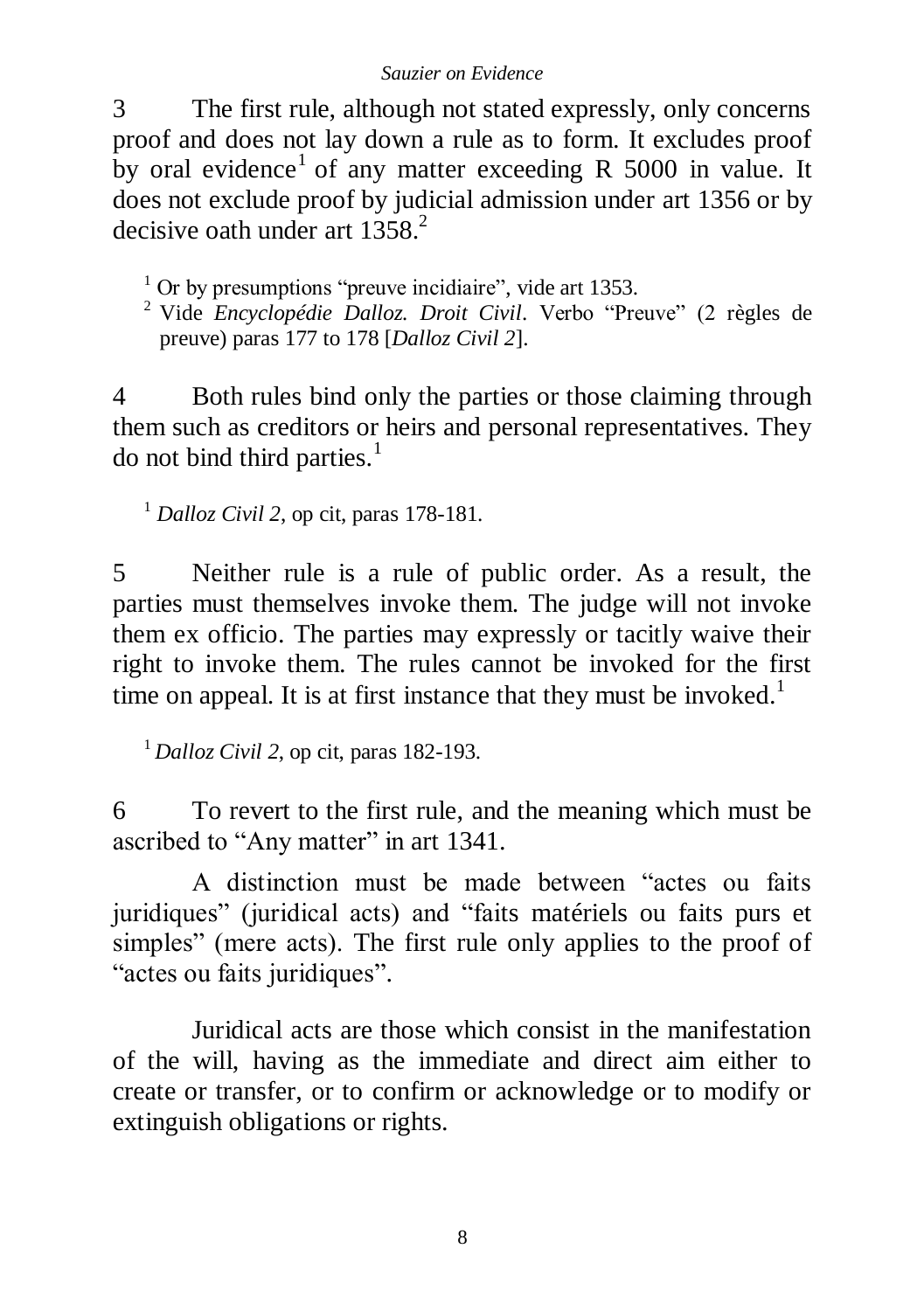#### *Oral Evidence under Article 1341*

Mere acts are those which have a legal effect not intended by their author.<sup>1</sup>

<sup>1</sup> *Dalloz Civil 2*, paras 197-201, above p8.

7 Sometimes the two are mixed up. In that case oral evidence of the "fait matériel" is admissible whereas the "fait juridique" must be proved by a document eg a person who builds on someone else's land with permission. The fact of building without hindrance may be proved by oral evidence but the giving of permission to build must be proved by a document if oral evidence is objected to. One cannot presume permission from the fact of building without hindrance. When it is impossible to distinguish "le fait matériel" from "le fait juridique" in a situation known as "faits complexes", then documentary proof is required.

8 Any matter the value of which does not exceed R 5000. How does one deal with the question of value?

#### (a) **Cases which arise outside of contract**

The juridical act must be considered in relation to the juridical effect that one wants to rely upon (*Dalloz Civil 2*, above p 8, para 246). For example, the juridical act consists in the payment of a sum of less than R 5000.

(i) One wants to rely on such payment to prove that one has paid up a debt of that amount. Oral evidence is admissible. (ii) One wants to rely on such payment to prove that prescription of an obligation has been interrupted or that such payment constitutes the confirmation of a voidable obligation. In such a case it is the value of the obligation which is relevant and not the value of the payment. Oral evidence would not be admissible if the value of the obligation exceeded R 5000 although the payment was for a sum of less than R 5000.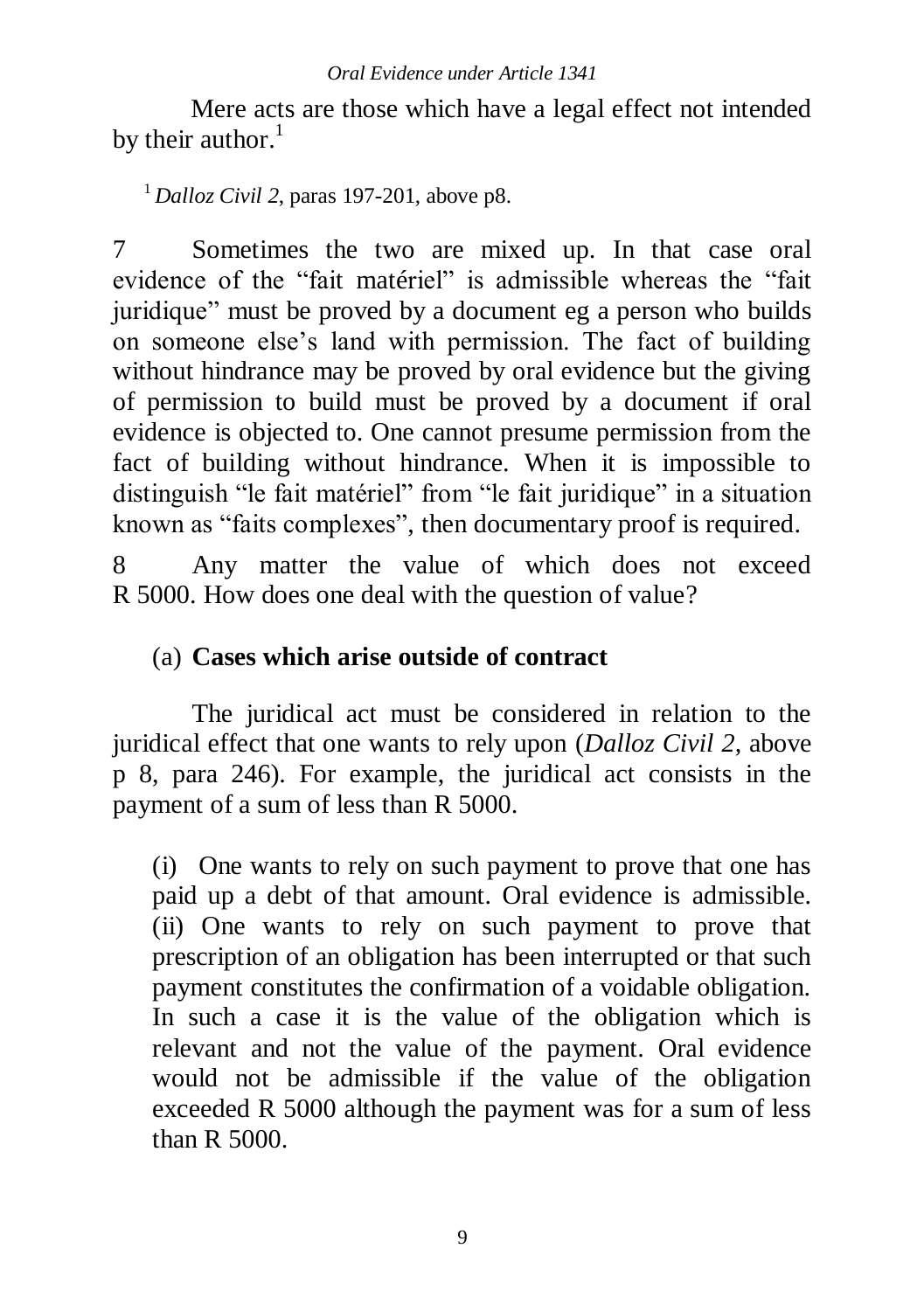### (b) **Contracts**

The value is that of the subject-matter of the obligation which forms the basis of the claim eg the value of the property transferred or the amount which the debtor has bound himself to remit.

The amount of the claim itself is not relevant. That amount may even exceed R 5000 eg when a lottery ticket has been purchased in common by two persons and the ticket wins a prize of more than R 5000. A claim for his share of the prize by one of the persons against the other may be supported by oral evidence as it is the value of the ticket which is relevant and not the value of the prize.<sup>1</sup>

<sup>1</sup> *Dalloz Civil 2*, paras 247-252, above p8.

9 The time relevant for determining the value of the juridical act or the value of the subject-matter of the obligation is the time when the parties reached agreement. <sup>1</sup> When the value is not expressed, it is for the trial judge to determine it in case of conflict between the parties.<sup>2</sup>

 $<sup>1</sup>$  *Dalloz Civil 2*, para 253, above p8.</sup> <sup>2</sup> *Dalloz Civil 2*, para 254, above p8.

10 Articles 1342 to 1346 support the general principles laid down in paras 6 and 7 above. They apply in claims of money arising from money lending. It is difficult to envisage the practical application of art 1346; It is obsolete and should have been repealed.

11 The second rule contained in art 1341 is that oral evidence (and proof by presumptions) is not admissible against and beyond a document nor in respect of what is alleged to have been said prior to or at or since the time when the document was drawn up.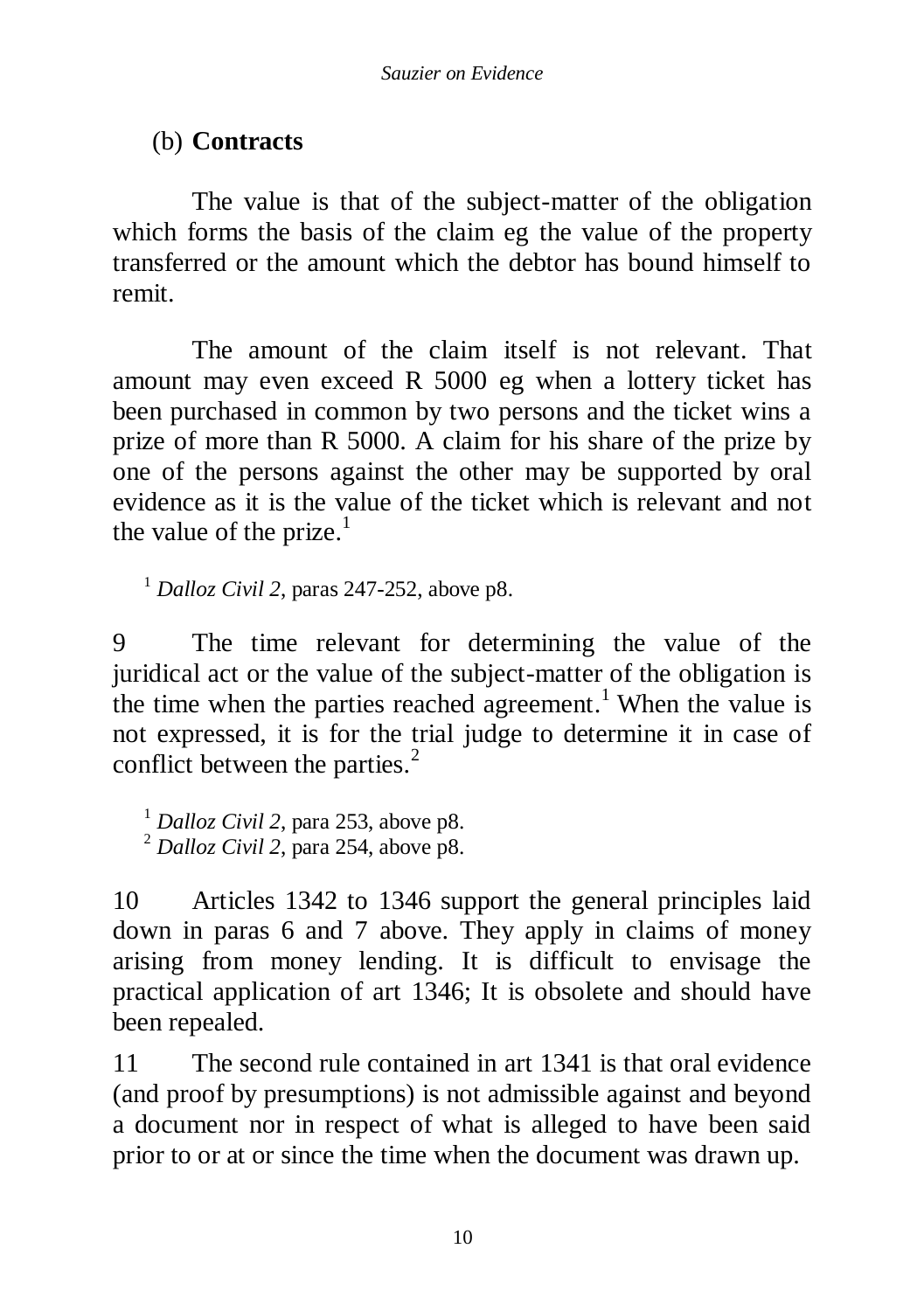12 That rule applies irrespective of the value of the matter ie the transaction, which the document witnesses. The rule aims at preventing the proof by oral evidence (or by presumptions) of —

- (a) Mistakes or omissions made in the document at the time when it was drawn up; or
- (b) Modifications which occurred in the agreement of the parties (juridical act) after the document was drawn up.

Such proof however may be made by another document or by a judicial admission or by the decisive oath. The prohibition contained in art 1341 does not extend to these modes of proof.

13 The rule only applies when the document is on the face of it clear and unambiguous. If however the document is couched in terms which are obscure, ambiguous or imprecise then oral evidence and presumptions are admissible to make clear the intention of the parties.

> L'article 1341 du code civil restreint la recevabilité des modes de preuve lorsqu'on veut modifier ou compléter l'expression de la volonté des parties. En revanche, ce texte ne prohibe pas le recours à des témoignages ou à des présomptions pour interpréter les clauses obscures ou pour apprécier la portée et l'étendue des mentions imprécises d'un écrit. 1

<sup>1</sup> *Dalloz Civil 2*, para 293, above p8; the case of *Wilmot & Ors v/s W & C French (Seychelles)* (1972) SLR 144 is a case in point.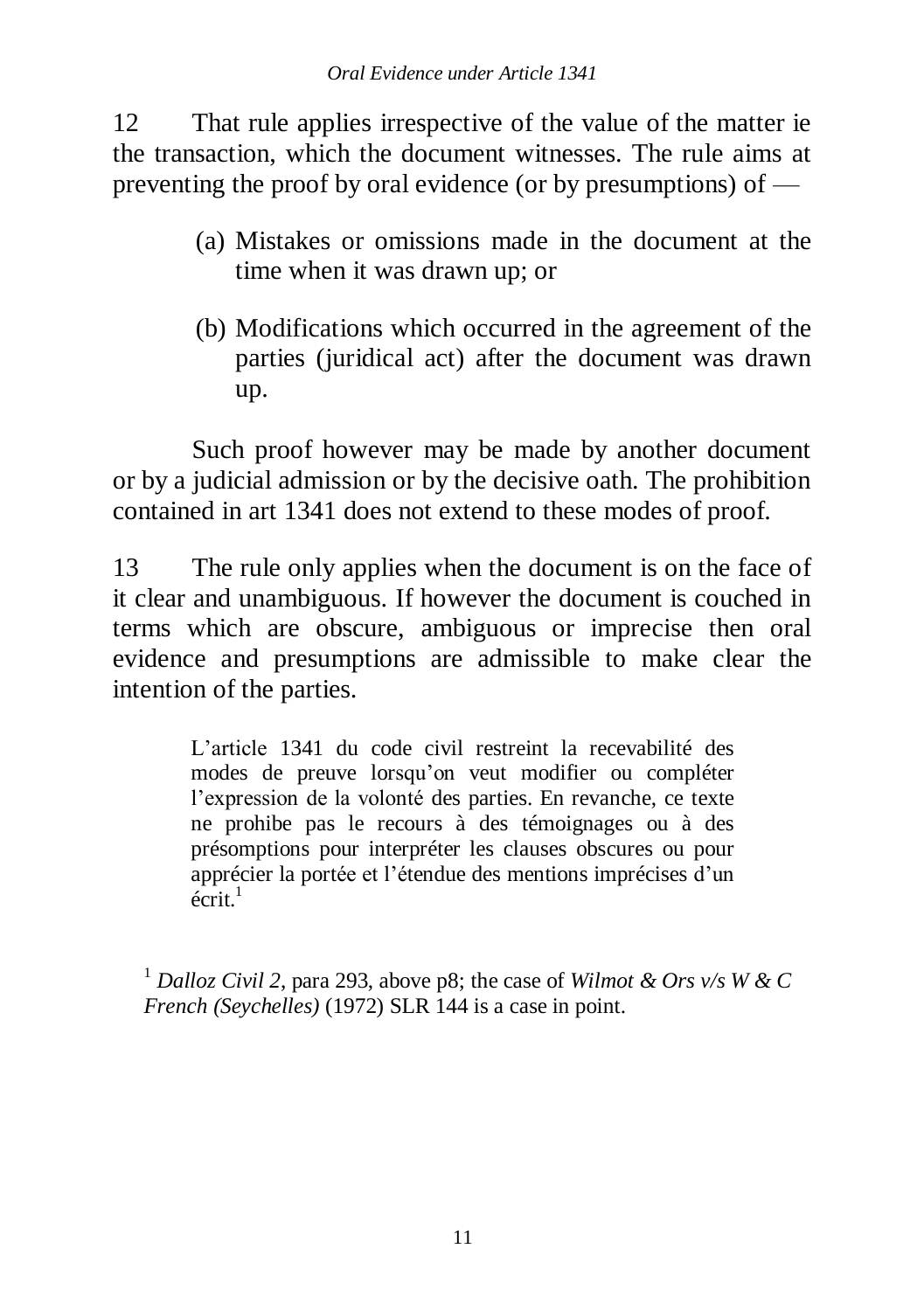14 Extrinsic evidence may be admitted to prove fraud or error which vitiates the consent of a contracting party without the second rule in art 1341 being flouted.<sup>1</sup>

In the case of fraud, the mere allegation of fraud is not sufficient. There must be a precise allegation of an act which constitutes fraud before the door to extrinsic evidence is opened.

In case of error the document must on the face of it be ambiguous or imprecise before extrinsic evidence is admissible; if the document is clear and precise then it would be necessary to have another writing providing initial proof under art 1347 before oral evidence is admitted to prove error.

<sup>1</sup> *Dalloz Civil 2*, paras 302-312, above p8.

15 Article 1321 deals exhaustively with the question of simulation by means of back-letters and their force and effect. The ostensible transaction simulated in the overt document signed by the parties may be altered by the back-letter (contre-lettre) in accordance with the terms of art 1321.

16 The document to which art 1341 refers is a document drawn up by a notary or a document under private signature and therefore the second rule applies only to such documents. However, in the case of a document under private signature, the provisions of art 1324 and art 1326 para 1 must be satisfied before the second rule applies. $<sup>1</sup>$ </sup>

 $<sup>1</sup>$  *Dalloz Civil 2*, para 316, above p8.</sup>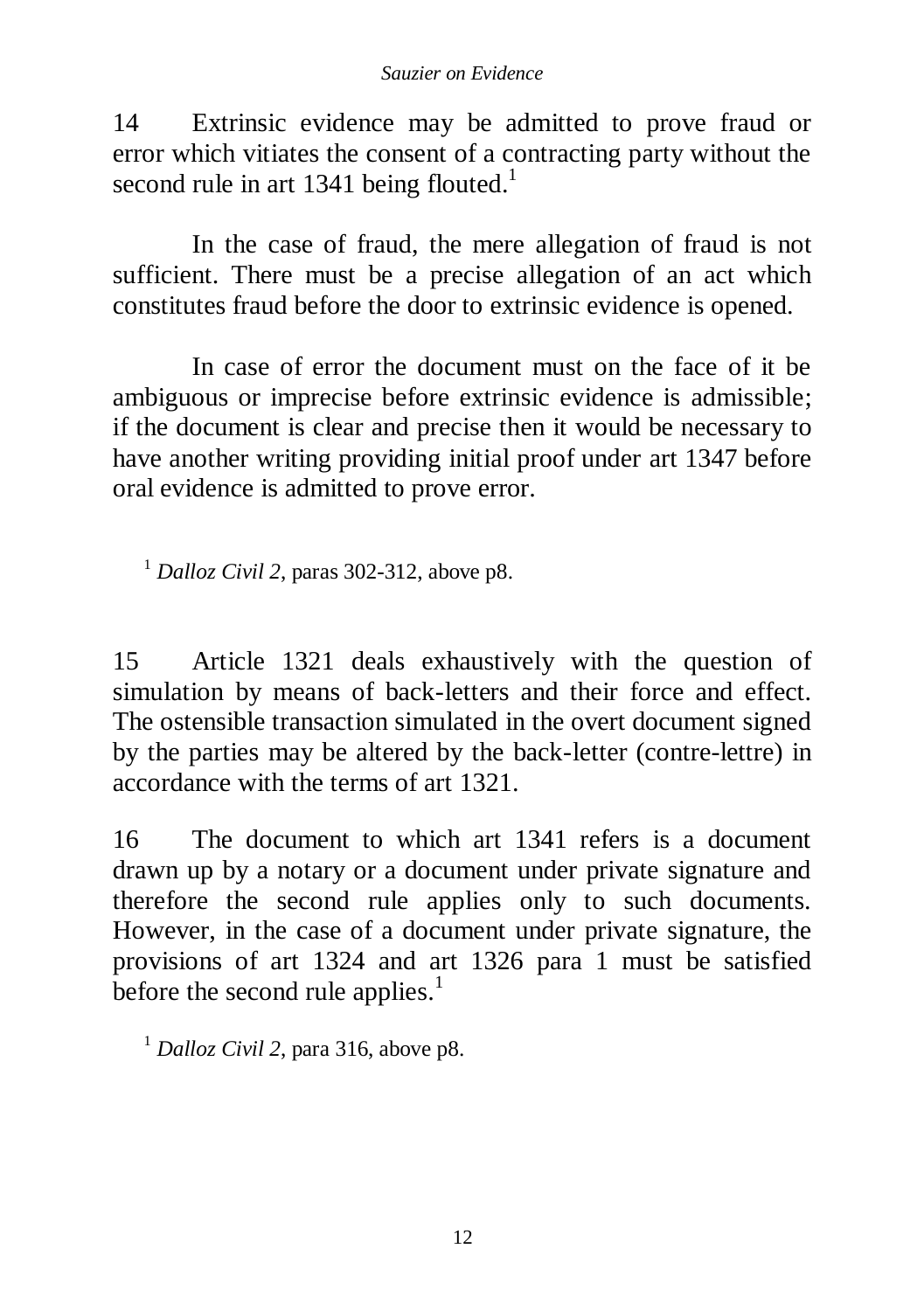17 What is a document under private signature? It is a document signed by the parties. It cannot include a document marked by a party who is unable to write his name. The rule under s 22(1) of the Interpretation and General Provisions Act (Cap 103) does not apply to the Civil Code of Seychelles (see ss 5 and 9 of the Civil Code of Seychelles Act).<sup>1</sup>

<sup>1</sup> Vide *Encyclopédie Dalloz. Droit Civil*. Verbo "Preuve" (1 modes de preuve) para 198 [*Dalloz Civil 1*].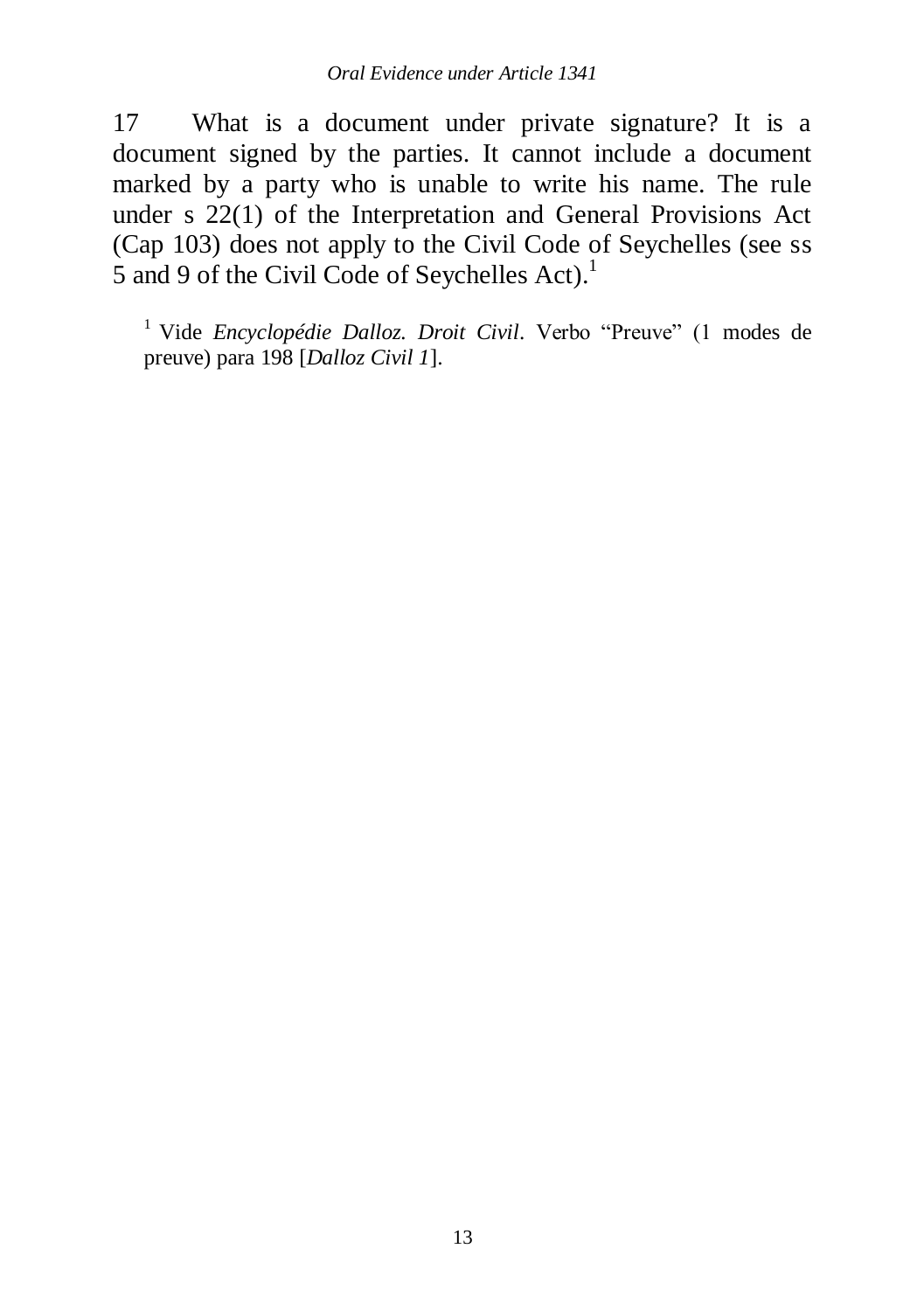*Sauzier on Evidence*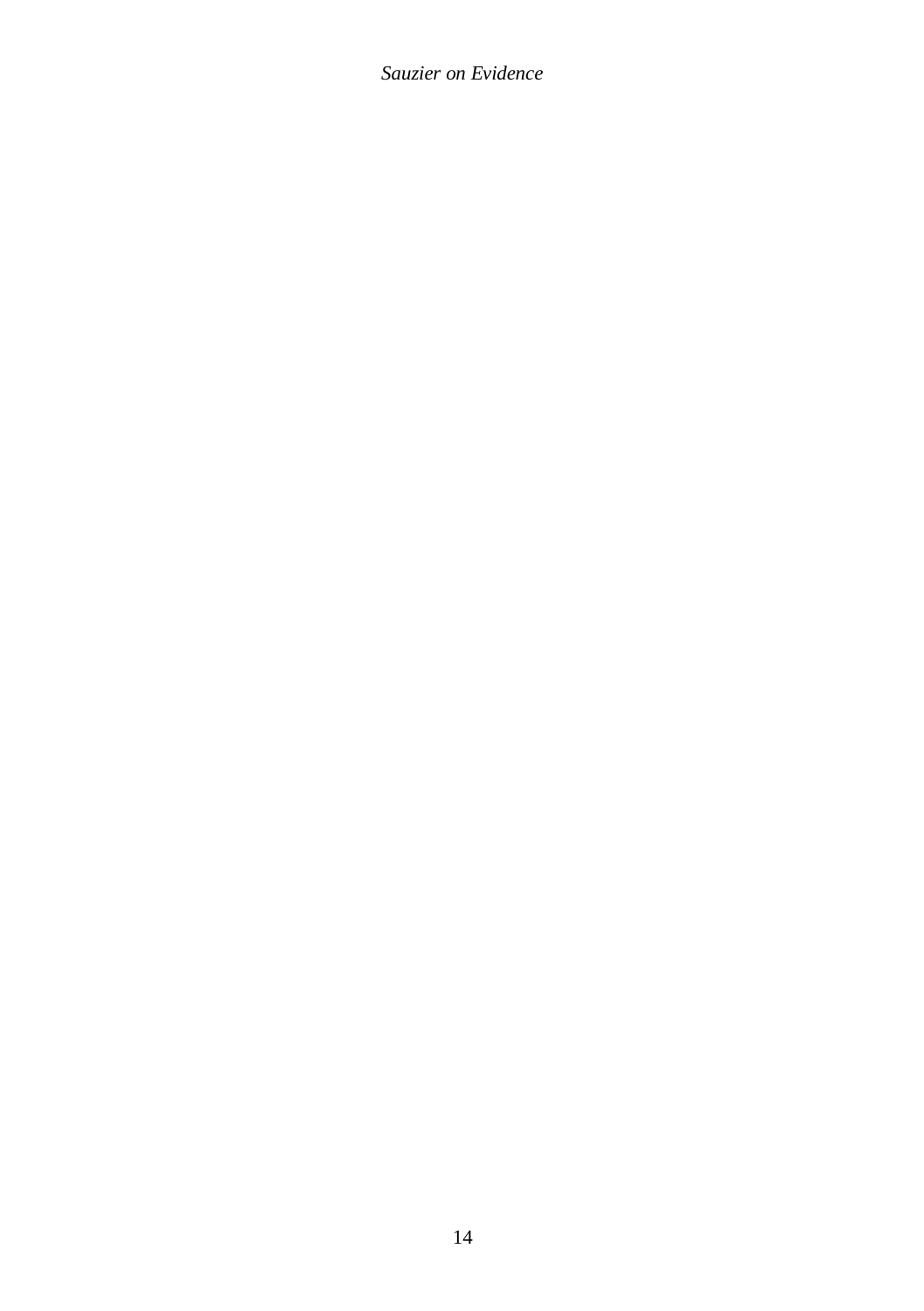# **Chapter 3**

# **Exceptions to the Rules Contained in Article 1341 of the Civil Code of Seychelles**

1 Article 1341 contains a proviso which runs thus –

The above is without prejudice to the rules prescribed in the laws relating to commerce.

2 What are the rules prescribed in the law relating to commerce?

These are to be found in the Commercial Code of Seychelles and more particularly in art 109, paras 1 and 2, art 12, art 48 para  $2(1<sup>st</sup>)$  and art 50.

By virtue of art 109 of the Commercial Code proof by oral evidence ("by the evidence of witnesses") is admissible in commercial matters at the discretion of the court. Article 1351 of the Civil Code of Seychelles extends this rule to proof by presumptions.

3 Generally speaking, it can be said that in commercial matters there is complete freedom in modes of proof. What is meant by commercial matters? Two situations may be envisaged—

- (a) A transaction between two merchants;
- (b) A commercial transaction between two nonmerchants or between a merchant and a non-merchant.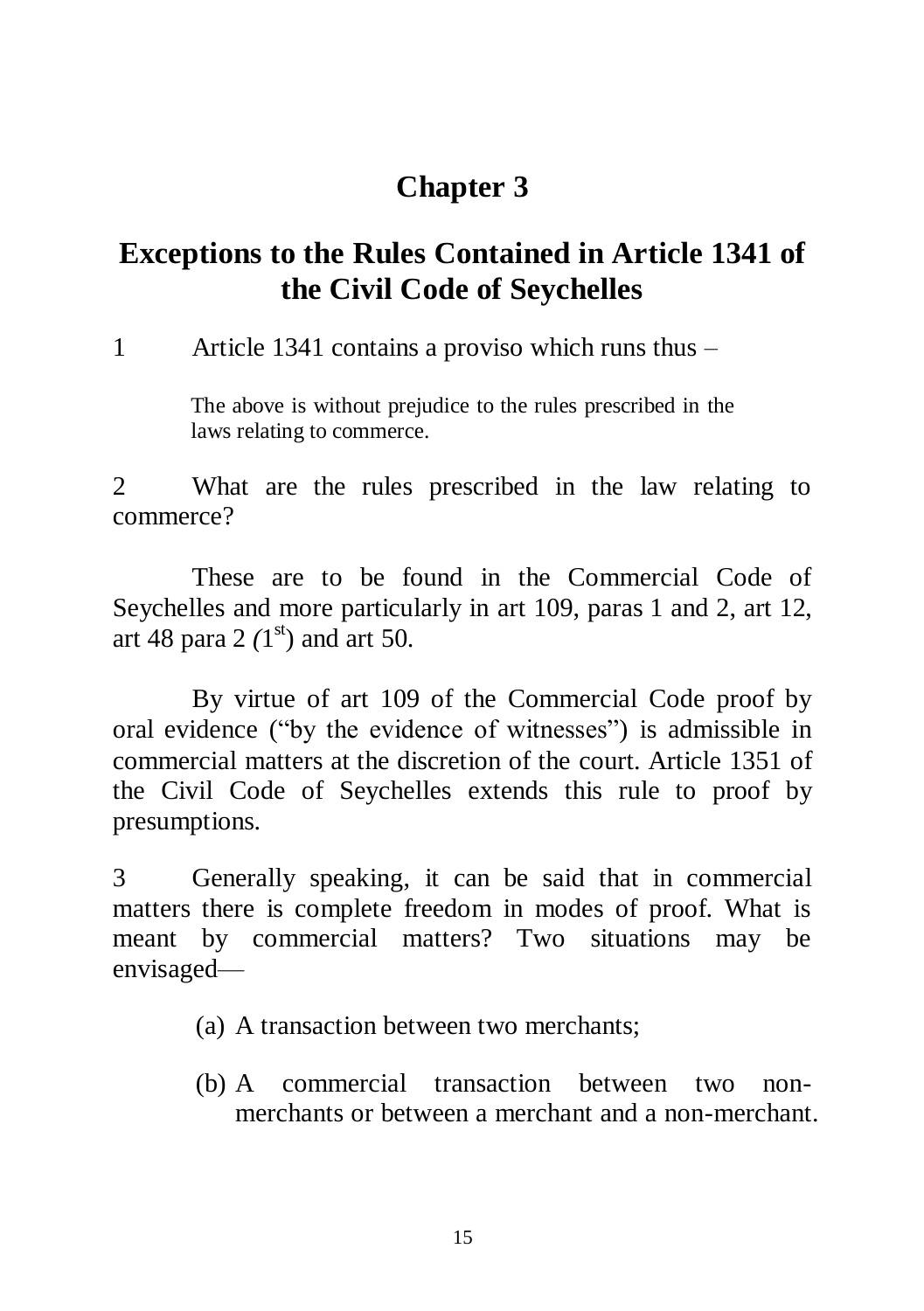#### *Sauzier on Evidence*

The same rule would apply in a transaction which is not necessarily a commercial transaction between a merchant and a non-merchant, as against the merchant.

Merchants are those who fall within the definition of art 1 of the Commercial Code of Seychelles. It is to be noted that under that article a body corporate is deemed to be engaged in commerce even if its object is non-commercial. In other words all companies are deemed to be merchants even if they are not engaged in trade. This extends to all bodies corporate whether they are companies or not.<sup>1</sup>

<sup>1</sup> Vide *Encyclopédie Dalloz. Droit Commercial*. Verbo "Preuve" para 18 [*Dalloz Commercial*].

4 Before going on to the next exception it is worth noting that one of the consequences of the principle of the freedom of modes of proof in commercial matters is that a commercial transaction may be proved by oral evidence or presumptions as against third parties in spite of the fact that art 1328 of the Civil Code is not satisfied.<sup>1</sup>

1 *Dalloz Commercial*, op cit, paras 11 to 13.

5 Article 1347 provides that the rules (both rules) in art 1341 do not apply if there is a writing providing initial proof.

A writing providing initial proof is writing —

(a) Which emanates from the person against whom the claim is made or from a person whom he represents and

(b) Which renders the facts alleged likely.

6 A principle of jurisprudence (which is applicable in Seychelles by virtue of s 5(2) of the Civil Code of Seychelles Act)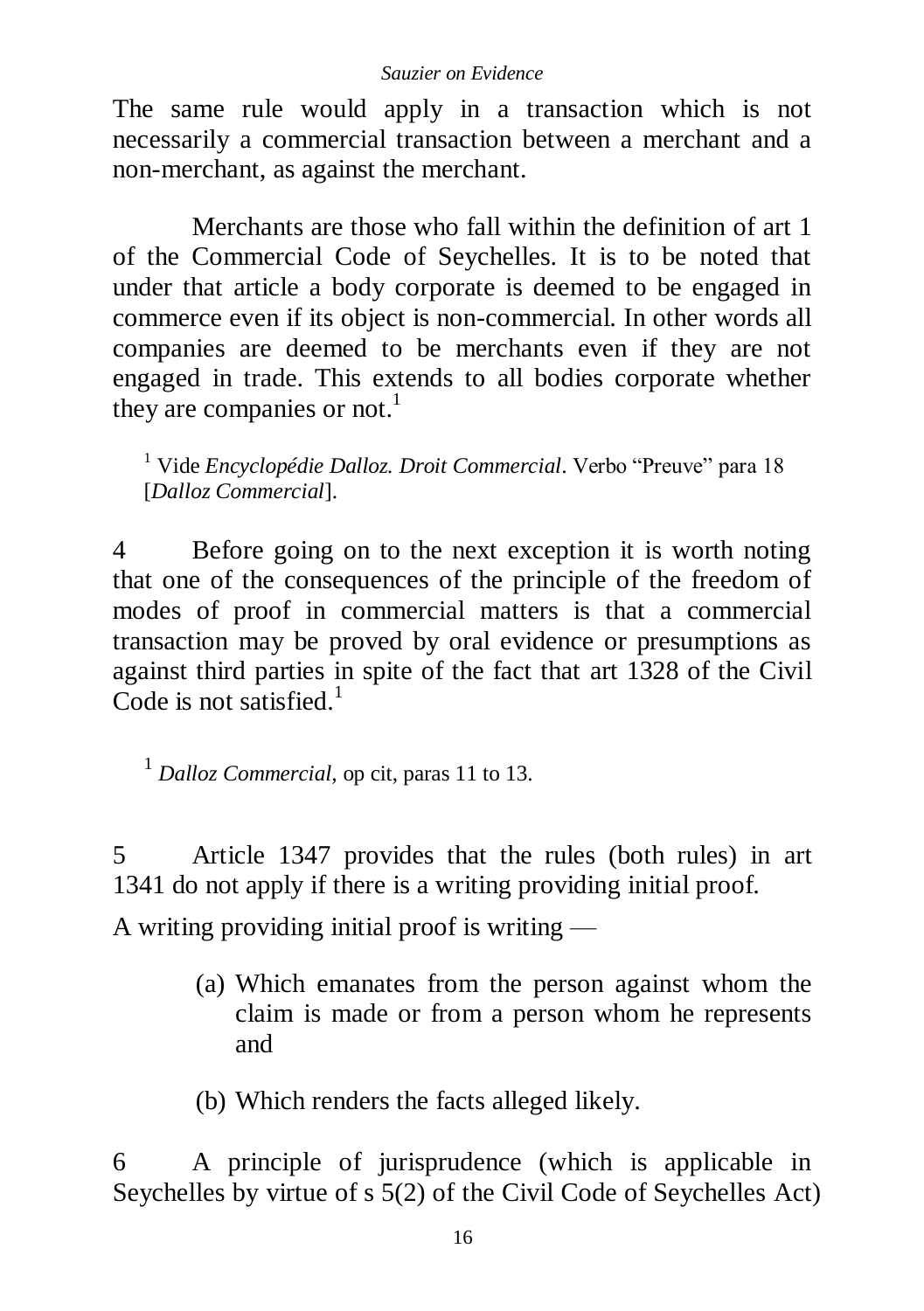has extended art 1347 Civil Code of Seychelles so that the examination of the person against whom the claim is made or of his agent on unsworn personal answers is treated in the same way as a writing providing initial proof if it renders the facts alleged likely. It will be for the trial court to determine whether the answers render the facts alleged likely. This may be held to be so if—

- (a) The answers are inconsistent;
- (b) The person refuses to answer;
- (c) The answers amount to an admission or to a qualified admission of the claim. 1

<sup>1</sup> Vide *Takoor v Saccaram* [1965] MR 26 at 28.

7 It should be observed that a qualified admission of the claim in the pleadings (unlike unsworn personal answers) cannot be held to be a writing providing initial proof because of the rule in art 1356 that a judicial admission "may not be admitted only in part to the detriment of the person making it".

8 The law relating to unsworn personal answers is to be found in s 4 of the Evidence Act, ss 162 to 171 Seychelles Code of Civil Procedure Act (Cap 213); and rules 78 to 82 of the Magistrates' Court (Civil Procedure) Rules (Cap 52). Unsworn personal answers may be resorted to at any time during a trial before the close of a party's case if objection is taken to the admissibility of oral evidence.<sup>1</sup>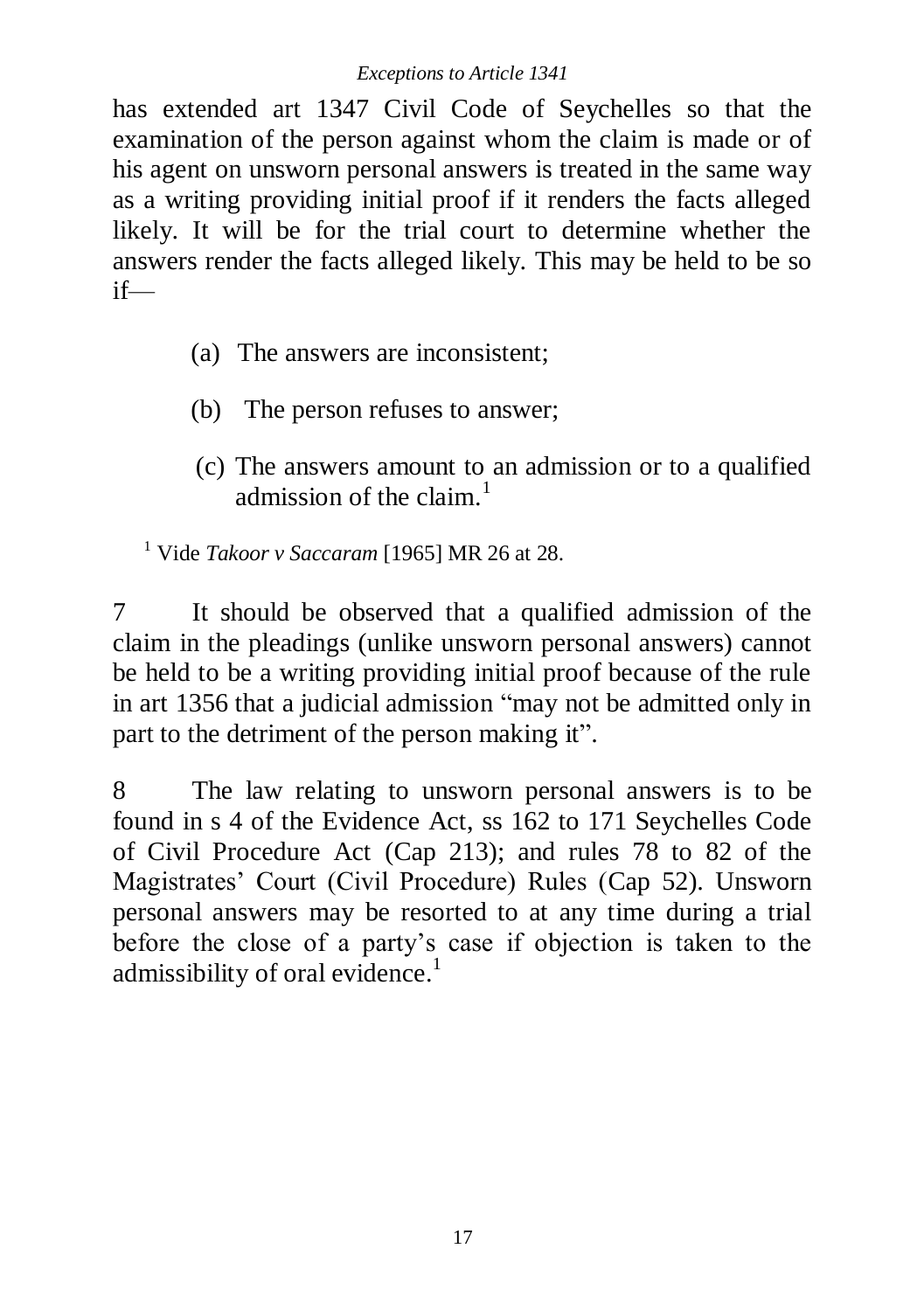Although a plaintiff's oral evidence has not been objected to by the defendant, the defendant is not allowed to give oral evidence to prove his case if objection is taken by the plaintiff.  $2$ 

<sup>1</sup> Sections 162-171 of the Seychelles Code of Civil Procedure, and rules 78-81 of the Magistrates' Court (Civil Procedure) Rules.

2 Vide *Marie v Dingwall* CS 8111975; [1879] MR 133; *Chui Wan Cheong v Li Chew Pan* [1955] MR 393.

9 Article 1348 provides that the rules in art 1341 are inapplicable whenever it is not possible for the creditor to obtain written proof of an obligation undertaken towards him. The article then sets out the instances in which that exception will apply.

10 It should be noted that those instances are not exhaustive. They are more in the nature of examples of cases of the general principle that whenever it is not possible to secure written proof the door is open to oral evidence and proof by presumptions.

The first example given of quasi-contracts, delicts and quasi-delicts is in point of fact inaccurate as in all those cases there is no need for written proof. What is sought to be proved in those cases are mere facts and not juridical acts and the first rule in art 1341 does not apply.

11 There are two types of cases which fall within the exceptions of art 1348 namely —

- (a) Cases in which the creditor has not been able to secure written proof of the juridical act;
- (b) Cases in which the creditor has lost the written document through unforeseen and inevitable accident or through an act of God.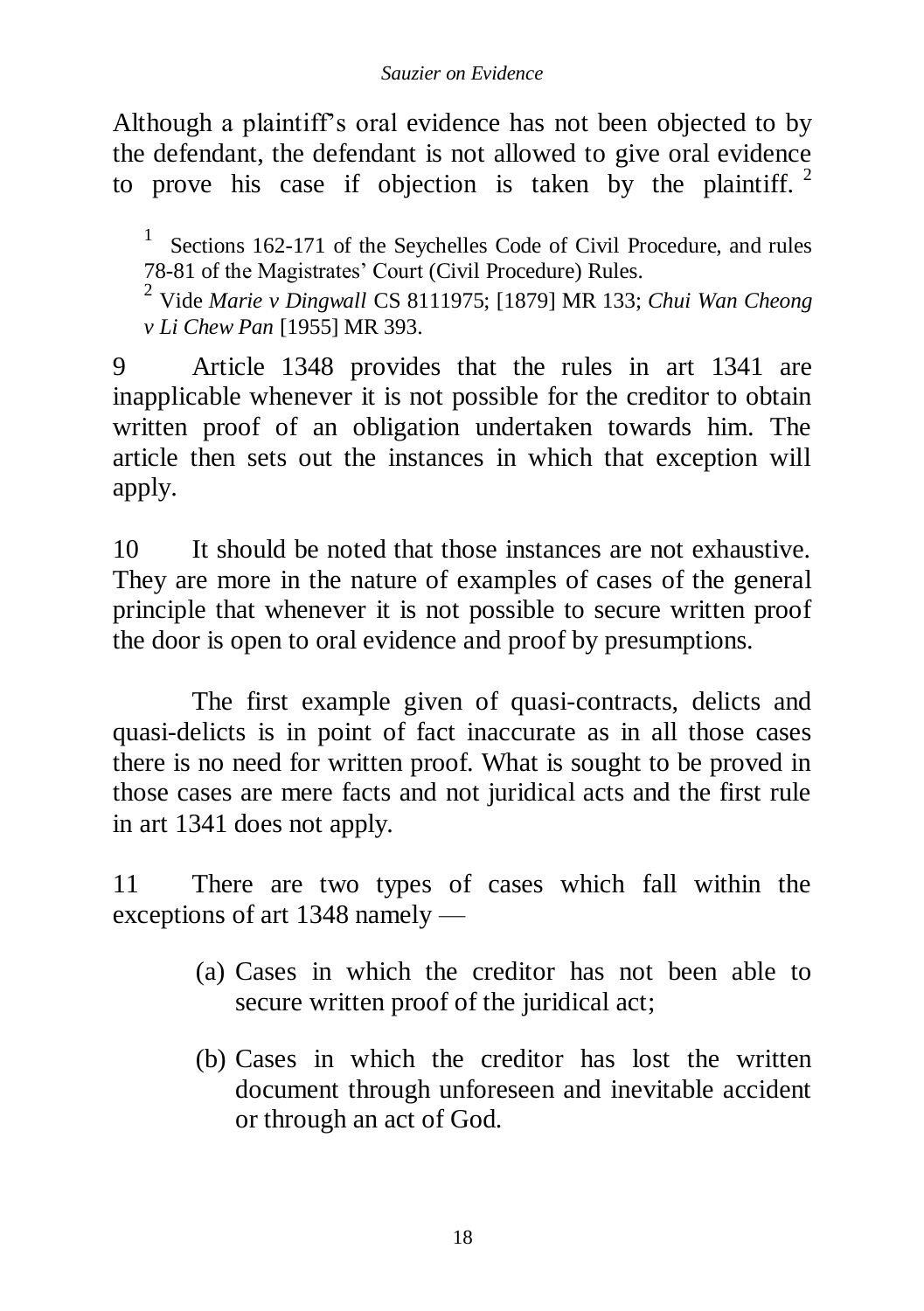The 2nd and 3rd paras of art 1348 are examples of cases where there is physical impossibility to secure written proof.

12 Jurisprudence has extended the principle of impossibility to secure written proof to moral impossibility. Such moral impossibility may arise from —

(a) The relationship between the parties —

- i Family relationship eg husband and wife, parent and child, brothers and sisters;
- ii Ties of affection eg fiancés or lovers;
- iii Relationship as friends;
- iv Relationship of trust between master and servant.
- (b) Usage
	- i Doctors;
	- ii Barristers;
	- iii Domestic workers;
	- iv Deposit at a theatre cloakroom or at a parking place for cars, motor cycles and bicycles.

13 When the written document has been lost through accident (unforeseen and inevitable) or through act of God all modes of proof are admissible to reconstruct the document and what it purported to contain even in cases where form is of the essence of the transaction eg where a will has been destroyed.<sup>1</sup>

 $<sup>1</sup>$  *Dalloz Civil 2*, paras 455 to 472, above p8.</sup>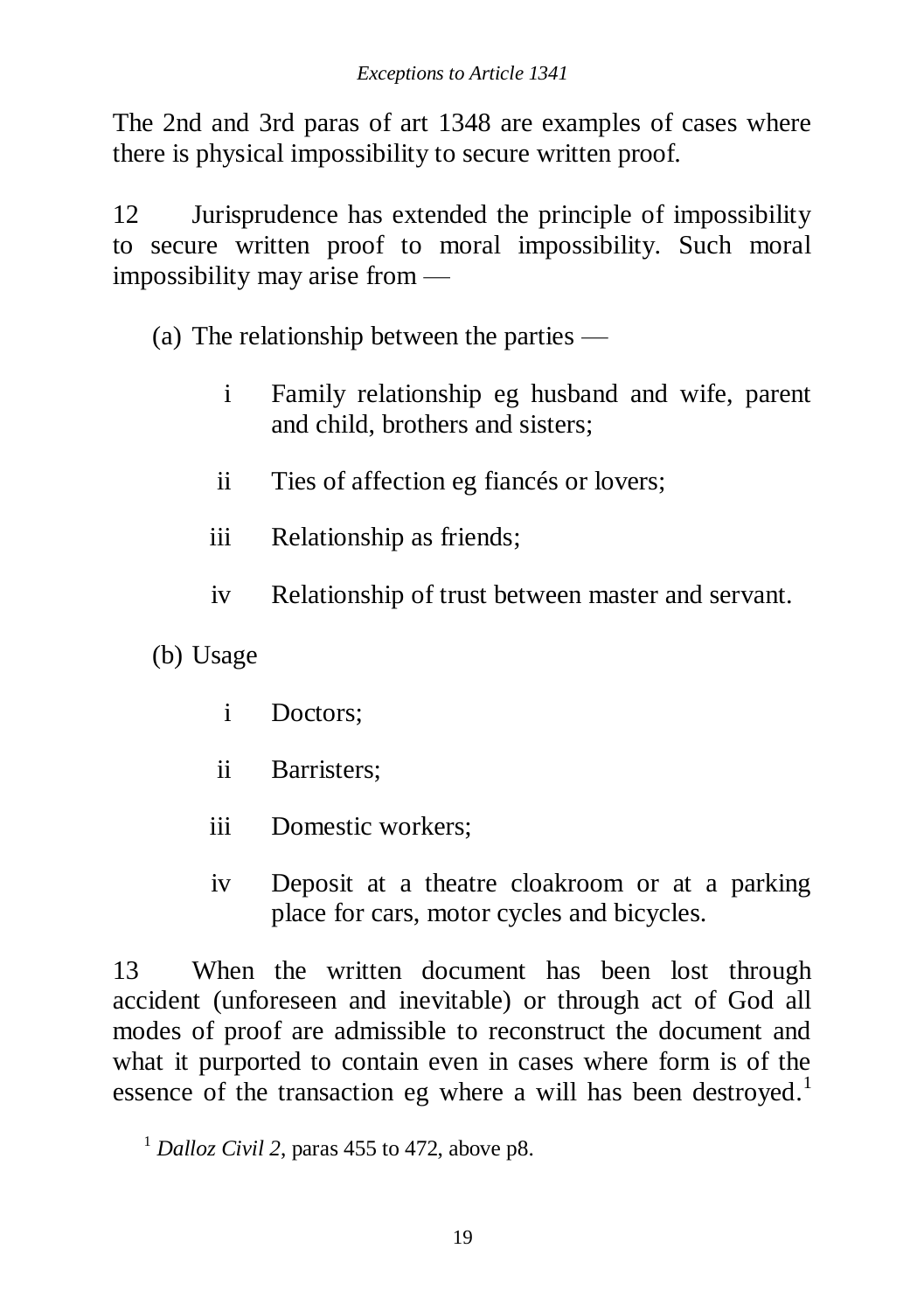*Sauzier on Evidence*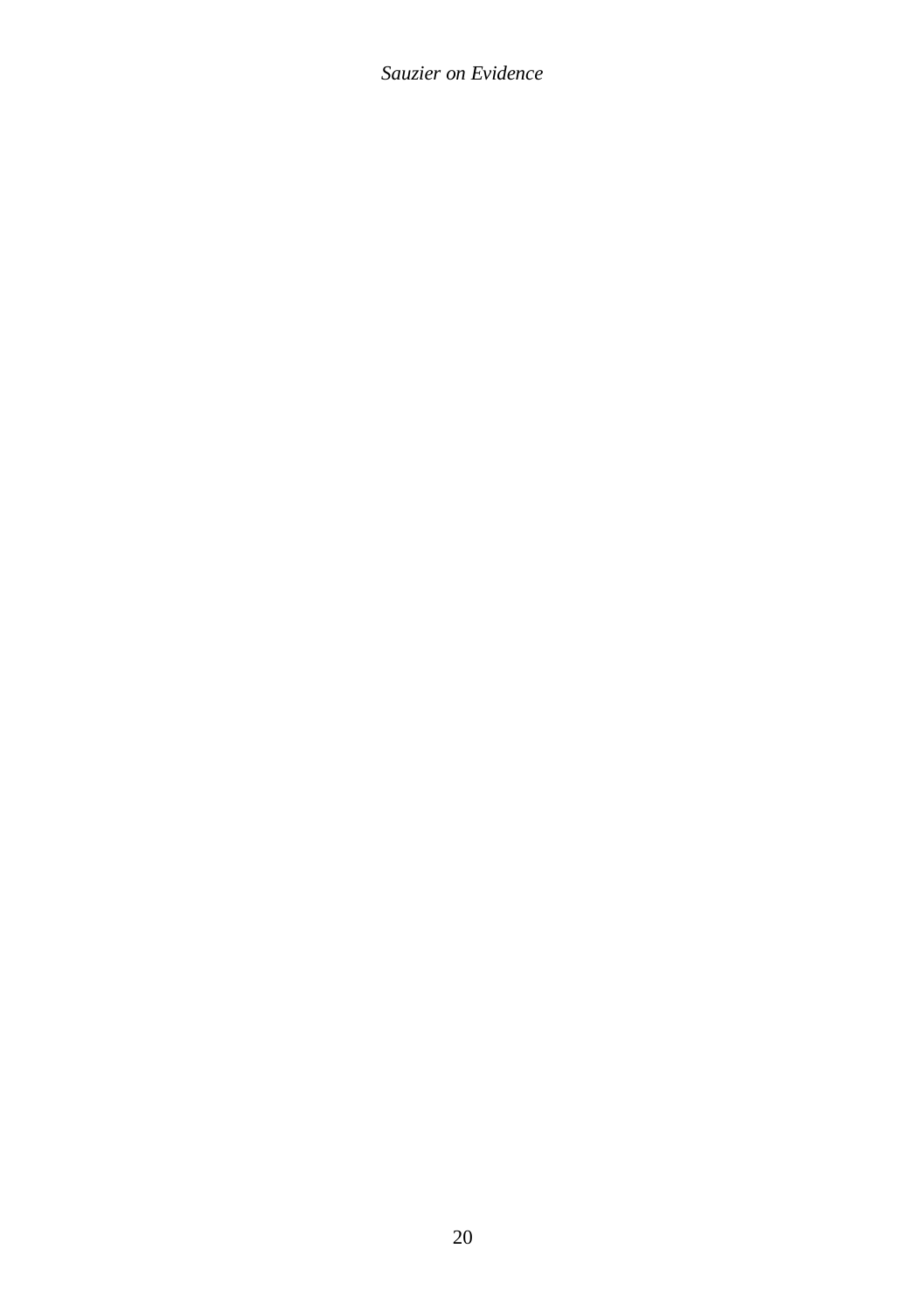# **Chapter 4**

# **Modes of Proof which Exist under the Civil Code for Evidence other than Oral**

- A Authentic documents
- B Documents under private signature
- C Presumptions
- D Admissions
- E Oaths

# **A Authentic Documents**

1 Article 1317 of the Civil Code provides that an authentic document is a document received by a public official entitled to draw up the same in the place in which the document is drafted and in accordance with the prescribed form.

2 Generally speaking authentic documents are those drawn up by notaries, civil status officers and land surveyors.

3 The rules relating to the drawing up of notarial deeds are contained in the Notaries Act (Cap 149). Those relating to the drawing up of civil status acts are contained in the Civil Status Act (Cap 34) and those relating to memoranda of survey in the Land Survey Act (Cap 109).

4 A document which is not authentic due to the lack of powers or capacity of the official or owing to a defect of form shall have effect as a private document if signed by the parties. (art 1318 Civil Code of Seychelles).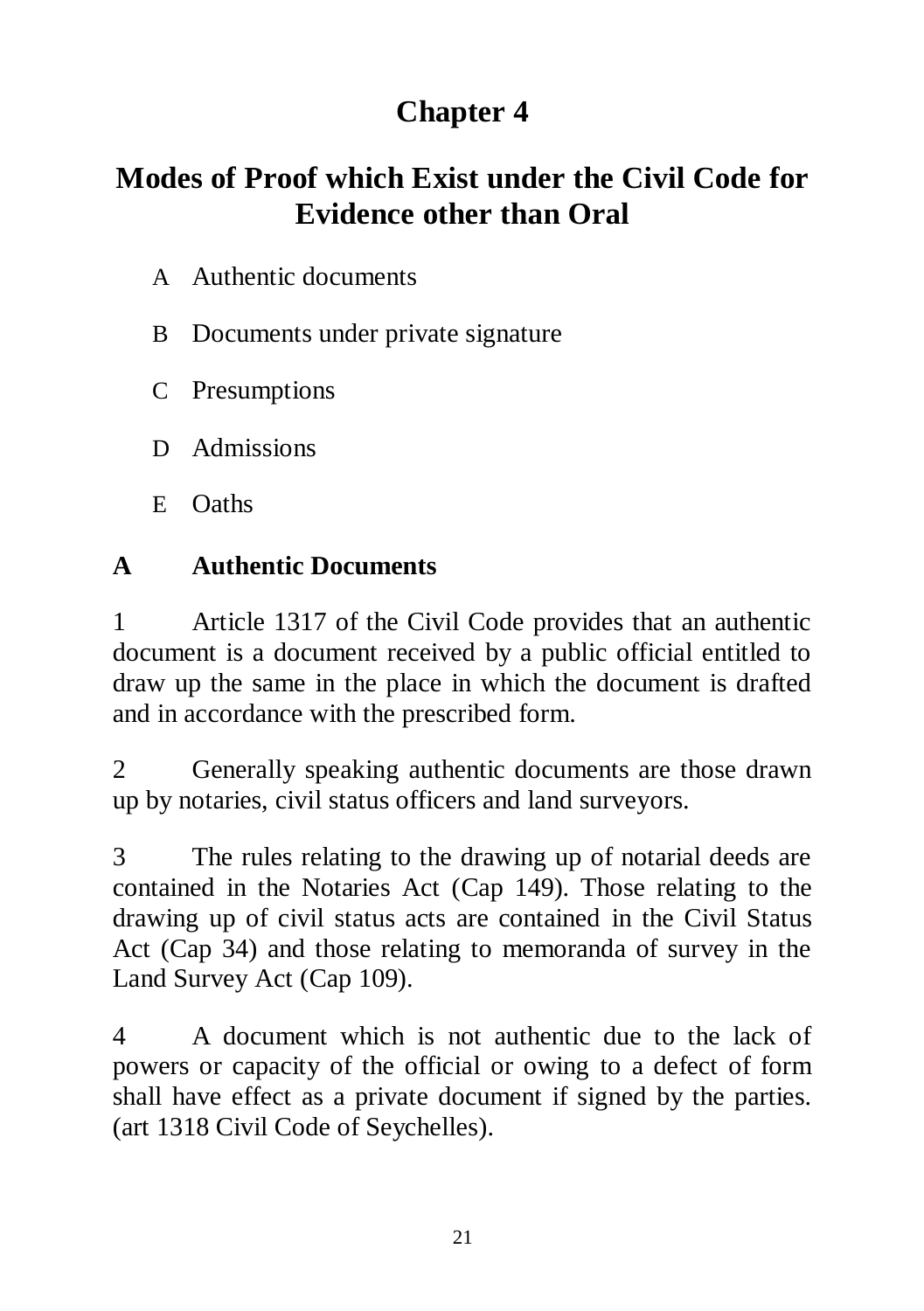5 An authentic document raises a legal presumption of proof which may be rebutted by evidence to the contrary.

Before this provision came into force an authentic document had first to be impugned by an elaborate procedure known as *inscriptio falsi (inscription de faux)* laid down in arts 286, and 303 to 316 of the Code de Procédure Civil which are still in force in Seychelles (although now obsolete). That was necessary only in relation to acts or facts which were stated in the document to have happened in the public official's presence or which he himself had performed. No such procedure was required for other acts or facts.

 $<sup>1</sup>$  This provision is contained in the art 1319.</sup>

6 The legal presumption of proof lays the burden on the party who impugns the document to prove its falsity. At the same time the elaborate procedure of *inscriptio falsi* is done away with and no distinction is made between acts or facts which have happened in the public official's presence or which have been performed by him and those which have not.

7 An authentic document has full effect until the rebutting evidence impugning its validity has been accepted by the court.

### **B Documents under private signature**

8 The first requisite is that the document must be signed by the party who is to be bound by it.

9 Documents under private signature which contain obligations which are not merely unilateral must be drawn up in as many originals as there are parties having a separate interest. One original is sufficient for all the persons having the same interest. Each original shall mention the number of originals in which the document was drawn up. A person who has performed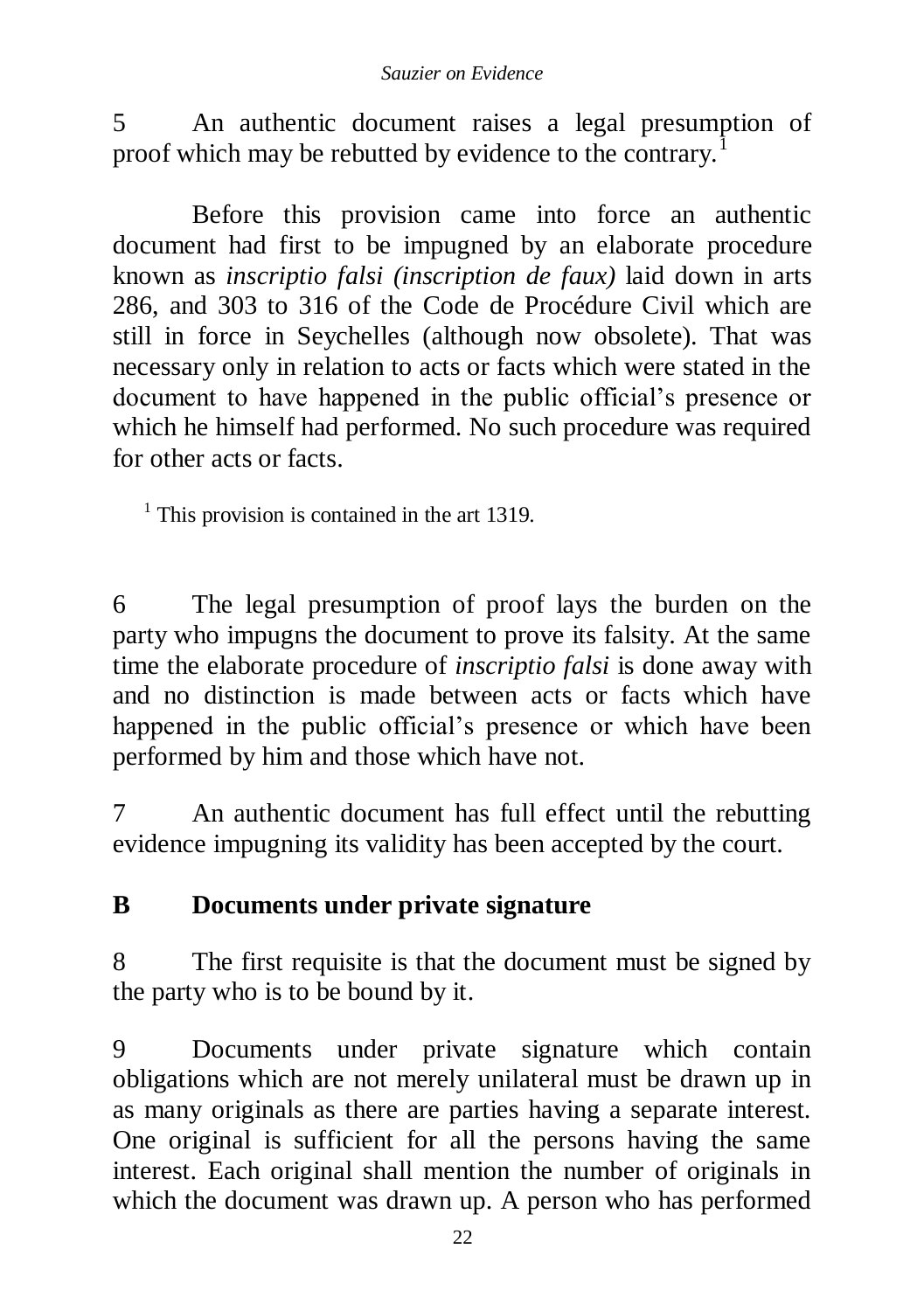his part of the obligation cannot plead the failure to mention the number of originals in which the document was drawn up. The provisions contained in art 1325 go to the validity of the document under private signature. An invalid document however may serve as a writing providing initial proof under art 1347.

10 When the obligation consists in the payment of a sum of money or the giving of something of value, the document under private signature to be valid must conform with the following conditions —

either

(a) It must be written in full in the hand of the person who signs it.

or

(b) Apart from the signature, the person must add in his own hand the formula "valid for" or "approved for" followed by the amount in letters or the quantity of the thing (art 1326 para 1).

The requirement of the formula as in paragraph 1 of this article shall not apply to promissory notes which are regulated by the Bills of Exchange Act, Cap 15, or any law amending or replacing that Act (Article 1326 para 2).

11 When a document under private signature is used to substantiate a claim, the person who is alleged to have made it and against whom it is pleaded must either acknowledge his handwriting or signature or repudiate it. The heirs or assigns of the maker of the document need not repudiate the handwriting or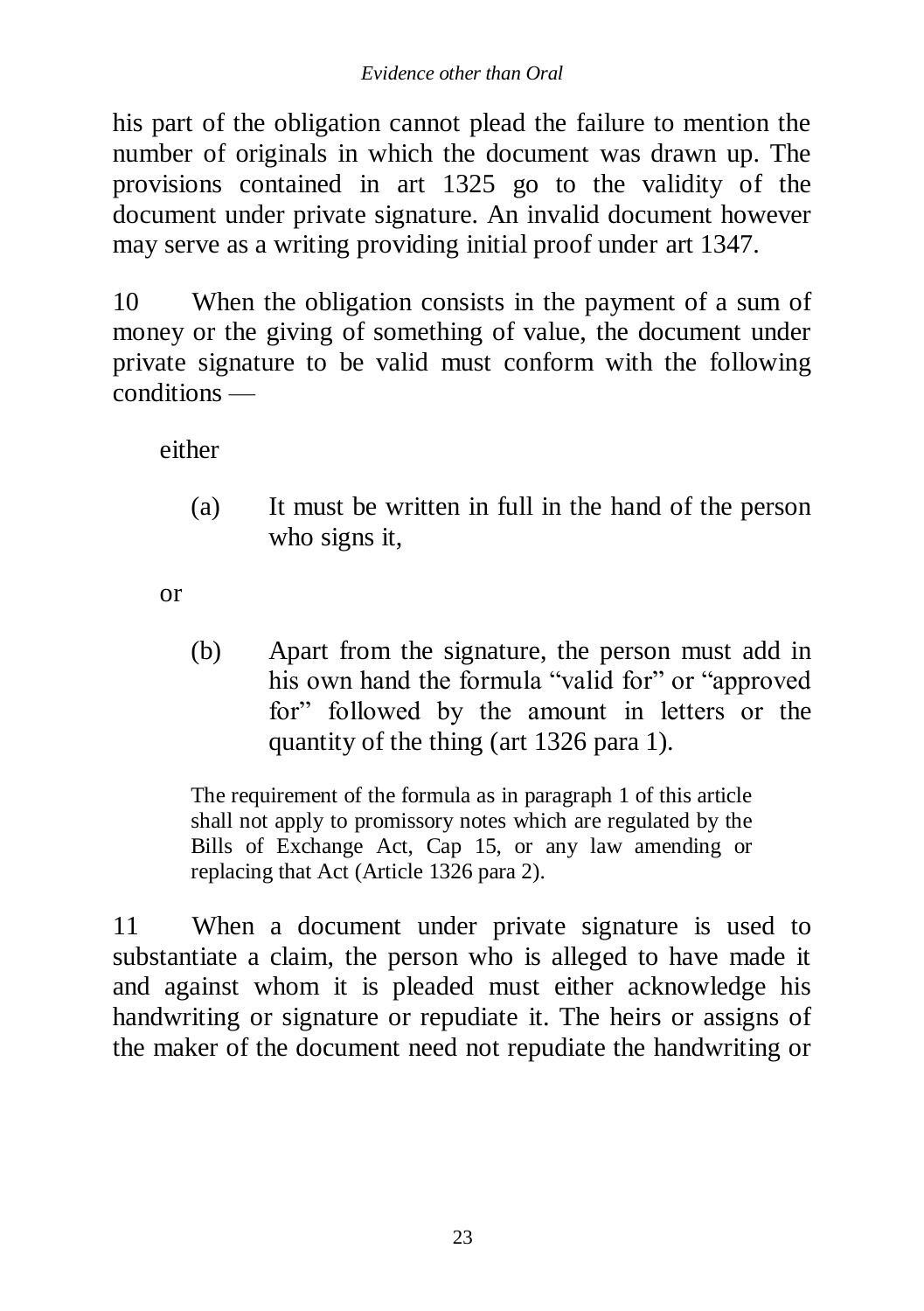#### *Sauzier on Evidence*

signature of the maker. They may only declare that they do not recognise the handwriting or signature of the principal.<sup>1</sup>

 $<sup>1</sup>$  Article 1323.</sup>

12 In the event of a repudiation or non-acknowledgement under art 1323, it is for the court to decide the issue after hearing evidence. It would appear that when a claim has been filed on the basis of the document the issue should be tried in a trial within the trial as a preliminary issue, as a document under private signature when repudiated or not acknowledged loses its probative force temporarily and cannot support the claim.<sup>1</sup> There lies the difference between an authentic document and a document under private signature.

<sup>1</sup> *Dalloz Civil 2*, paras 316-319, above p8.

13 A document under private signature has effect against third parties (date certaine) -

- (a) As from the date the document is registered; or
- (b) As from the date of death of the person who signed it; or
- (c) As from the date on which the contents were confirmed in documents drawn up by public officials, such as minutes under seal or inventories. 1

 $<sup>1</sup>$  Article 1328.</sup>

14 Article 1320 has limited application in practice. It relates to statements made by the parties in the document and their probative value. If the statement is directly related to the transaction then it is to be taken as binding proof against the party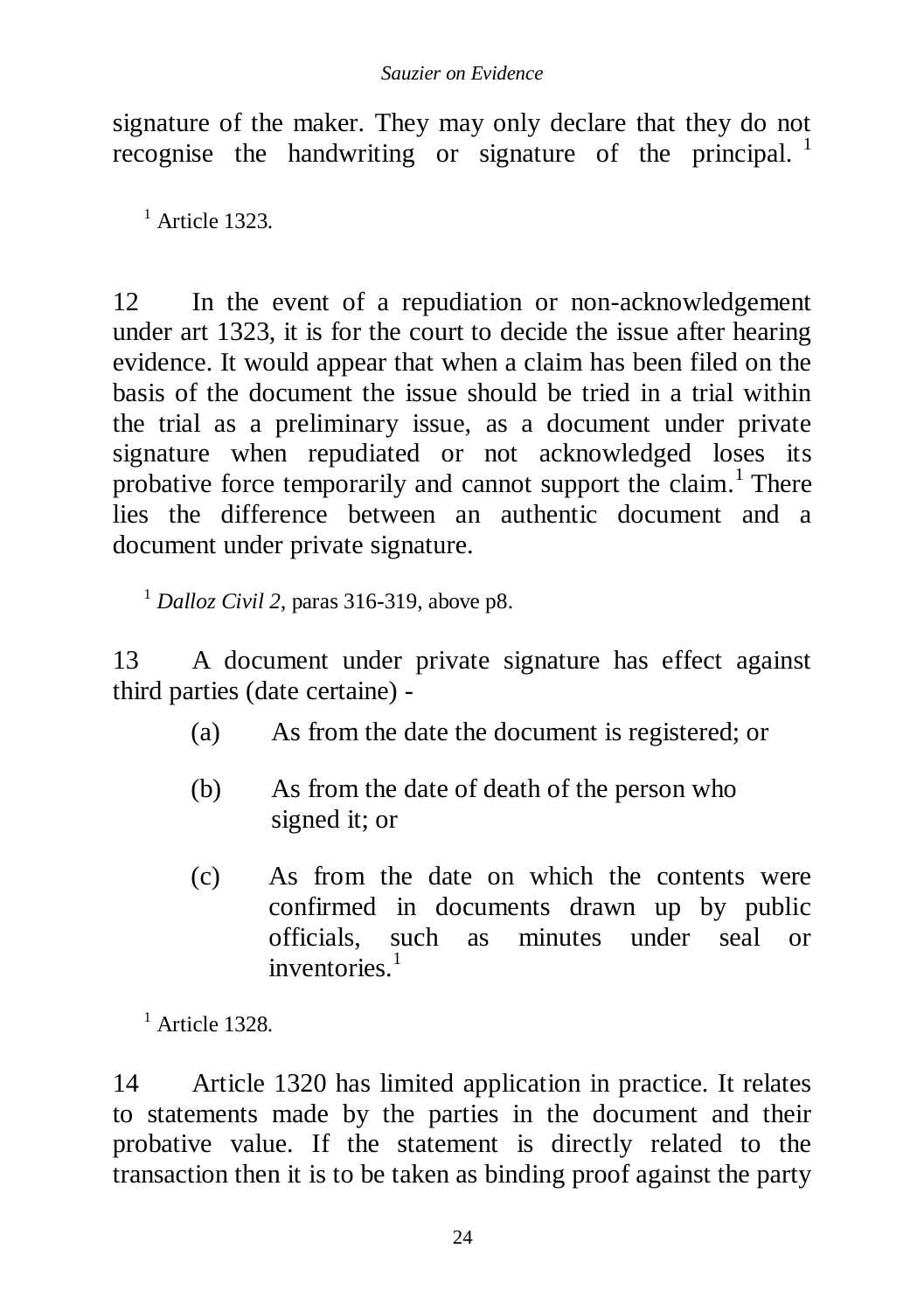(or the ayants droits) that made it. Otherwise it only serves as a commencement de preuve par écrit.<sup>1</sup>

<sup>1</sup> *Dalloz Civil 2*, paras 397, above p8; DP 1902.1.33.

15 The effect of erasures, additions, marginal notes and interlineations in a document differs according to the nature of the document. When the document is a notarial deed additions and alterations are null unless made in compliance with ss 39 and 40 of the Notaries Act. In the case of documents under private signature, the trial judge will decide what effect to give to such additions and alterations.<sup>1</sup>

<sup>1</sup> *Dalloz Civil 2*, paras 597-609, above p8.

### 16 Books kept by merchants

Articles 8 to 11 of the Commercial Code lay down in detail the obligation which merchants have to keep accounts, documents and correspondence relating to their business. Such commercial books therefore have some probative value especially when properly and regularly kept according to law.

Articles 12 and 13 of the Commercial Code lay down the evidential value of commercial books as between merchants when such books are regularly kept and when not properly or regularly kept.

Articles 1329 and 1330 of the Civil Code on the other hand lay down the evidential value of commercial books between the merchant who kept them and a non-merchant.<sup>1</sup>

*<sup>1</sup> Dalloz Commercial*, paras 127-139, above p16.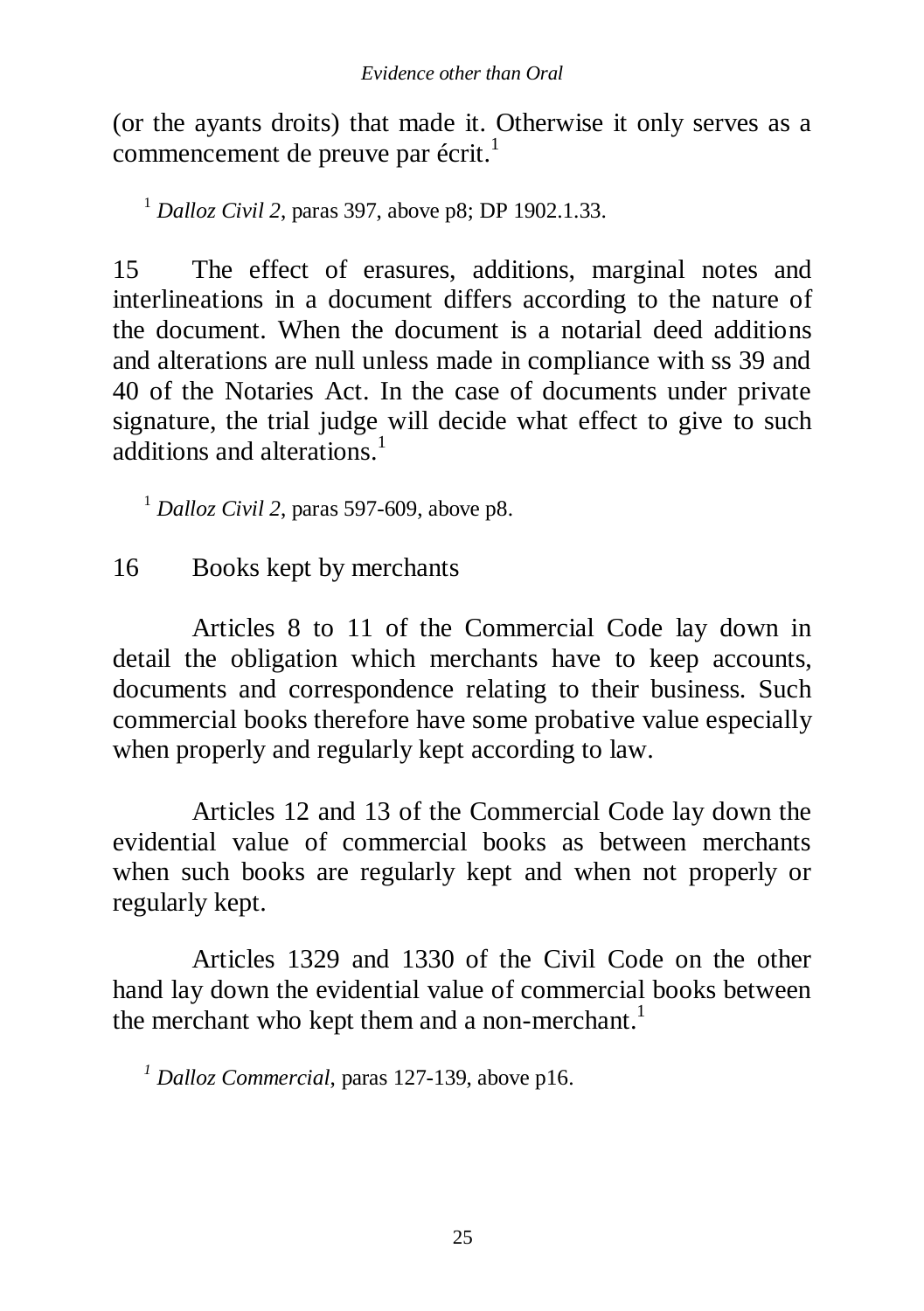17 Articles 1331 and 1332 of the Civil Code of Seychelles should be noted as their provisions may become relevant in particular cases. These articles are self-explanatory.

18 Article 1333 about tallies is obsolete and need not be considered.

Copies of documents: Articles 1334, 1335 and 1336 of the Civil Code

19 Article 1334 is equivalent to the best evidence rule of the English law of evidence.

In certain cases when the original is kept in the custody of a Government department or a public officer such as a notary or a land surveyor the original is not admissible. The document can only be proved by the production of a certified copy under the hand of the head of department or public officer having the custody of the document. Sections 7 and 8 of the Evidence Act (Cap 74) refer to this.

Entries in bankers' books must be proved by certified copies in accordance with ss 3, 4 and 5 of the Evidence (Bankers' Books) Act (Cap 75).

Articles 1335 and 1336 would only apply if the original document no longer exists.

### **C Presumptions** (arts 1349 to 1353)

20 These may be classed into two categories —

(a) Presumptions which apply by operation of law;

(b) Presumptions which do not apply by operation of law.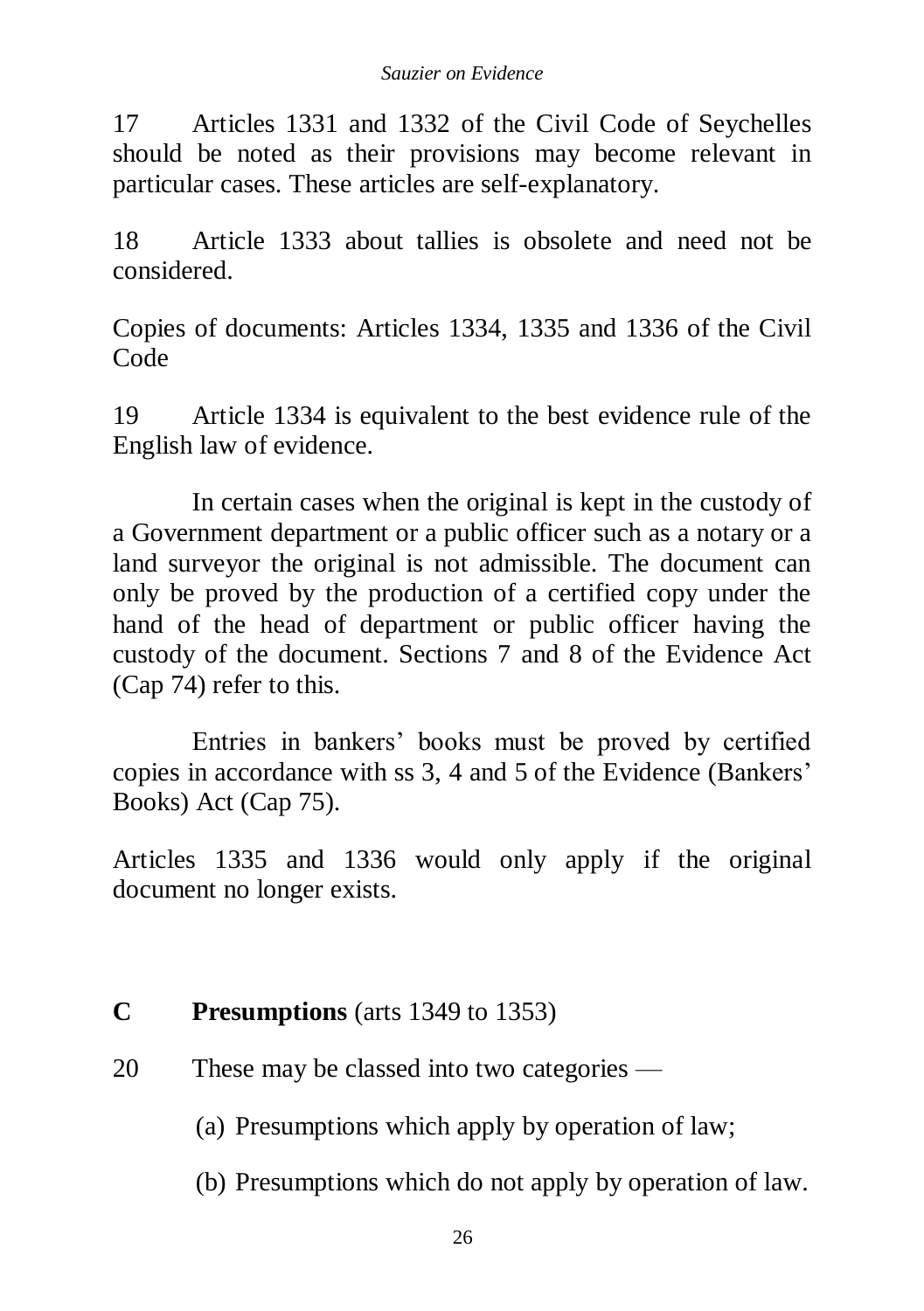21 Presumptions which apply by operation of law

These presumptions fall into two classes —

- (a) Presumptions which are irrebuttable;
- (b) Presumptions which may be rebutted by evidence to the contrary.

22 Examples of presumptions which apply by operation of law which are irrebutable are to be found in arts 472, 911, 918, 1099, 1100, 1596 and 1597 of the Civil Code.

23 Examples of presumptions which apply by operation of law which are rebuttable by evidence to the contrary are to be found in arts 2230, 2234, 2268, 2279 of the Civil Code.

24 Article 1351 para 1 deals with the binding effect of final judgments otherwise known as res judicata. The conditions which must be present are 3 in number. The case of *Berthier de*  Sauvigny<sup>1</sup> set out the principles involved very clearly. There must be threefold identity between the "objet", "cause" and "personne".

<sup>1</sup> *Berthier de Sauvigny v Courbevoie* [1955] MR 215*;* on res judicata see also *D'Offay v Louise* SCA 34/2001, LC at 332.

25 Article 1353 deals with ordinary presumptions of fact, that is, those which do not apply by operation of law. Presumptions can only be used as a mode of proof where oral evidence is admissible. Proof by presumptions is therefore excluded in all cases where oral evidence would be excluded. The corresponding French expressions for "serious, precise and consistent" are "graves, précises et concordantes".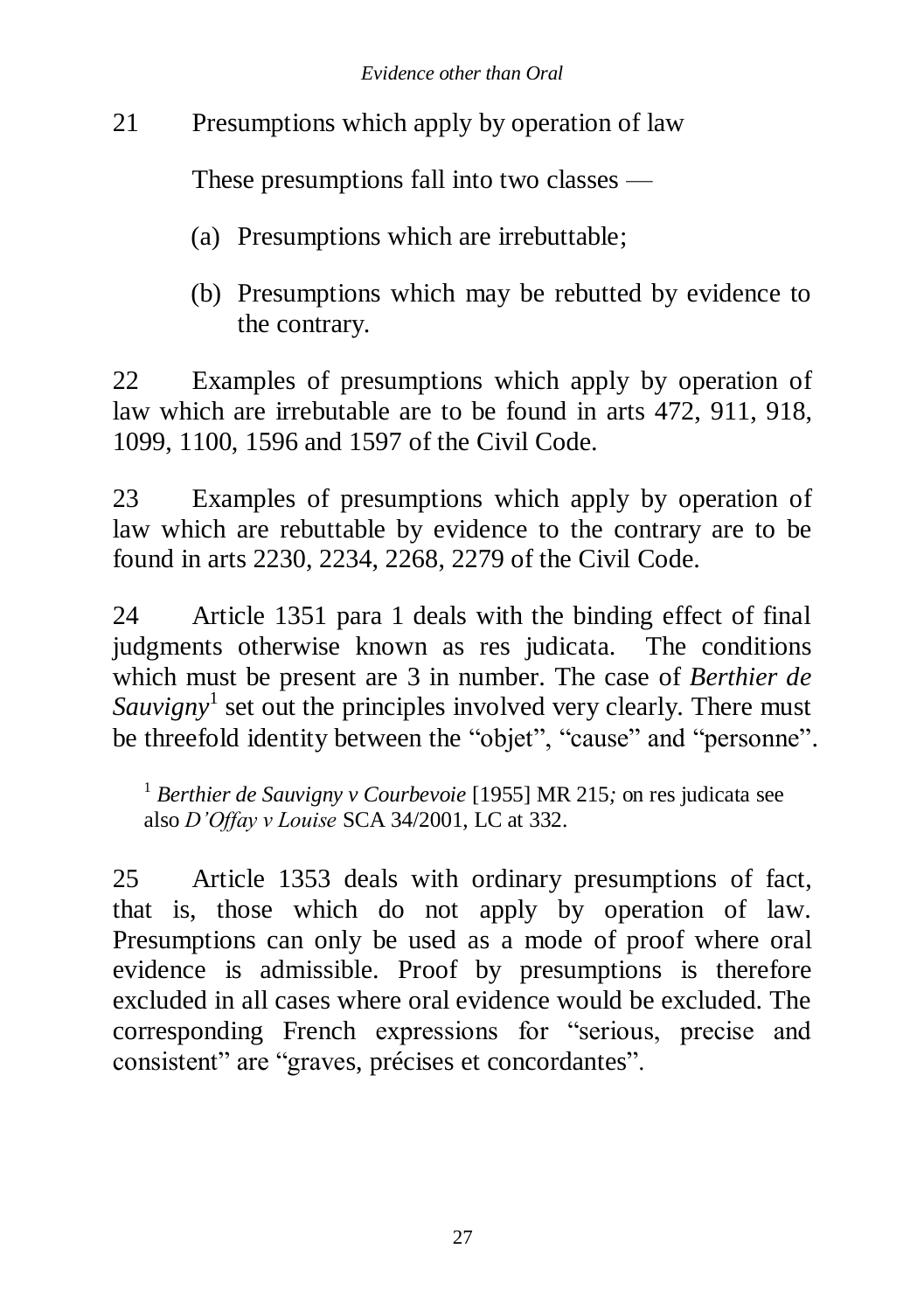# **D Admissions** (arts 1354 to 1356)

General

26 Admissions are —

(a) Judicial, or

(b) Extra-judicial.

27 An admission may be defined as follows—

An admission is a declaration, either oral or written, by which a party accepts as true and established a fact capable of having legal consequences.<sup>1</sup>

<sup>1</sup> Vide *Dalloz Civil* 1, para 673, above p13: L'aveu est la déclaration pas laquelle une personne reconnaît pour vrai et comme devant être tenu pour avéré à son égard, un fait de nature à produire contre elle des conséquences juridiques.

28 An admission is a unilateral declaration of a party manifesting the will of such party. There is no need for the party who benefits from the admission to accept such admission by declaring or manifesting his acceptance. There is also no need to show that the party who made the admission knew at the time that the admission could be used as proof against him or intended his declaration as an admission of the fact.<sup>1</sup>

 $^{1}$  *Dalloz Civil 1*, paras 677-687, above p13.

29 An admission to be valid as such and binding must be an admission of a fact. For example, a declaration whereby a party admits having caused an accident and agrees to compensate the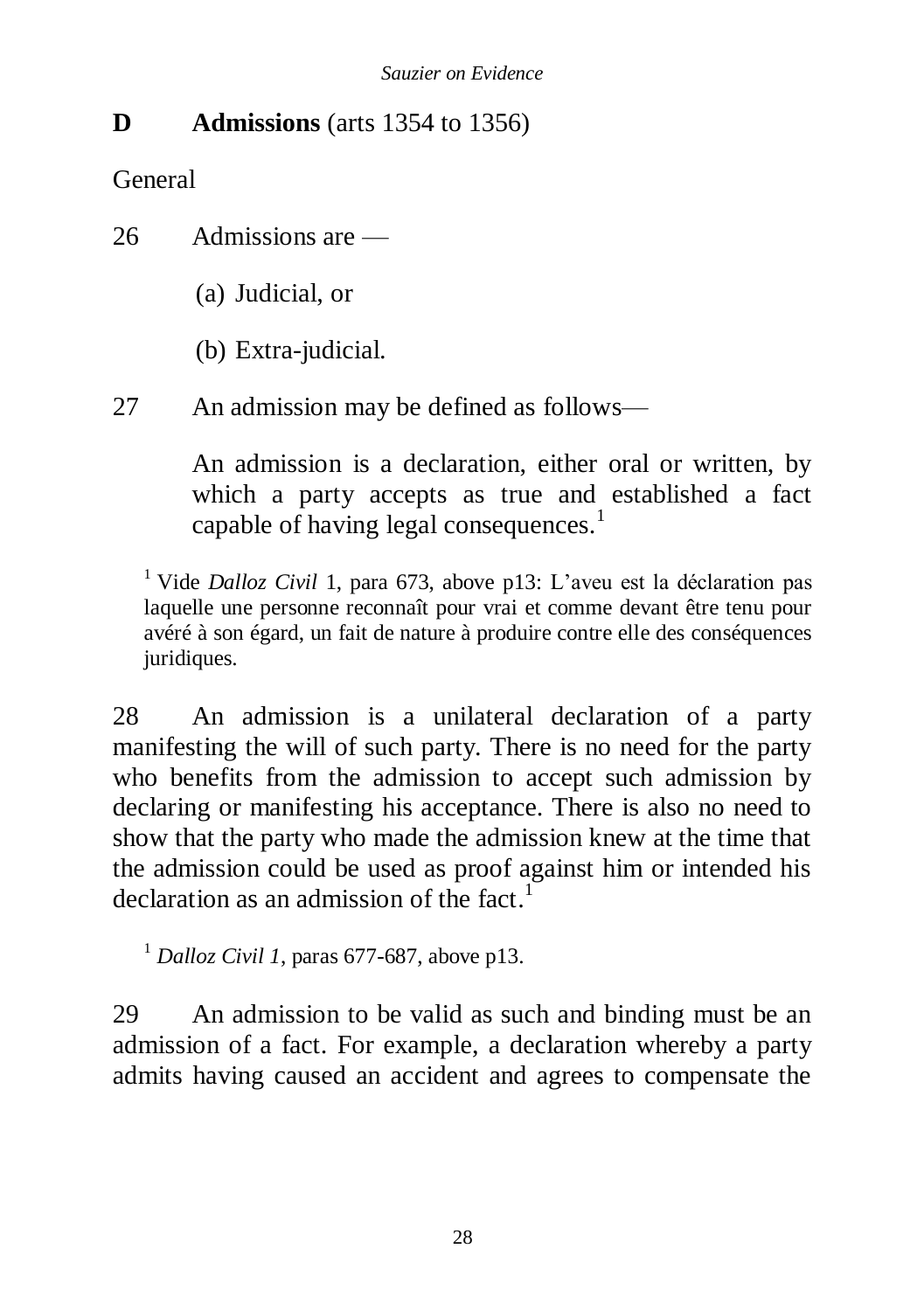victim amount to an acknowledgement of liability based on legal principles and does not amount to a binding admission of fact.<sup>1</sup>

However the admission by a driver that he was driving a car at a certain speed constitutes an admission of fact as to the speed.

Foreign law which is considered to be a question of fact cannot form the basis of an admission as it is not a fact personally known to the party making the declaration.<sup>2</sup>

 $1$  DP 1966.541. <sup>2</sup> *Dalloz Civil 1*, para 685, above p13.

30 An admission may be express or implied, written or oral.<sup>1</sup> The defendant who does not distinctly deny a material averment contained in the plaint is deemed to have admitted such averment. 2 This is an example of an implied admission.

<sup>1</sup> *Dalloz Civil 1*, paras 688-690, above p13. <sup>2</sup> Section 75 Seychelles Code of Civil Procedure, and rule 25 of the Magistrates' Court (Civil Procedure) Rules.

31 An admission must emanate from the party against whom the admission is held or from his specially empowered agent.

A solicitor or attorney is deemed to be a specially empowered agent of the party, whereas a barrister who is not also acting as attorney is not a specially empowered agent. The barrister is the legal adviser of the party (*Dalloz Civil 1*, para 705, above p13).

An agent acting within the scope of his agency may bind his principal by an admission made of a fact within his personal knowledge. In that case there is no need for a special power.

The party making the admission must have full capacity.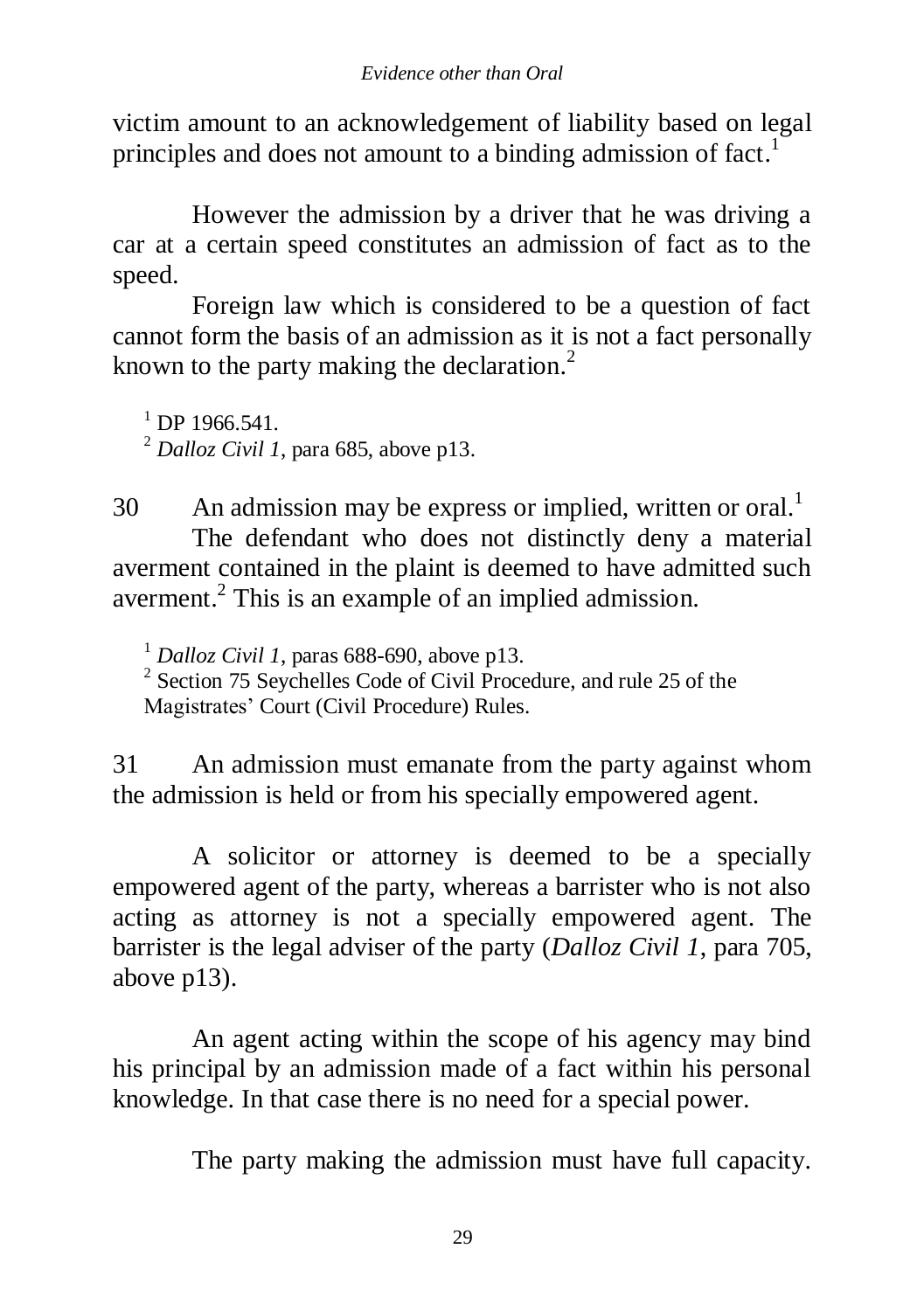For example, a minor, an interdicted person or a person to whom a guardian has been appointed would not be bound by an admission to the extent of their incapacity. This rule does not hold in the case of the acknowledgement of a natural child.<sup>1</sup>

Although the party subject to incapacity is not bound by an admission, that party's admission of a fact is not devoid of value. It may serve as evidence of the fact to be weighed along with other evidence.

 $<sup>1</sup>$  *Dalloz Civil 1*, para 693, above p13.</sup>

Judicial admissions (art 1356)

32 The following conditions must be satisfied before an admission can be classed as a judicial admission:

- (a) The admission must be made in judicial proceedings before a competent judge;
- (b) The admission must be made in the very proceedings in which the admission is sought to be relied upon;
- (c) The admission must be expressed in clear terms and must arise from the pleadings of the party or from the notes of evidence taken down by the judge or the registrar.<sup>1</sup>

<sup>1</sup> *Dalloz Civil 1*, paras 706-717, above p13.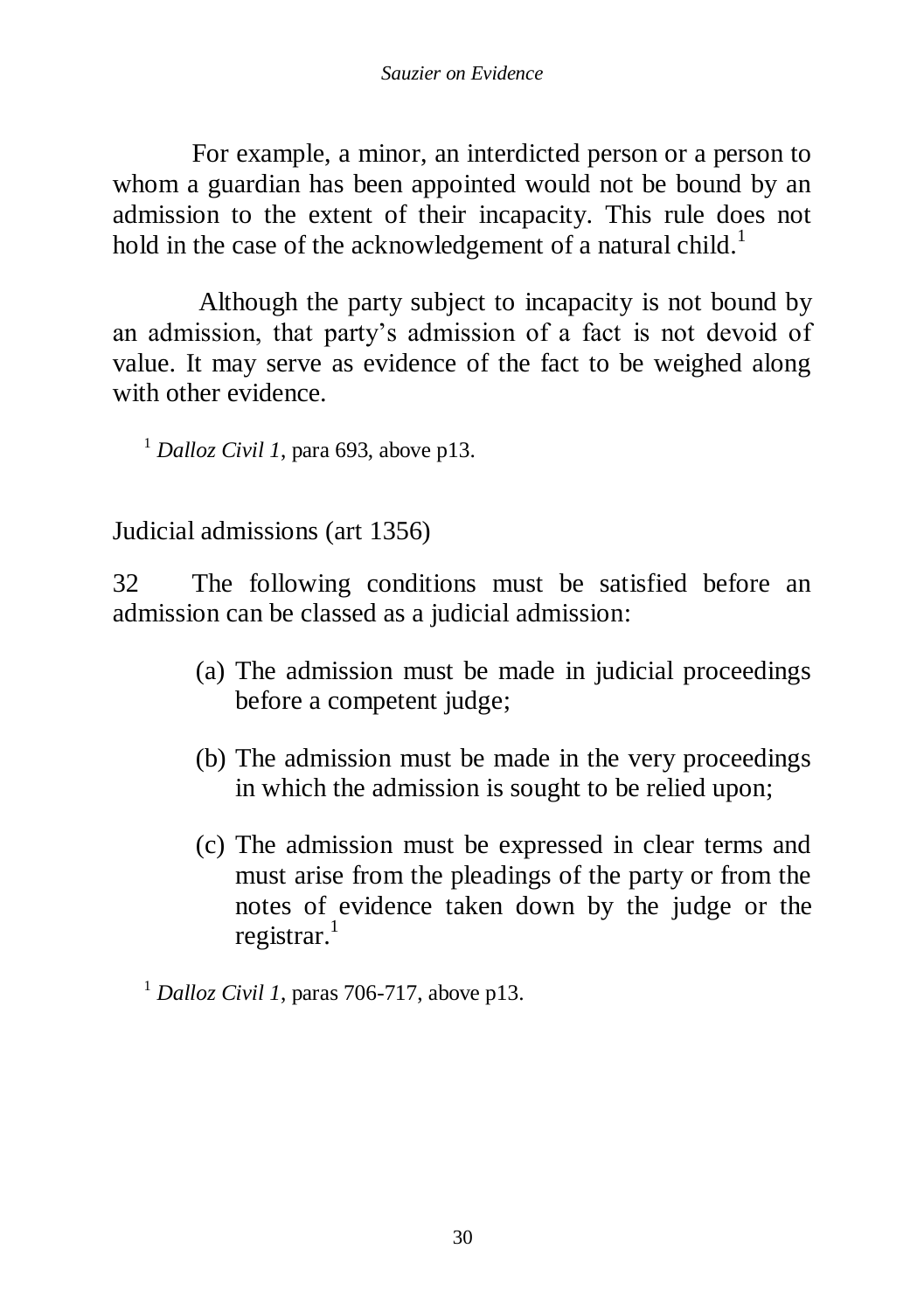- 33 The effect of judicial admissions Article 1356
	- (a) The admission shall be accepted against the person who makes it (l'aveu fait pleine foi contre celui qui l'a fait);
	- (b) The admission may not be admitted only in part to the detriment of the person making it (l'aveu ne peut être divisé);
	- (c) The admission cannot be revoked unless made as the result of an error of fact - not of an error of law.

Each of these effects must be considered in turn.

34 Once an admission has been made the court or judge must hold the admitted fact to be correct. The party who made the admission cannot contest the correctness of the admitted fact.

That does not mean that the court or judge may interpret the meaning and effect of the declaration made by the party and assess its consequences.<sup>1</sup>

 $<sup>1</sup>$  *Dalloz Civil 1*, para 727, above p13.</sup>

35 An admission cannot be split. It must be taken as a whole. This applies both where the admission is qualified and where it is complex. The rule does not apply when there have been distinct successive statements. In such a case an anterior admission may be severed from a later retraction or qualification.<sup>1</sup>

 $<sup>1</sup>$  *Dalloz Civil 1*, para 733, above p13.</sup>

36 A qualified admission arises when the party admits a fact but adds a statement which modifies the juridical effect of the admitted fact. For example, a sale is admitted but it is averred that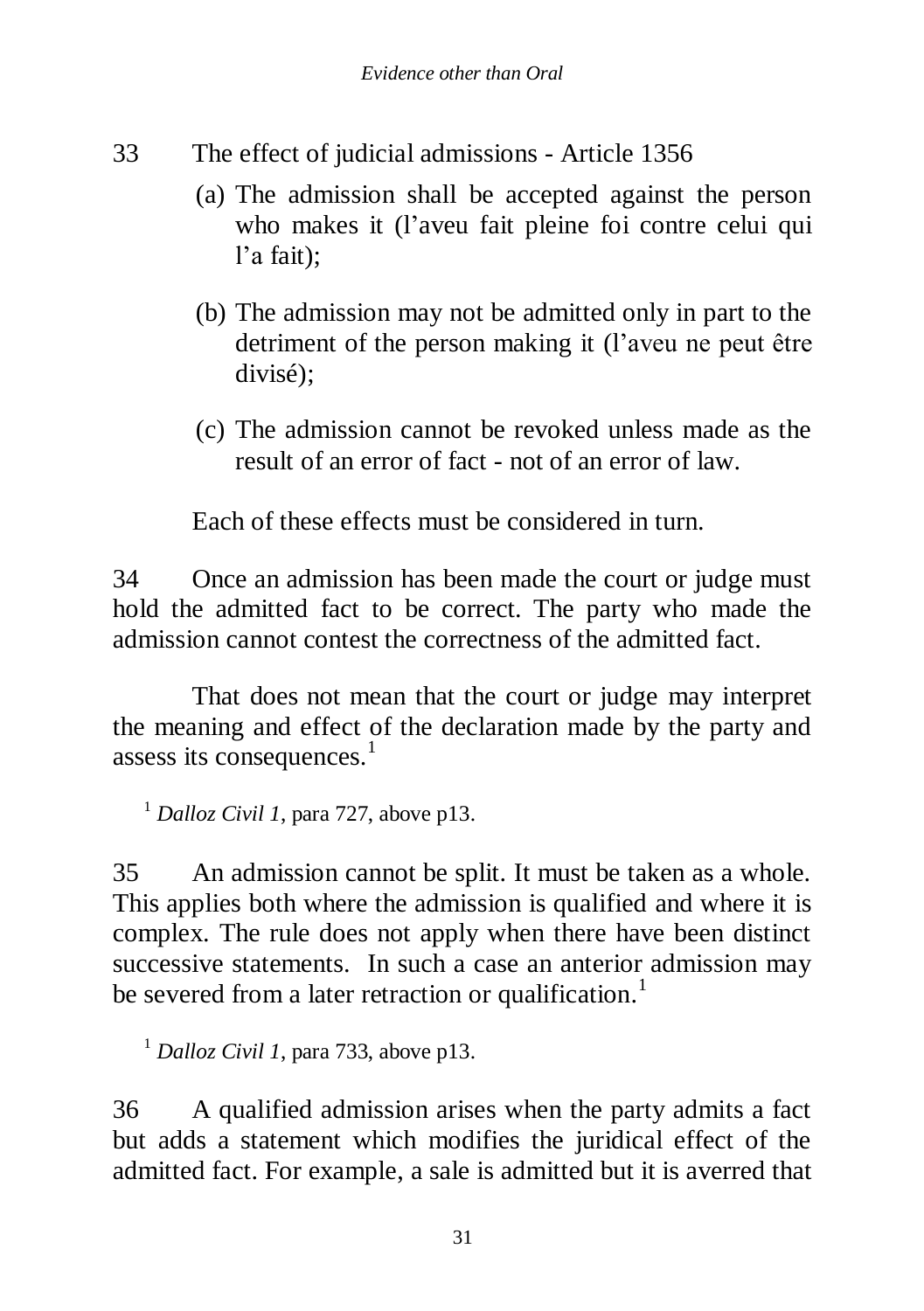it was subject to a trial period. A sum of money is admitted as having been received but it is averred that it was received as a gift and not as a loan. 1

<sup>1</sup> *Dalloz Civil 1*, paras 735-737, above p13.

37 An admission is said to be complex where the admission is accompanied by an averment about a posterior fact which alters the juridical effect of the admitted fact. For example, it is admitted that a sum of money was received by way of a loan but it is averred that it has been paid back.<sup>1</sup>

<sup>1</sup> *Dalloz Civil* 1, para 738, above p13: L'aveu est dit complexe lorsqu'il comprend deux faits distincts, l'un s'ajoutant à l'autre auquel il se rattache et le contredisant totalement ou partiellement.

38 The rule about indivisibility of a judicial admission does not apply to a statement made by a party in his personal answers. In such a case the court or judge may act on a qualified admission to decide that there is initial proof opening the door to oral evidence. 1

<sup>1</sup> Vide *Takoor v Saccaram* [1965] MR 26 at 28.

39 A judicial admission cannot be revoked unless it is proved that it resulted from a mistake of fact. It cannot be revoked on the ground of a mistake of law. The admission is not revocable even if the adverse party has not shown any acceptance of it. This stems from the nature of an admission which is a unilateral act of the party making the admission.<sup>1</sup>

<sup>1</sup> *Dalloz Civil 1*, para 770-777, above p13.

40 A mistake of fact is one which stems from the lack of knowledge of certain existing factual circumstances or the belief that some fact or circumstance exists when it does not. It may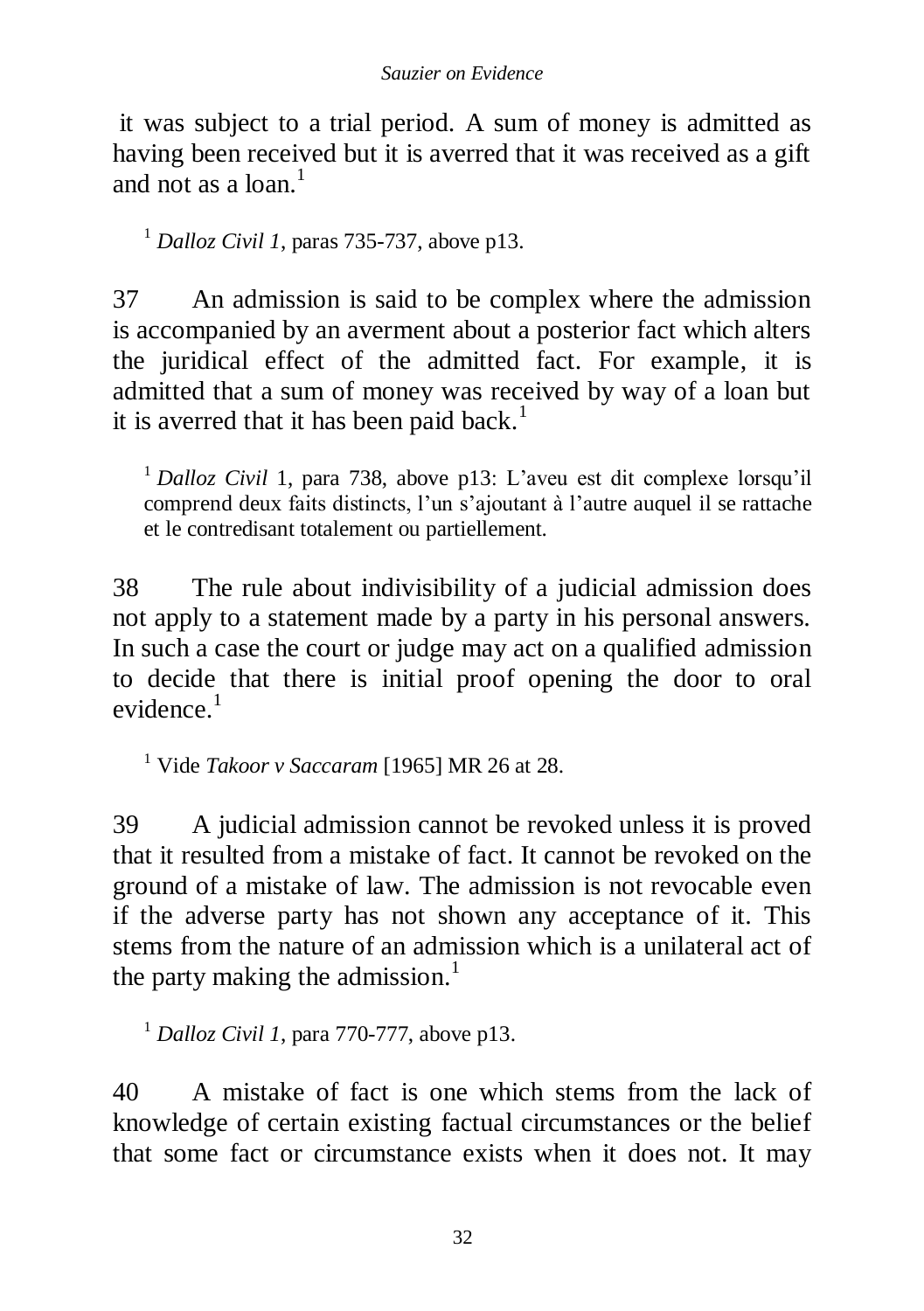also stem from an erroneous description of a particular fact or circumstance.

41 A mistake of law is a mistake as to the juridical effect which results from an admission of fact.

42 An admission is binding on the assumption that the admitted fact is true and correct. If it can be proved that the admission was made in error as to the fact admitted, then it may be revoked as the assumption as to correctness does not apply any more.

Extra-judicial admissions

43 Any admission which are made outside the very proceedings in which the admission is sought to be relied upon is an extra-judicial admission.

44 Article 1355 curtails the proof of an oral admission in proceedings where the claim itself cannot be proved by oral evidence. It is to be noted that a verbal admission registered on a tape has been held to fall within art 1355.<sup>1</sup>

 $<sup>1</sup>$  *Dalloz Civil 1*, para 782, above p13.</sup>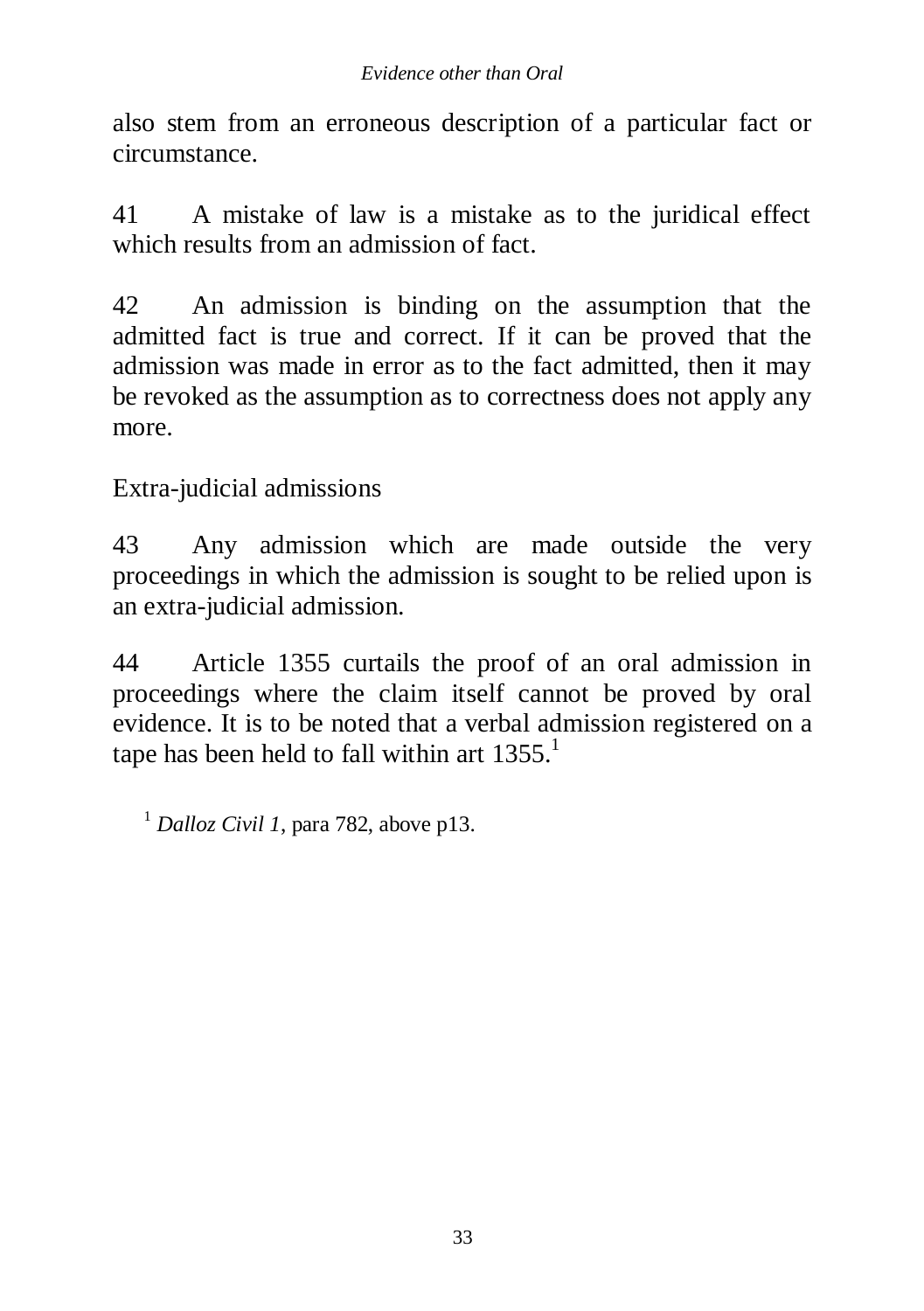#### *Sauzier on Evidence*

45 The three rules contained in art 1356 apply strictly to judicial admissions and not to extra-judicial admissions.<sup>1</sup> The result is that —

- (a) The judge may assess the admission and give it the probative force he thinks should be given to it, if any;<sup>2</sup>
- (b) The extra-judicial admission may be split or considered as a whole as any other kind of evidence before the court.
- (c) The extra-judicial admission may in principle be revoked only when it is proved that a mistake of fact has been made but not on the grounds of a mistake of law.

However, that principle is not in practice strictly applied as the judge may assess the probative force of the admission and in doing so may take account of the alleged mistake of law which prompted the admission. 3

 $<sup>1</sup>$  Vide para 32 above.</sup> <sup>2</sup> *Dalloz Civil 1*, paras 783-785, above p13. <sup>3</sup> *Dalloz Civil 1*, paras 788-790, above p13.

46 It should be noted that if the revocation or retractation of an admission may be permitted, the proof of the error of fact or law may be difficult in view of the provisions of art 1341. For example, the admission is contained in a signed document. Oral evidence is not admissible to prove against or beyond the document. 1

<sup>1</sup> Vide *Compagnie de Beau Vallon v Compagnie du Chemin Français* [1955] MR 264.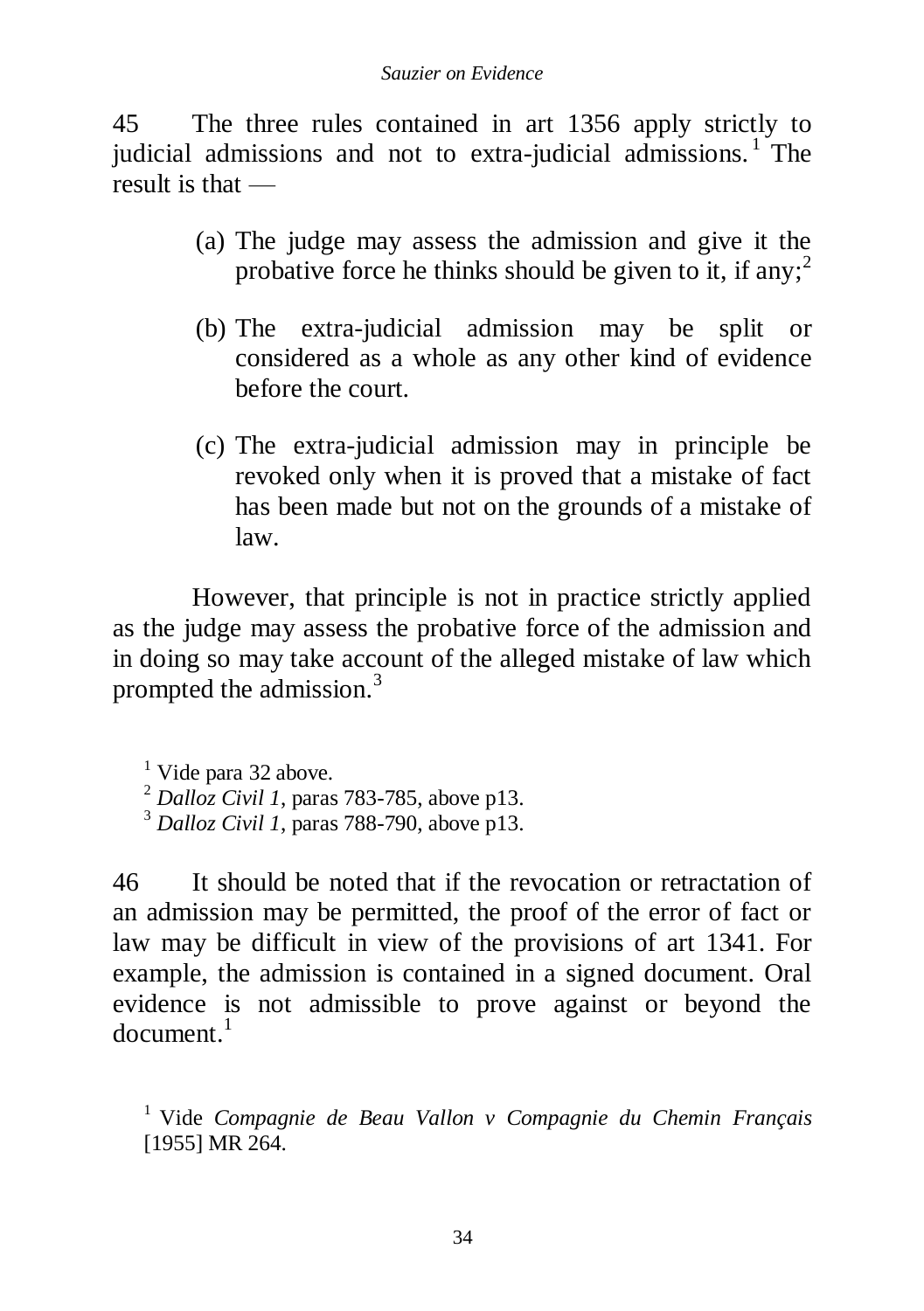**E Oaths (**arts 1357 to 1369)

47 There are two types of oaths provided for in arts 1357 to  $1369 -$ 

(a) Decisive oaths; and

(b) Oaths tendered ex officio by the judge.

These two types of oaths must be viewed in the context of the system of trial in civil cases which is based on the English law of evidence.

Decisive Oaths (arts 1358 to 1365)

48 The aim of the decisive oath is —

(a) To secure the proof of a fact; and

(b) To put an end to the litigation (hence "decisive").

49 The procedure of the decisive oath usually arises in the following type of case. The plaintiff alleges a fact on which he bases his claim and is denied by the defendant. The plaintiff lacks proof of the fact. He therefore requests the defendant to swear that the alleged fact is unfounded. In doing so the plaintiff throws himself on the conscience of the defendant trusting that he will not perjure himself.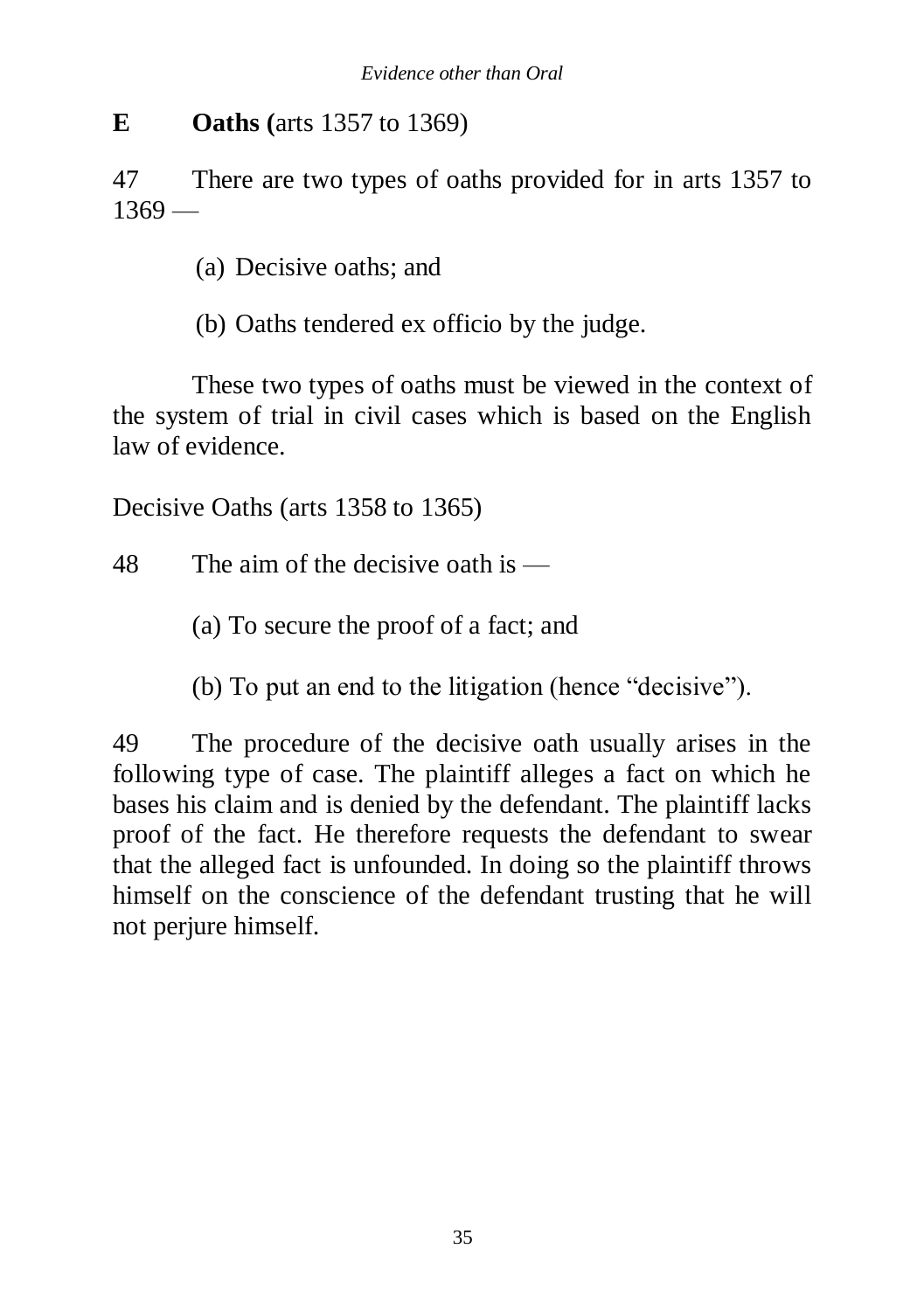- 50 The defendant has then three options available-
	- (a) He takes the oath and thereby wins the case; or
	- (b) He declines to take the oath, the case then is decided in favour of the plaintiff; or
	- (c) He passes the oath on to the plaintiff. This third option is not open to the defendant if the fact is personal to him only and not to the plaintiff.<sup>1</sup>

 $<sup>1</sup>$  Article 1362.</sup>

51 If the plaintiff to whom the oath has been passed on takes the oath, he wins the case. If he declines to take the oath the case is decided in favour of the defendant.

52 The oath may be tendered only by one party to legal proceedings to the other. A person who is not a party to the proceedings may not tender the oath and may not take the oath.

A party must have full legal capacity to be able to tender the oath.

A party's representative must be specially authorized before he may tender the oath. That is so in the case of attorneys acting for their client.

Tendering the oath, being in the nature of a compromise, persons under disability must satisfy all the conditions required in the case of a compromise before they may tender the oath. For example, in the case of guardians they must be authorised to do so by the court as is required under art 457(1) of the Civil Code in the case of a compromise.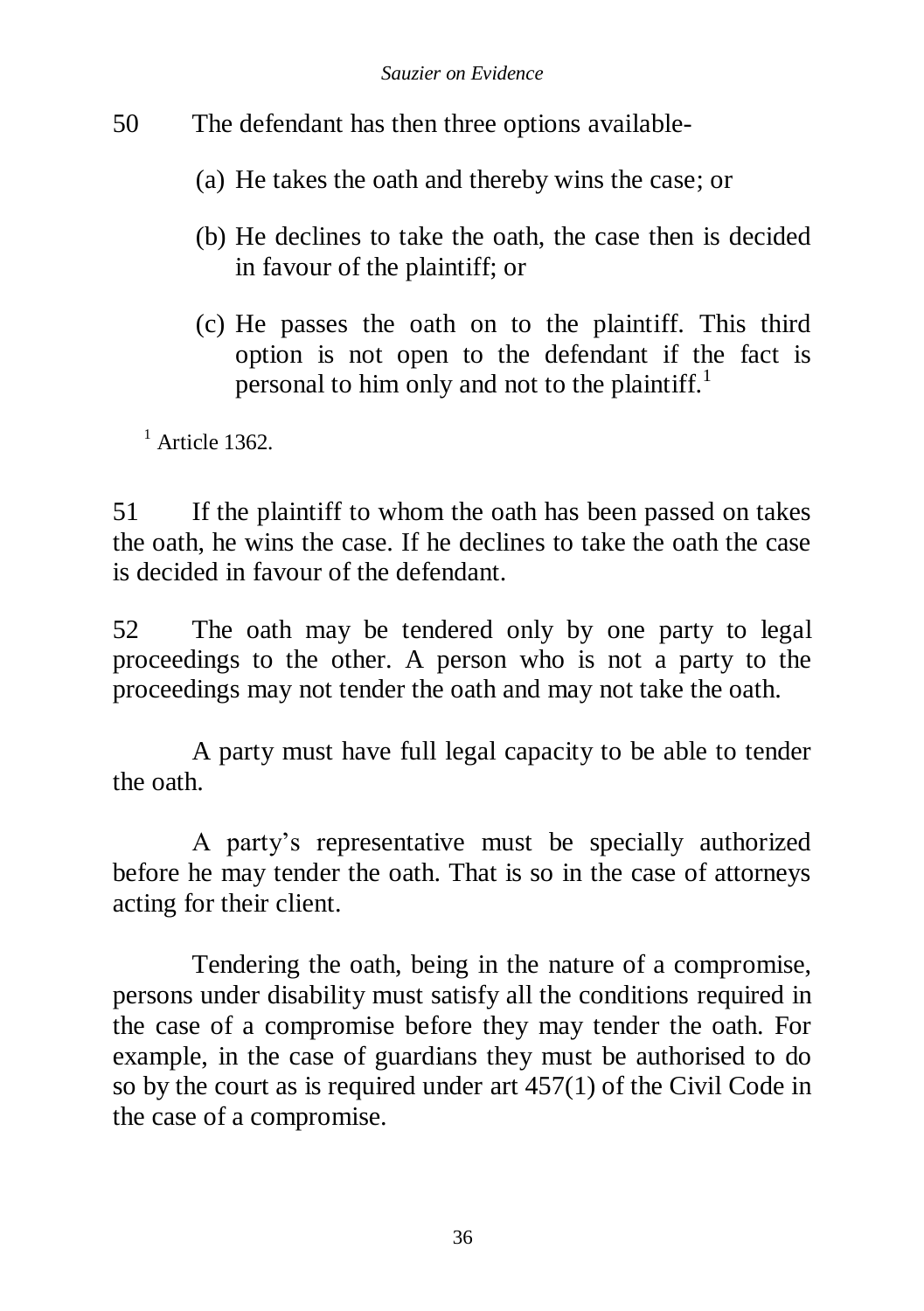53 The fact over which the oath is tendered must satisfy two conditions —

- (a) It must be personal to the party to whom the oath is tendered, not merely within his own personal knowledge;
- (b) It must be relevant and conclusive.

54 According to the general provisions of art 1358 an oath may be tendered in respect of any kind of litigation. However the Civil Code provides for special cases in which the oath may be tendered. These special cases are —

- (a) Article 1715 In the case of an oral lease which has not yet started to run and which is denied;
- (b) Article 1716 Where the amount of the rent payable in the case of a verbal lease is contested;
- (c) Article 2275 Where prescription is pleaded in the case of a debt, to prove that the debt has not yet been paid. (Query the validity of that article in its present form). 1

<sup>1</sup> *Vide Dalloz Commercial*, paras 102-105, above p16.

The oath may be tendered at any stage of the proceedings. The formula of the oath is proposed by the party who tenders the oath. If there is any dispute as to the form the oath should take, the judge will settle the matter.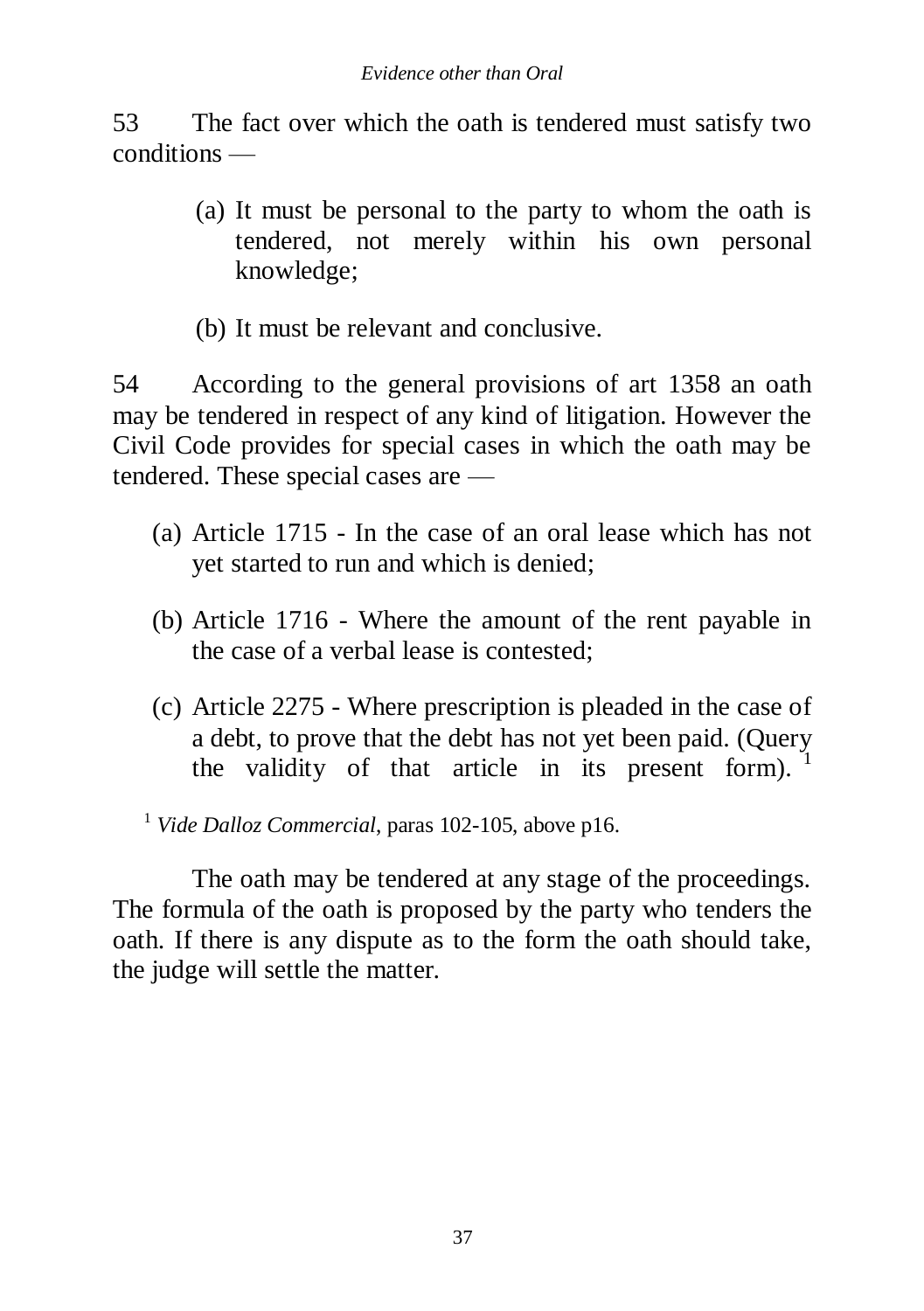#### *Sauzier on Evidence*

55 The party who has tendered or passed on the oath cannot withdraw it after the other party has declared himself ready to take it.<sup>1</sup>

 $<sup>1</sup>$  Article 1364.</sup>

56 Once the oath has been taken by a party the other party cannot prove its falsity. 1 This does not prevent a prosecution for perjury being taken against the party who has falsely sworn to a fact.

 $<sup>1</sup>$  Article 1363.</sup>

57 The party who takes the oath must have full legal capacity.

The representative of a party cannot take the oath on behalf of the party. That rule does not apply in the case of a party having corporate existence or in cases falling within art 2275 second sentence. For a party having corporate existence it is the legal representative for the time being who may take the oath.<sup>1</sup>

<sup>1</sup> *Dalloz Civil 1*, para 850, above p13; D.1973.256.

58 Once the oath has been taken the litigation is at an end. The judge has power to assess its weight or effect. The fact which is contested has either been proved or disproved as the case may be. There is also no appeal as to the fact. However an appeal lies on the question of the procedure followed to tender the oath and that may invalidate the effect of the oath.

59 Article 1365 sets out the persons in whose favour or against whom the decisive oath operates.

38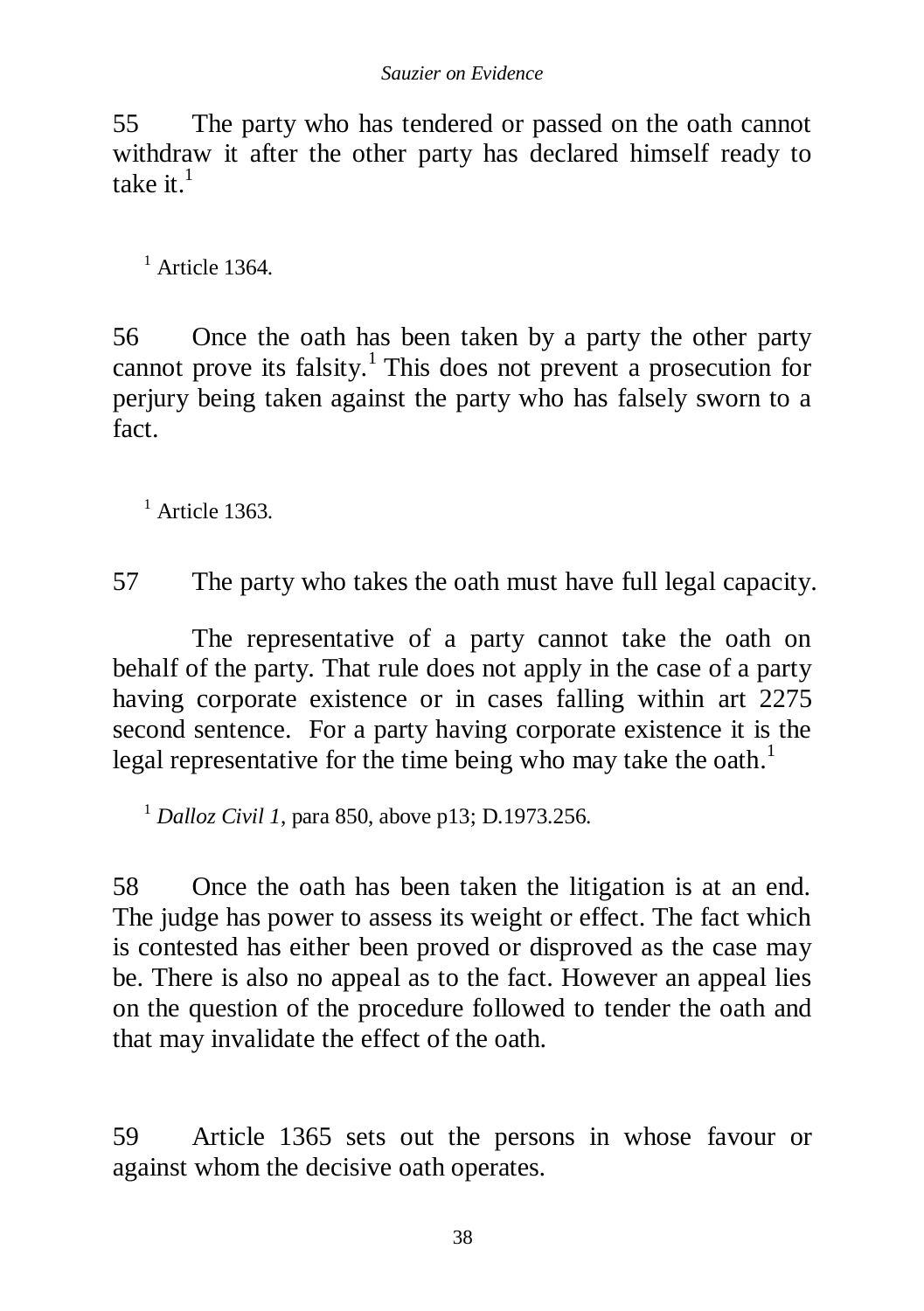Oaths tendered ex officio by the Judge (arts 1366 to 1369)

60 Although provision exists for the tendering of these oaths, the system of trial in civil cases (which depends upon the *viva voce* evidence of witnesses parties being taken under oath) renders those provisions unnecessary. These powers are seldom used. In Mauritius only three cases are reported in which the ex officio oaths are mentioned. Two cases went on appeal and they were referred back to the trial court for the oath to be tendered to one of the parties so that the case could be decided finally. The cases are reported in 1862 MR 101 and 1866 MR 84. The other was also an appeal, 1931 MR 144, in which it was found that the magistrate had been right to receive evidence of an account by a merchant against a non-merchant when the correctness of the account had been sworn to, arts 1329 and 1367 Civil Code having been correctly applied.

61 It is not necessary that the fact upon which the oath is tendered should be personal to the party to whom it is tendered. However, it must be within his knowledge.

62 The oath tendered ex officio does not render the fact sworn to binding on the court. The judge has the right to assess its value and either accept or reject it as any other evidence.

63 It would appear that the powers given to the trial court under arts 1366 to 1369 run counter to the principle in English law that in civil cases the trial court cannot compel a party to give evidence.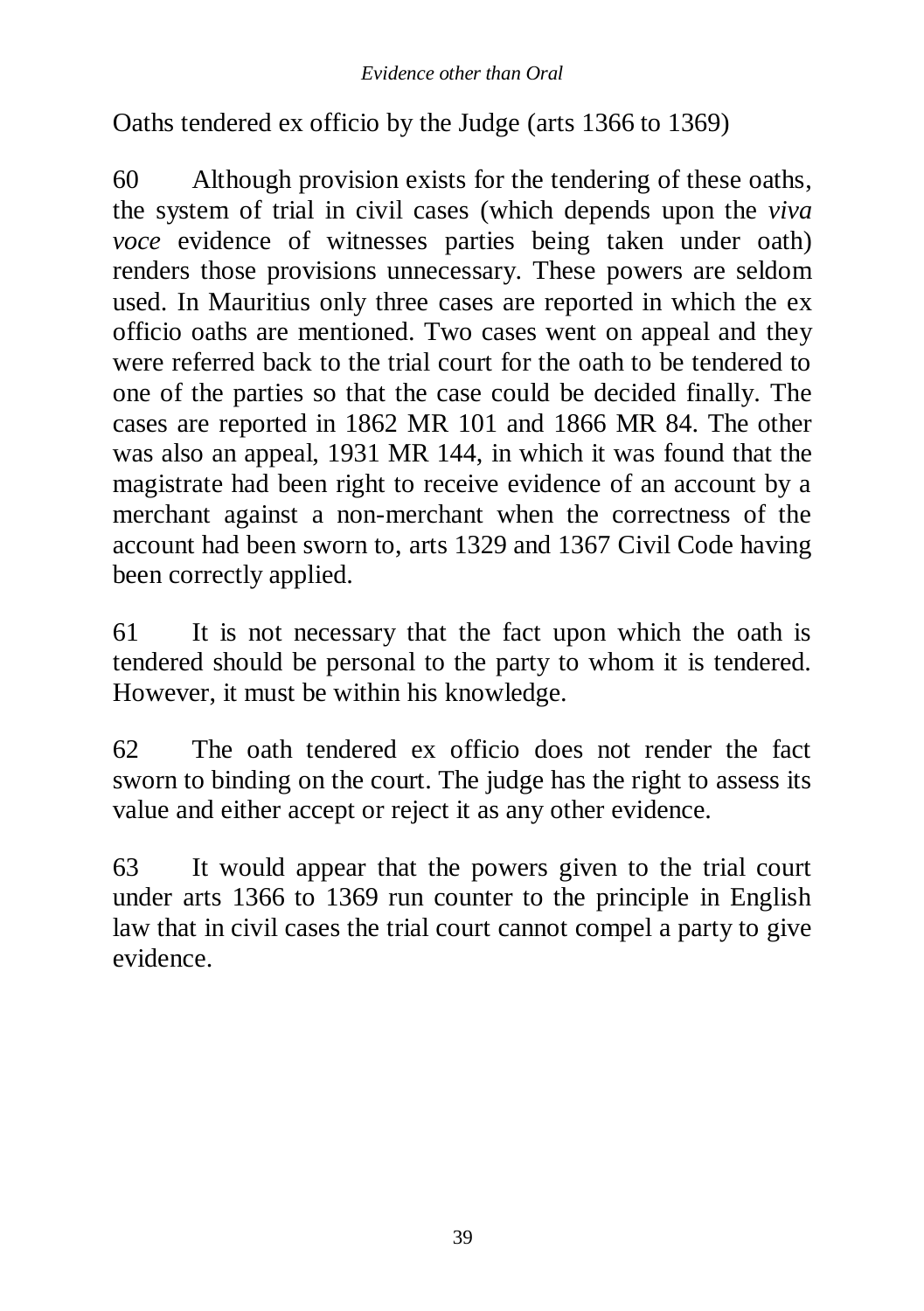# **Chapter 5**

# **Conclusion**

The original goal of this text was to provide a clear and accessible statement of the general laws of evidence of Seychelles. It has served that purpose well. That the changes brought to this edition are minor, in relation to matters of substance, is testament to the fact that the current law of evidence of Seychelles has its base in well-accepted clear decisions of the highest courts of Seychelles. This is complemented by the Legislature, by constitutional status deemed to know the existing law, which for its part has not seen fit to amend the law radically even though the English law on which the Seychelles law is based has changed over the years. There is therefore stability in the field of the law of evidence.

Two important factors of relevance are suggested for the future of the Seychelles law of evidence. The first is that any change to the substantive base of the law of Seychelles should be made judiciously, with circumspection. It is not in the interests of the rule of law that settled principle should be disturbed without serious reason. Any substantial change from the known best lies with the Legislature. The second is that because Seychelles is one of the few Commonwealth common law countries not to have its law of evidence codified and in statutory form and because the local law has been stable for many years, now may be the appropriate time for the Legislature to take advantage of the situation and to legislate the known and accepted principles, reforming as necessary to meet unmet needs. This would be a clear patriation of the law of evidence, and be consistent with the status and development of its law by the independent state of Seychelles.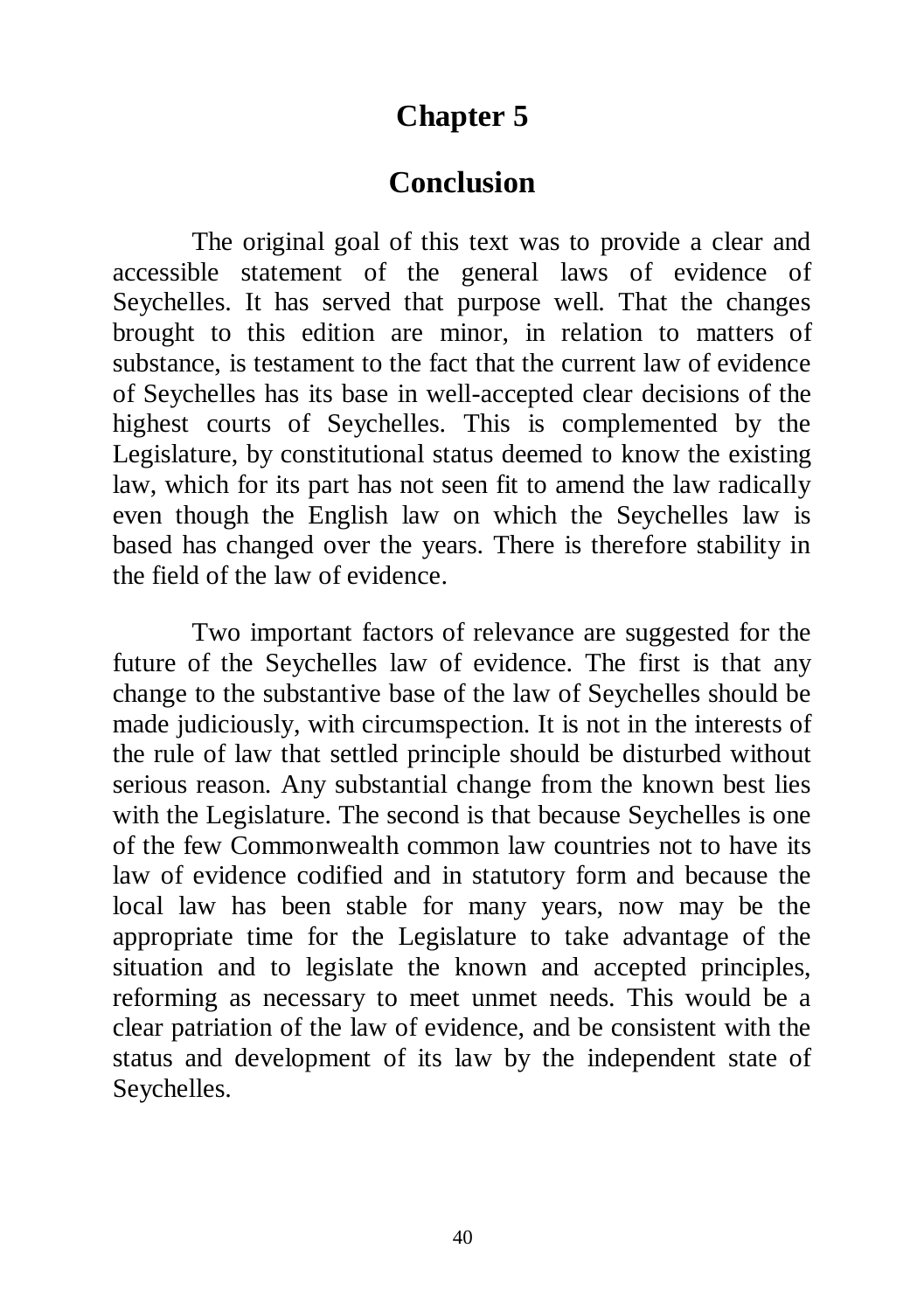# **Selected Cases on Evidence 1983 – 2010**

[LC refers to *Leading Cases of Seychelles 1988-2010;*

p/pp refers to the relevant pages in this book]

# *A Court of Appeal*

- 1 *Banque Francaise Commerciale v Fayon* [1983-1987] 1 SCAR 66
	- admission of liability based on a mistake of fact; admission of no effect; pp 30-34
- 2 *Didon v Leveille* [1983-1987] 1 SCAR 164
	- proof of handwriting; pp 22-25
- 3 *Port Louis v Central Stores Development* [1983-1987] 1 SCAR 165
	- contest of signature or handwriting of a document under private signature; pp 22-25
	- oral evidence and presumptions; pp 26-27
- 4 *Renaud v Dogley* [1983-1987] 1 SCAR 202
	- admission of oral evidence; pp 30-34
- 5 *Tirant v Kreckman* [1983-1987] 1 SCAR 287
	- copy of holograph will admissible after loss of original proved; p 26
- 6 *Chez Deenu v Loizeau* SCA 17/1987, 22 July 1988; LC 2
	- $\bullet$  decisive oath; pp 35-38
- 7 *Appasamy v Appasamy* SCA 9/1988 , 4 October 1989; LC 11
	- the contents of a holographic will can be proved by secondary evidence in cases where the document cannot be found after due search; p 26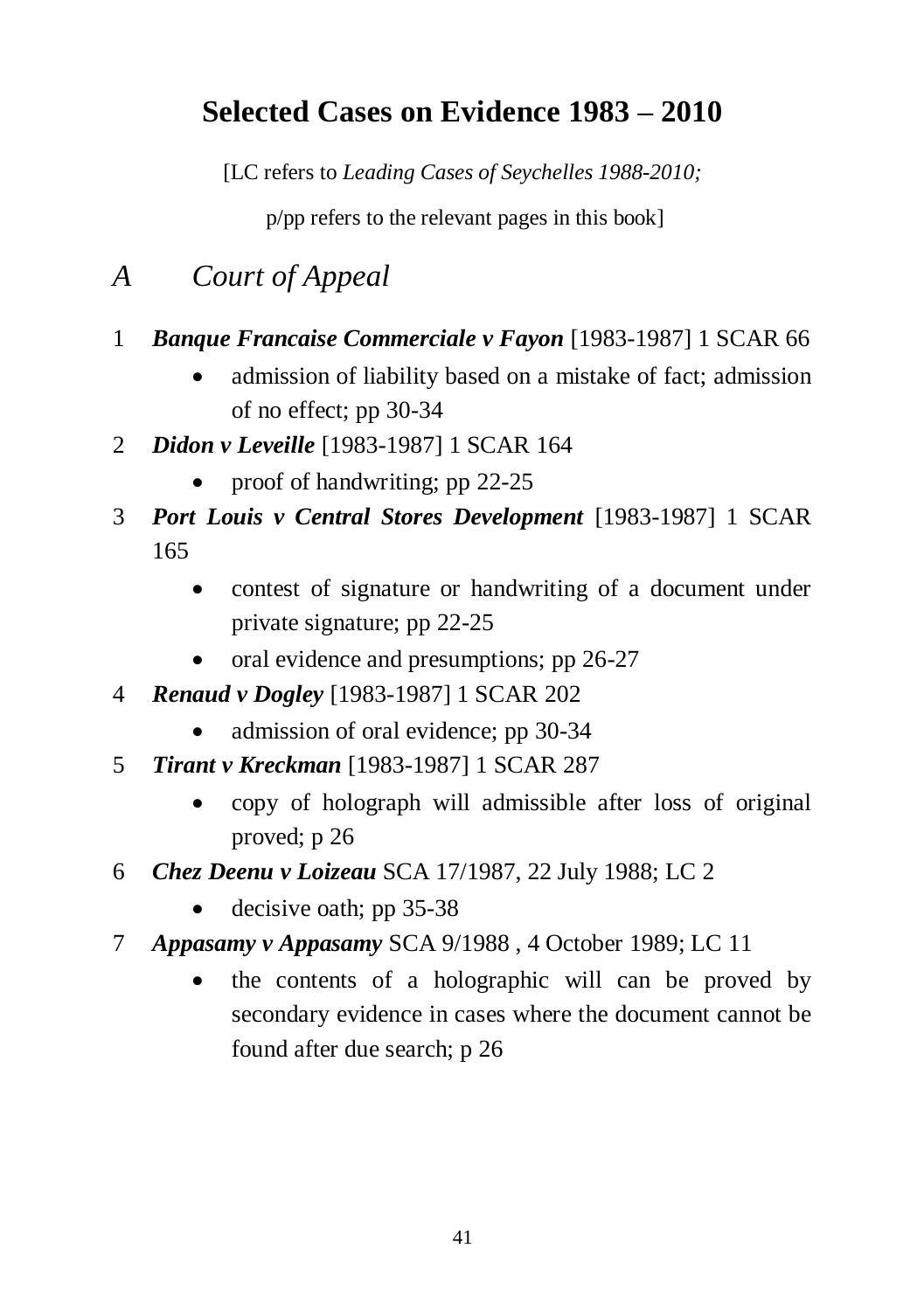- 8 *Botel v Ruddenklau* SCA 8/1992, 31 March 1993; LC 27
	- article 1341 Civil Code of Seychelles; pp 7-13
	- back-letters; p 12
	- writing providing initial proof; p 16
	- unsworn personal answers; p 17
- 9 *Larue v Husser* SCA 23/1994, 16 June 1995; LC 73
	- $\bullet$  judicial admission; pp 30-33
- 10 *Ruddenklau v Botel* SCA 4/1995, 1 March 1996; LC 105
	- back-letter agreements are void unless they are in writing; p 12
- 11 *Hoareau v Hoareau* SCA 30/1996, 3 April 1997; LC 112
	- written evidence for simulated sale proof
	- back-letter cannot be proved by oral testimony; p 12
- 12 *Savy v Krishnamart* SCA 19/1999, 14 April 2000; LC 173
	- in the absence of other laws, the English law of evidence and procedure applies (Evidence Act s 12); pp 1 and 5
- 13 *Adonis v Marie* SCA 39/1999, 3 November 2000; LC 180
	- back-letters: an agreement not in writing is not able to be registered as formally required under art 1321(2) Civil Code of Seychelles; p 12
- 14 *Gayon v Collie* SCA 8/2001, 16 November 2004; LC 251
	- bringing oral evidence requires initial proof in writing; p 16
- 15 *Seychelles Construction v Braun* SCA 9/2004, 20 May 2005; LC 264
	- Court has discretion to admit hearsay evidence in conjunction with other credible evidence
	- documentary evidence admissible
	- invoice as evidence; pp 22-25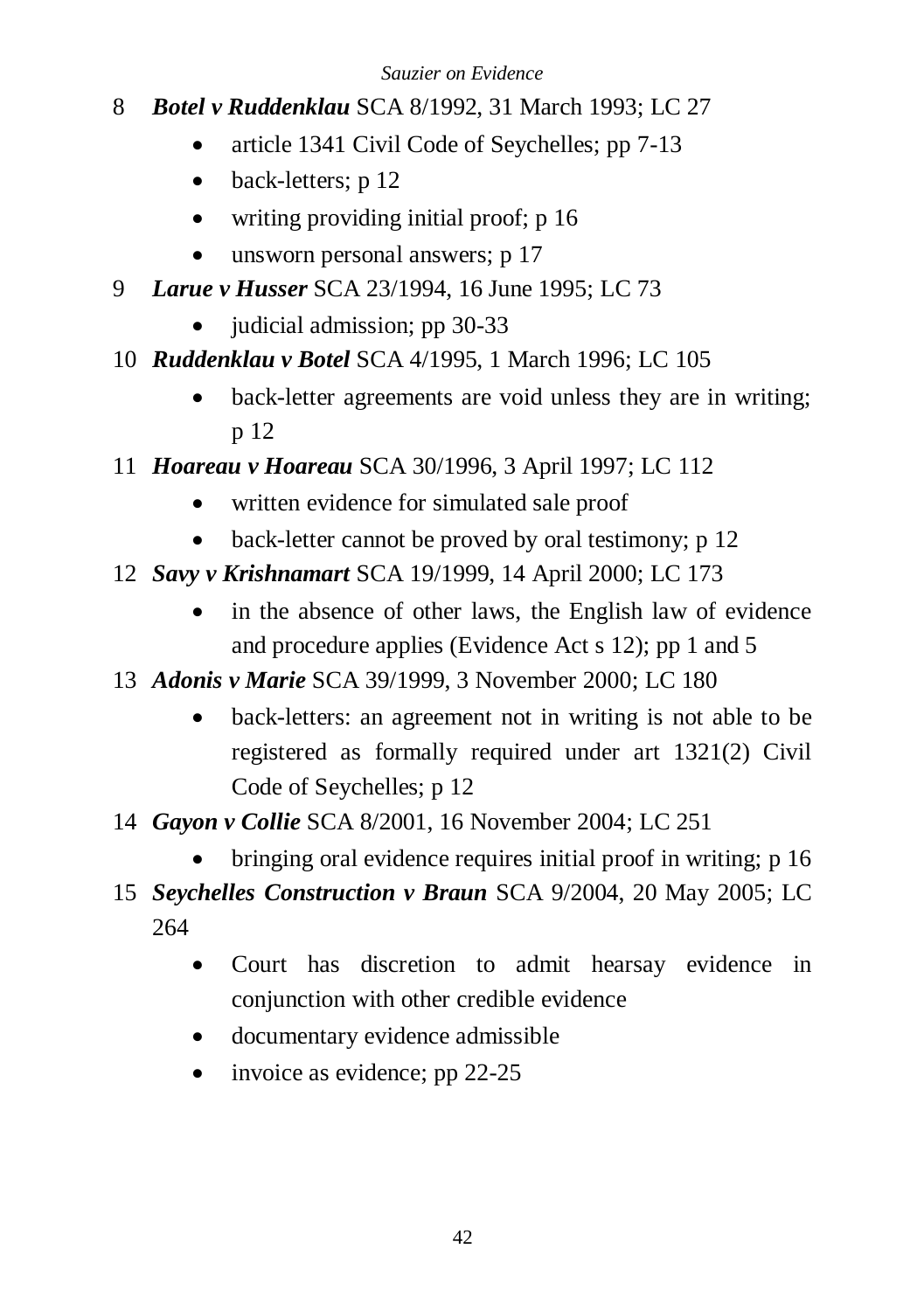- 16 *Michaud v Ciunfrini* SCA 26/2005, 24 August 2007; LC 302
	- article 1341 Civil Code of Seychelles provides that oral evidence is not permissible to prove an obligation. exceptions can be found in arts 1347 to 1348 Civil Code of Seychelles; pp 16-18
	- moral impossibility because of the special relationship of the parties; p 19
	- party objects oral evidence; pp 17-18
	- $\bullet$  handwriting; pp 12, 22-25
- 17 *D'Offay v Louise* SCA 34/2007, 14 August 2009; LC 332
	- it is in the public interest that there is finality in litigation
	- *res judicata* applies not only to the points which the court was required to pronounce a judgment, but to every point which properly belongs to the litigation and which a party who is exercising reasonable diligence might have brought forward at the time of the case
	- due to the principles of *res judicata* and finality of judgment, a decision of the Court of Appeal cannot be stayed or challenged in proceedings in a lower court; p 27
- 18 *Anscombe v Indian Ocean Tuna* SCA 40/2009, 13 August 2010; LC 352
	- A person who seeks to admit oral evidence to prove a contract above R 5000 should apply to the court under the Personal Answers Procedure; this application should be made before the date of hearing; p 8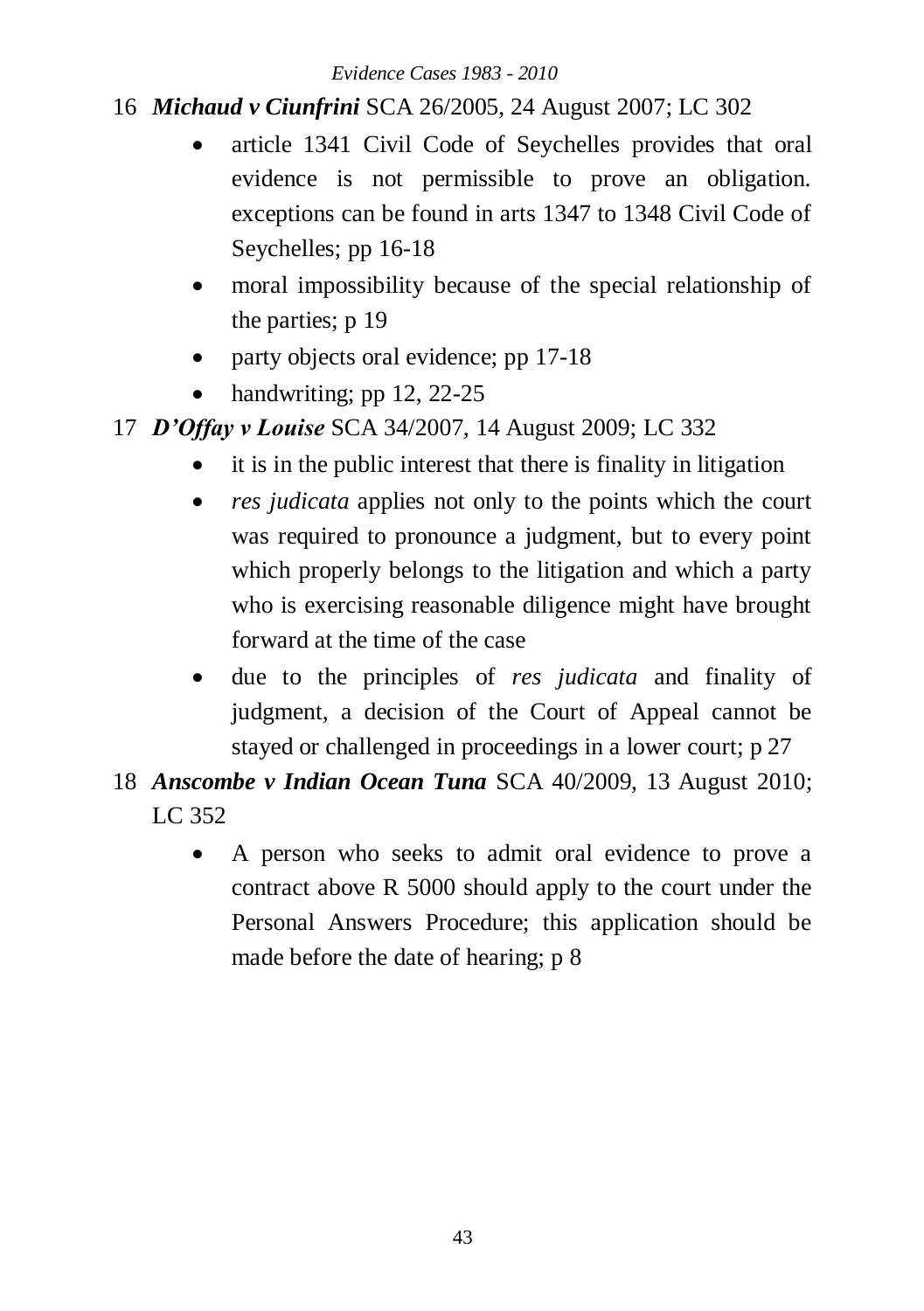### *B Supreme Court*

### 1 *Herbert v Hossel* [1984] SLR 127

- the court has a discretion to permit evidence by affidavit; however, this has not as much weight as evidence by oath (s 167 (now s 168) Seychelles Code of Civil Procedure)
- 2 *Central Stores v Adelina* [1984] SLR 147
	- private signature, handwriting arts 1324, 1326 Civil Code of Seychelles; pp 12, 22-25
- 3 *State Assurance v Petrousse* [1987] SLR 104
	- any matter the value of which is over R 5000 requires a voluntary document drawn up by a notary or under private signature; this rule is inapplicable where the document has been lost as a result of an accident which was inevitable and unforeseen or which was a consequence of an act of God
	- merchants are required to keep books or accounts; pp 25-26
- 4 *Appasamy v Appasamy* [1988] SLR 132
	- a holographic will is a document under private signature; pp 12, 22-25
- 5 *MacGaw v Jean* [1990] SLR 149
	- authentic document; p 21
	- oral evidence shall not be admissible to vary the terms of a deed except where
		- i the deed contained terms or clauses ambiguous or imprecise
		- ii there was writing providing initial proof
		- iii the parties have expressly or tacitly waived the prohibition
		- iv the person affected was a third party